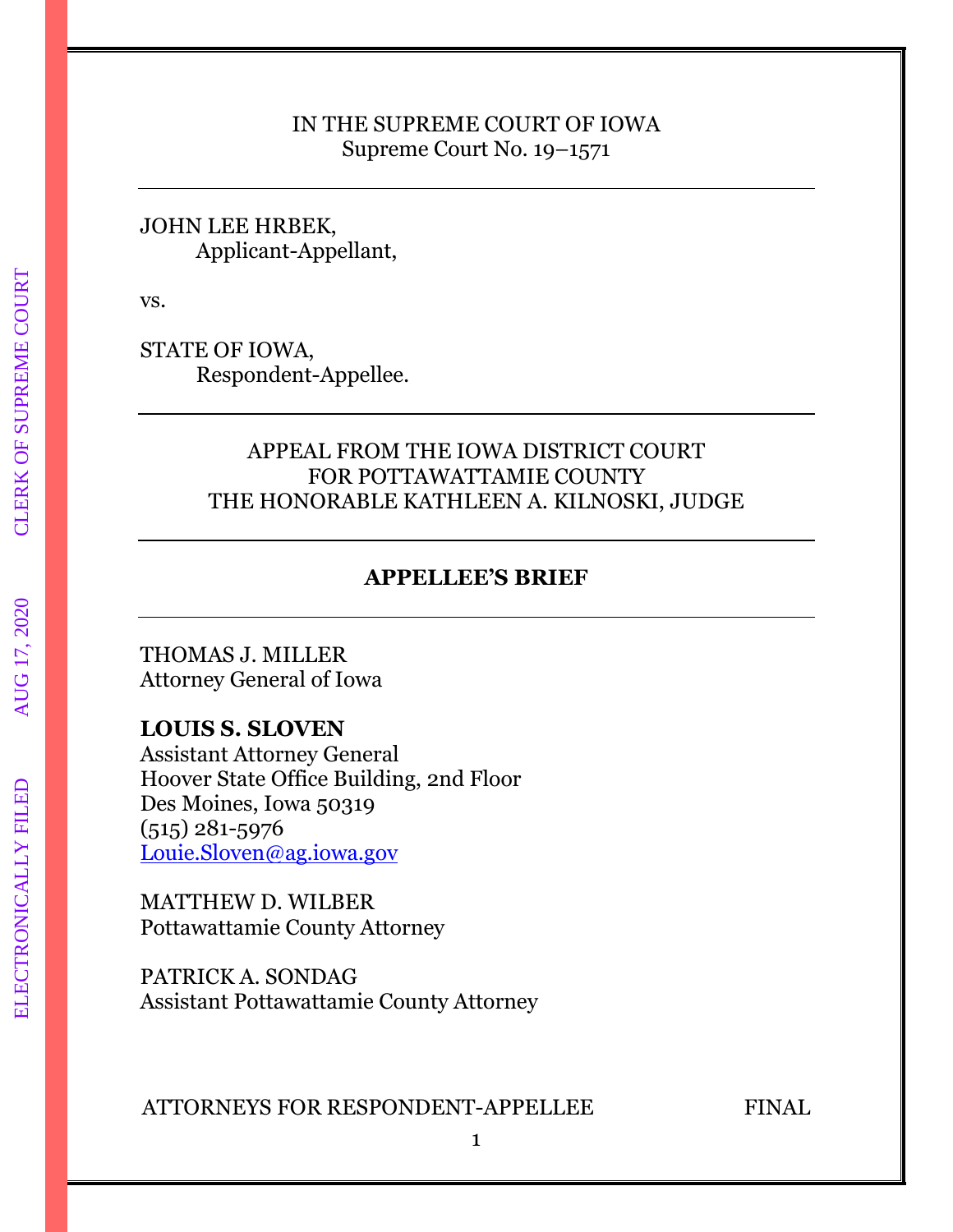## **TABLE OF CONTENTS**

|           | STATEMENT OF THE ISSUES PRESENTED FOR REVIEW 10                                                                                                                                                                                     |
|-----------|-------------------------------------------------------------------------------------------------------------------------------------------------------------------------------------------------------------------------------------|
|           |                                                                                                                                                                                                                                     |
|           |                                                                                                                                                                                                                                     |
|           |                                                                                                                                                                                                                                     |
| I.        | Section 822.3A is different from most other provisions<br>enacted or amended by S.F. 589. It is procedural, and<br>it does not limit or abridge any existing remedy. The<br>PCR court was correct that it applies in this action 16 |
|           | II. Section 822.3A is a constitutional exercise of the<br>legislature's authority to enact procedural rules for                                                                                                                     |
| A.        | A judicially created stopgap procedure can be replaced by<br>legislative enactment that creates a different procedure, if it                                                                                                        |
|           |                                                                                                                                                                                                                                     |
| <b>B.</b> | Nothing in <i>Leonard</i> , <i>Gamble</i> , or <i>Jones</i> identified a<br>constitutional right to have hybrid pro se filings considered                                                                                           |
| C.        | Even if there is a constitutional right to counsel in PCR<br>proceedings, there is no constitutional right to hybrid                                                                                                                |
| D.        | The unpreserved separation-of-powers challenge would fail                                                                                                                                                                           |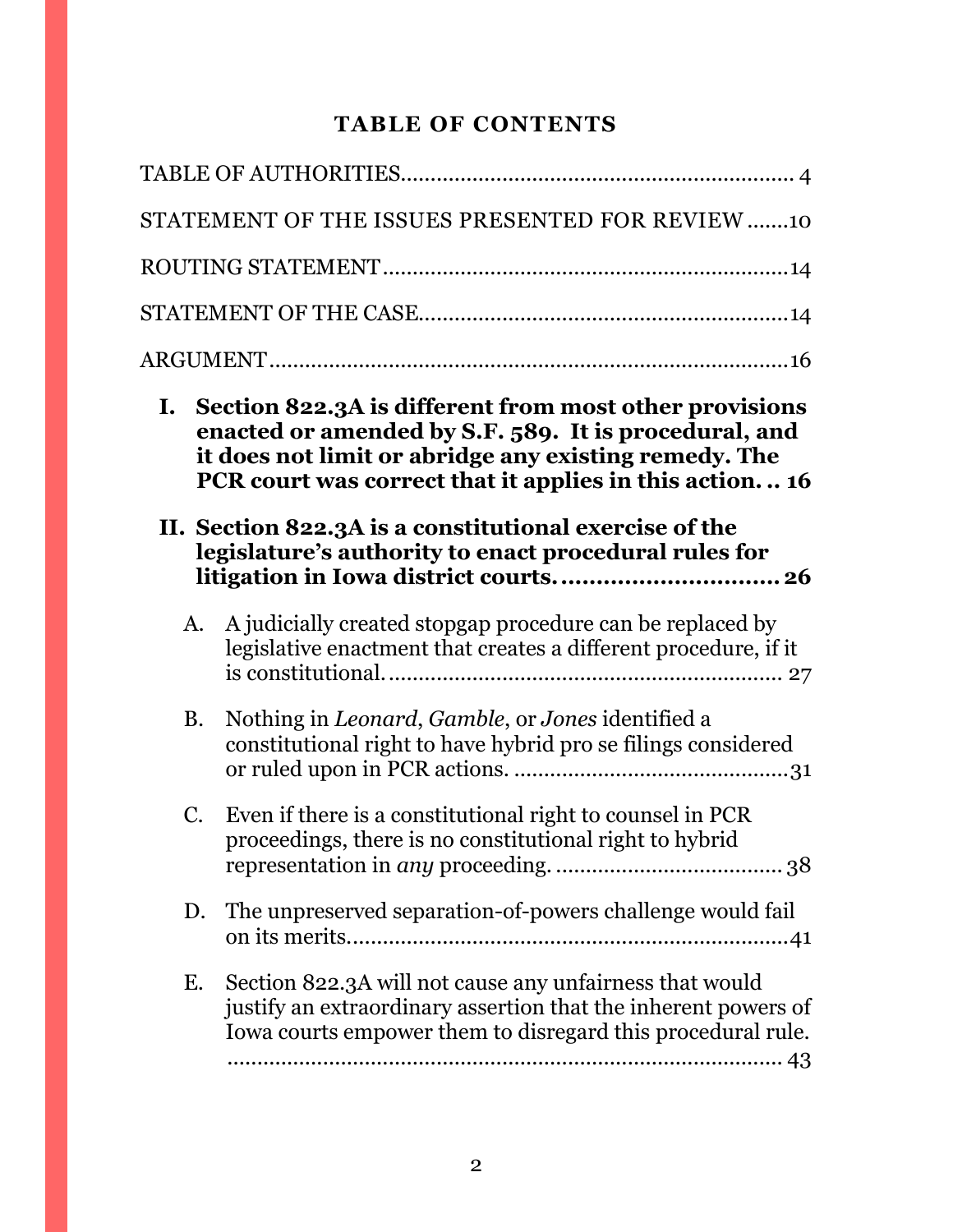| III. Section 814.6A applies in this appeal, and it is a<br>constitutional exercise of legislature's authority to<br>enact procedural rules for Iowa appellate courts51 |  |
|------------------------------------------------------------------------------------------------------------------------------------------------------------------------|--|
|                                                                                                                                                                        |  |
|                                                                                                                                                                        |  |
|                                                                                                                                                                        |  |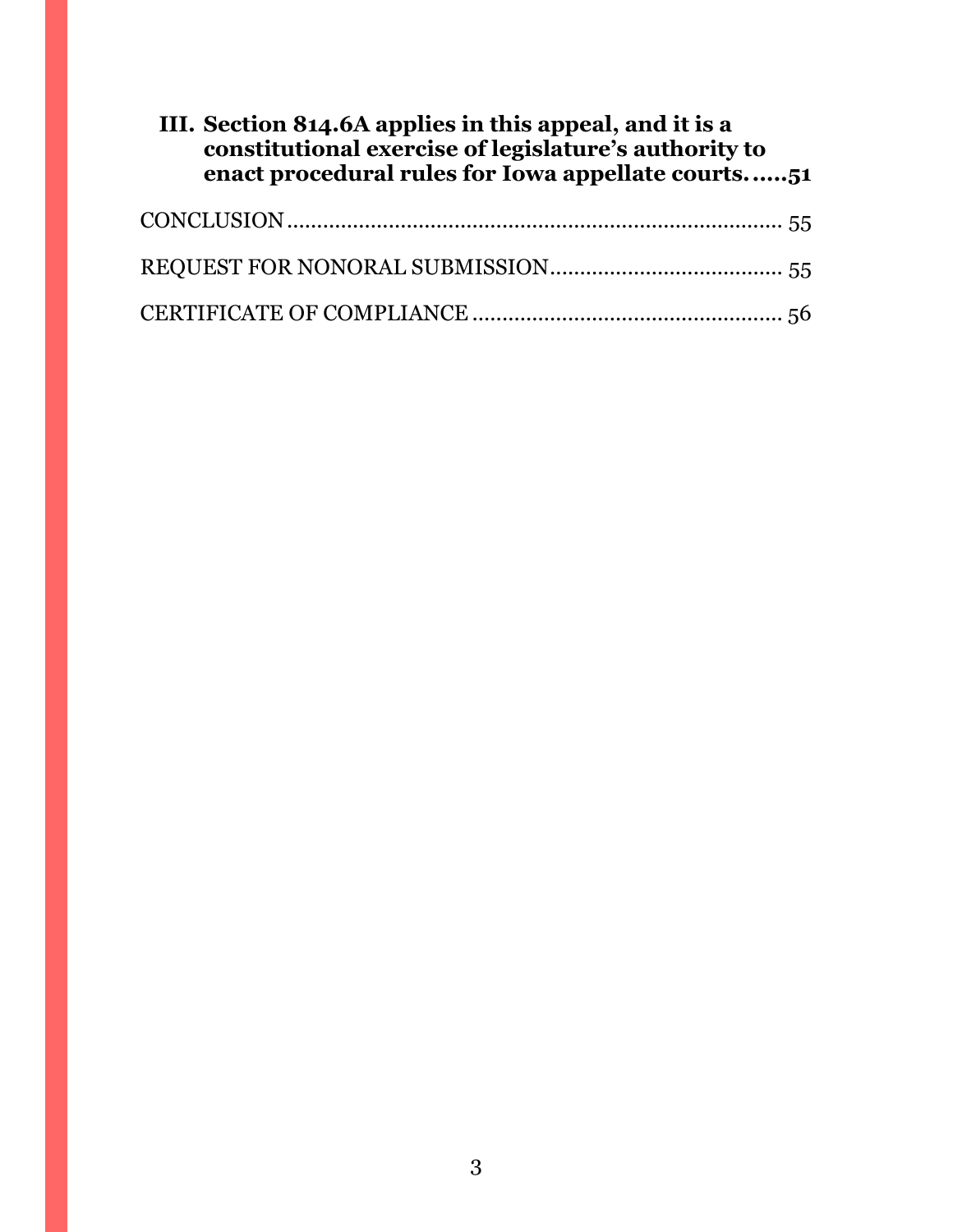# **TABLE OF AUTHORITIES**

# <span id="page-3-0"></span>**Federal Cases**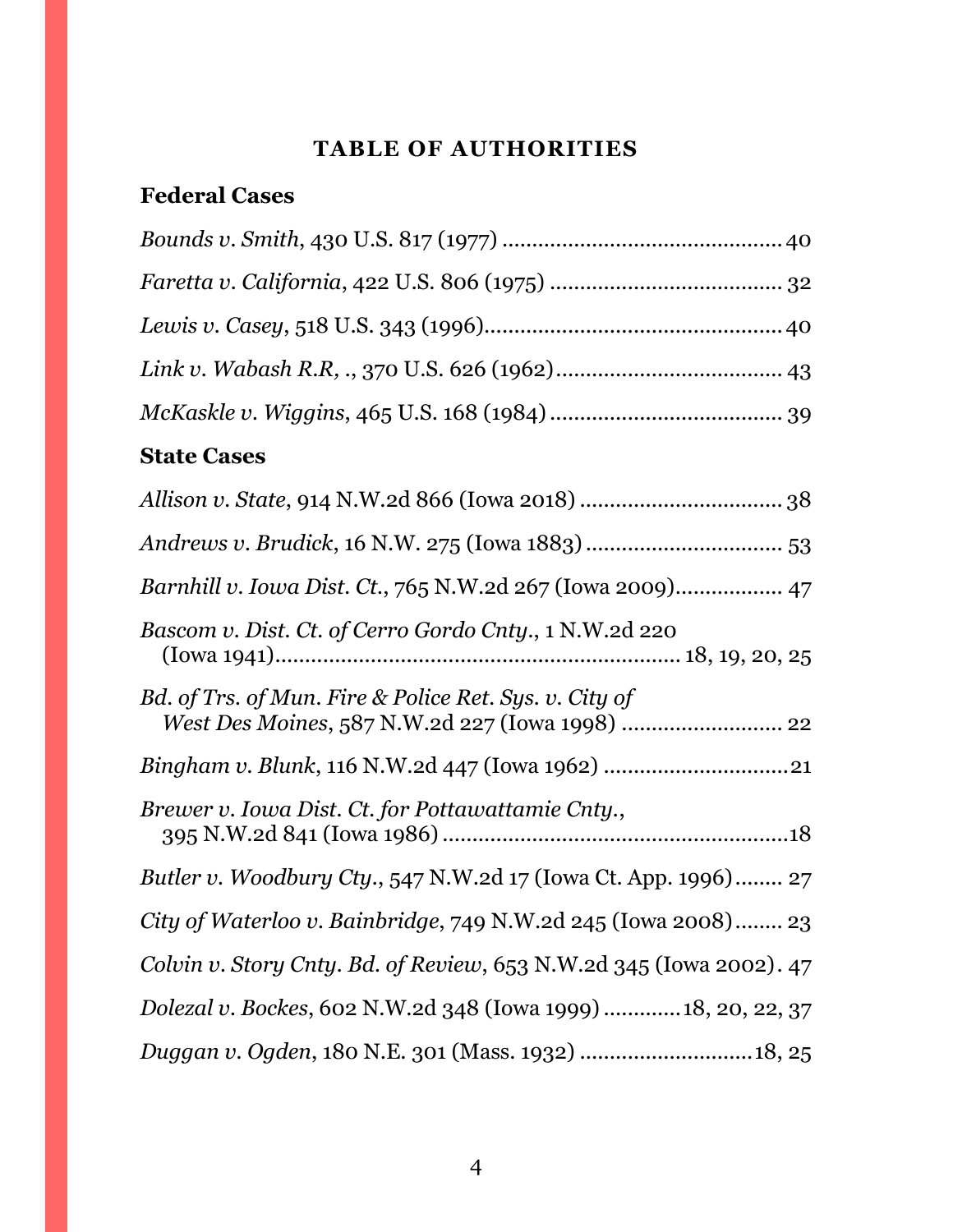| Emmet County State Bank v. Reutter, 439 N.W.2d 651                                                                       |
|--------------------------------------------------------------------------------------------------------------------------|
| First Am. Bank v. Fobian Farms, Inc., 906 N.W.2d 736                                                                     |
|                                                                                                                          |
|                                                                                                                          |
| <i>Gamble v. State, 723 N.W.2d 443</i>                                                                                   |
|                                                                                                                          |
|                                                                                                                          |
|                                                                                                                          |
|                                                                                                                          |
| In re Marriage of Thatcher, 864 N.W.2d 533 (Iowa 2015)  43                                                               |
| Iowa Civil Liberties Union v. Critelli, 244 N.W.2d 564                                                                   |
| Iowa Comprehensive Petrol. Underground Storage Tank Fund Bd.<br>v. Shell Oil Co., 606 N.W.2d 370 (Iowa 2000)  21, 22, 23 |
| Iowa Dept. of Transp. v. Iowa Dist. Ct. for Scott Cnty.,                                                                 |
| Iowa Supreme Court Bd. of Prof l Ethics & Conduct v.                                                                     |
| Iowa Supreme Ct. Att'y Disciplinary Bd. v. Caghan,                                                                       |
| Iowa Supreme Ct. Att'y Disciplinary Bd. v. Sporer,                                                                       |
| James v. State, 479 N.W.2d 287 (Iowa 1991)17, 51, 52                                                                     |
| Jones v. State, 731 N.W.2d 388 (Iowa 2007)  27, 36, 38, 41                                                               |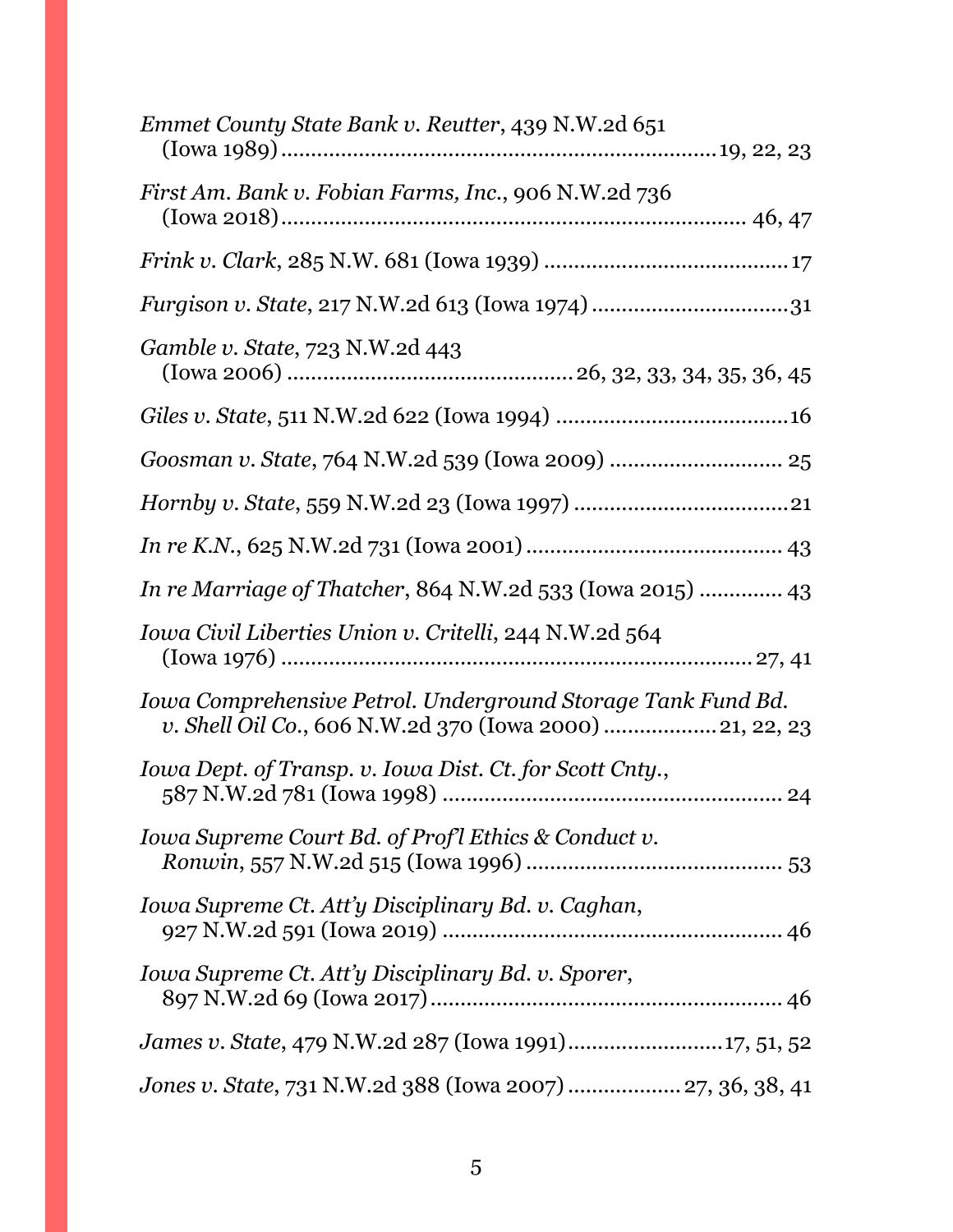| Klouda v. Sixth Judicial Dist. Dept. of Correctional Servs., |
|--------------------------------------------------------------|
| Lamasters v. State, 821 N.W.2d 856 (Iowa 2012)  15           |
| Leonard v. State, 461 N.W.2d 465                             |
|                                                              |
|                                                              |
| McCracken v. Iowa Dep't of Human Serv., 595 N.W.2d 779       |
| Metro. Jacobson Dev. Venture v. Bd. of Review of Des Moines, |
| Moffitt Building Material Co. v. U.S. Lumber and Supply Co., |
| <i>Myers v. State, No. 01-1214, 2005 WL 1981518</i>          |
| Neuman v. Callahan, No. 18-0282, 2019 WL 3331247             |
|                                                              |
|                                                              |
| Schnebly v. St. Joseph Mercy Hospital, 166 N.W.2d 780        |
|                                                              |
| Smith v. Korf, Diehl, Clayton & Cleverley, 302 N.W.2d 137    |
| State ex rel. Allee v. Gocha, 555 N.W.2d 683 (Iowa 1996) 44  |
| State ex rel. Buechler v. Vinsand, 318 N.W.2d 208            |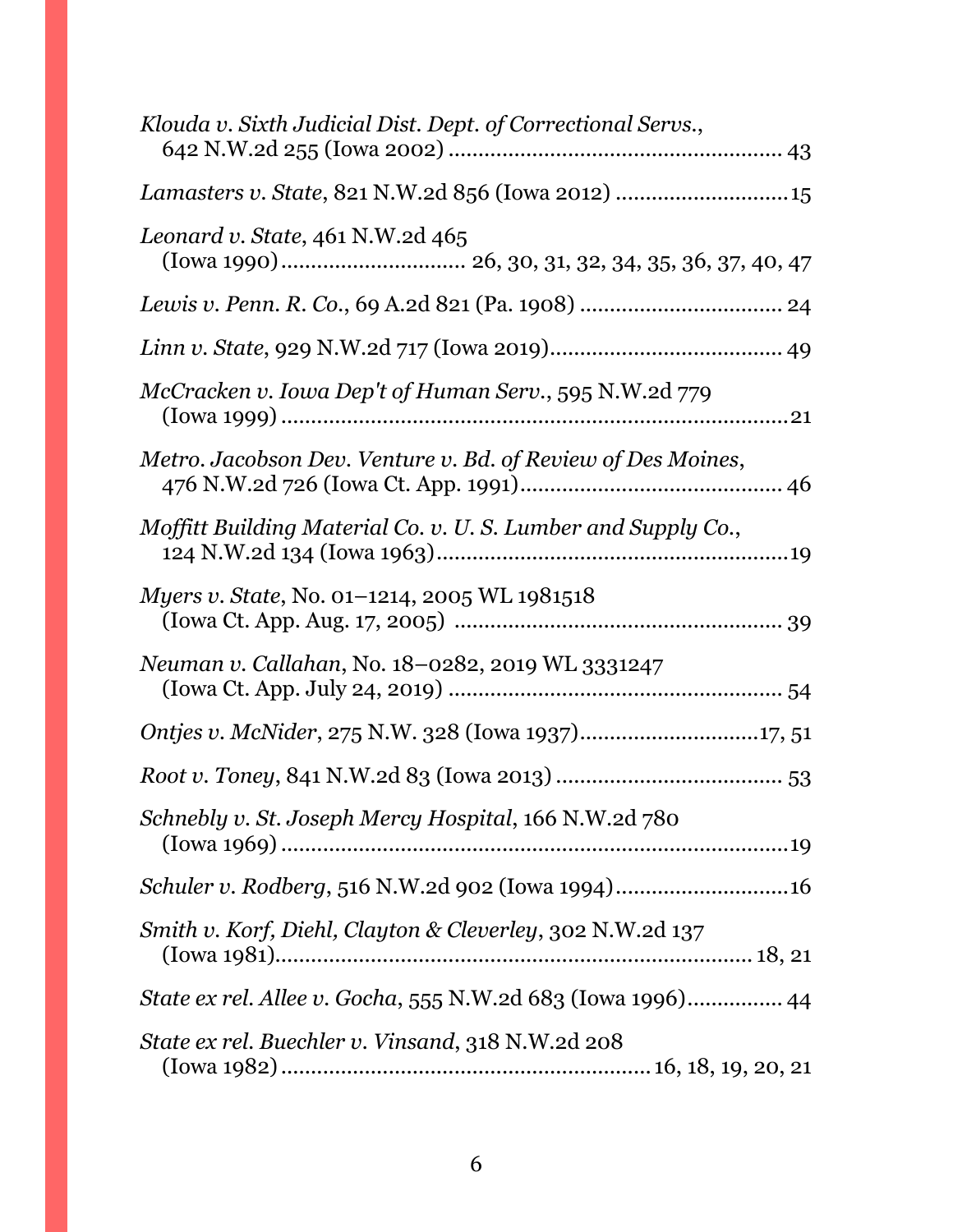| State ex rel. Leas in re O'Neal, 303 N.W.2d 414             |
|-------------------------------------------------------------|
|                                                             |
| State v. Cooley, 468 N.W.2d 833 (Iowa Ct. App. 1991) 39, 49 |
|                                                             |
|                                                             |
| State v. Hoegh, 832 N.W.2d 885 (Iowa 2001)  43, 45, 46      |
| State v. Hutchison, 341 N.W.2d 33 (Iowa 1983)  39, 49       |
| State v. Lange, 831 N.W.2d 844 (Iowa Ct. App. 2013)  53     |
| State v. Macke, 933 N.W.2d 226 (Iowa 2019) 16, 17           |
|                                                             |
|                                                             |
| State v. McKee, 223 N.W.2d 204 (Iowa 1974) 48, 49           |
| State v. Mott, 759 N.W.2d 140 (Iowa Ct. App. 2008)  39      |
| State v. Newton, 929 N.W.2d 250 (Iowa 2019)  26, 51         |
|                                                             |
| State v. Sahinovic, No. 15–0737, 2016 WL 1683039            |
|                                                             |
| State v. Thompson, 836 N.W.2d 470 (Iowa 2014)30, 41         |
|                                                             |
| Walker State Bank v. Chipokas, 228 N.W.2d 49 (Iowa 1975) 19 |
| Walters v. Kautzky, 680 N.W.2d 1 (Iowa 2004) 40             |
|                                                             |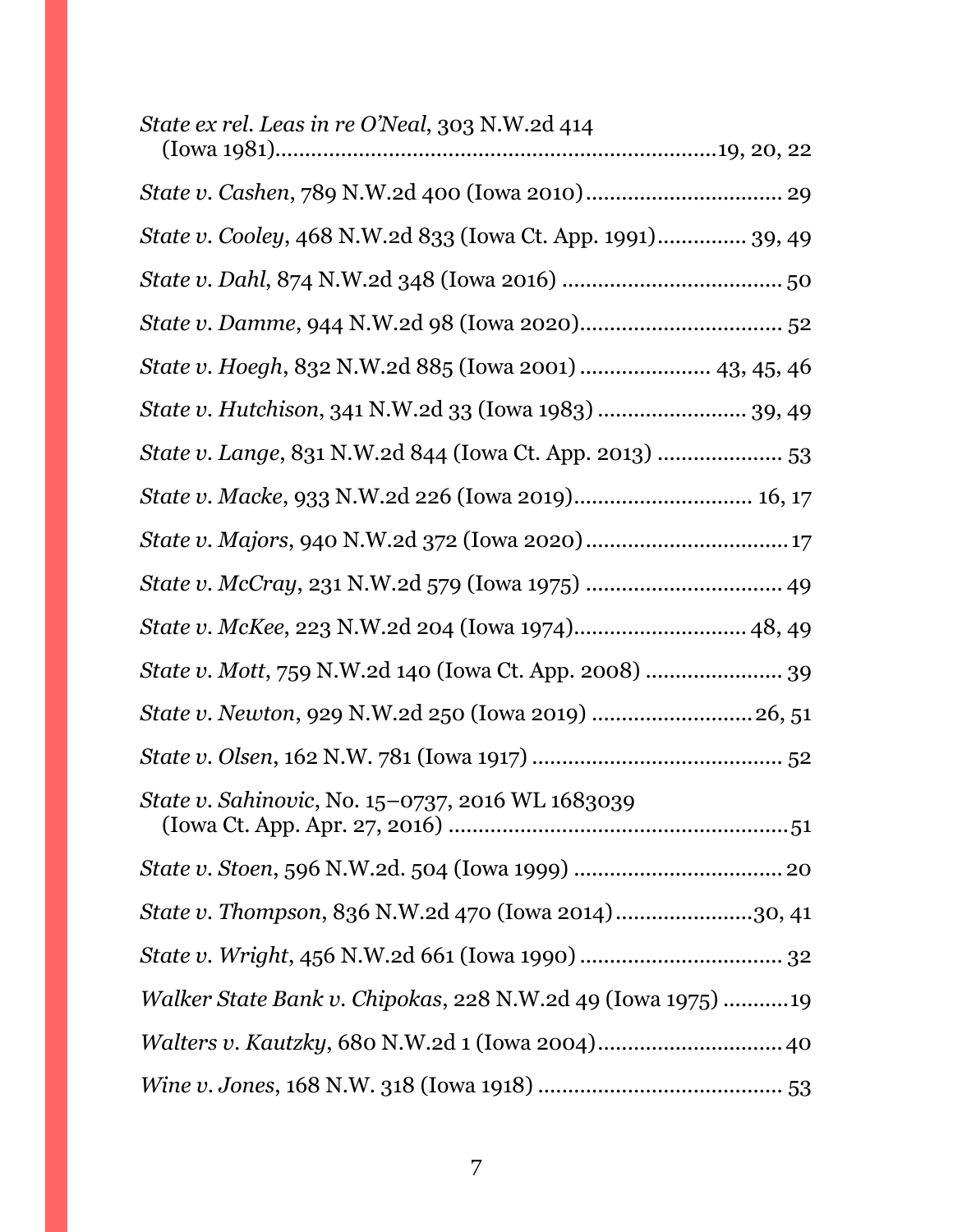| <b>State Statutes</b> |  |
|-----------------------|--|
|                       |  |
|                       |  |
|                       |  |
|                       |  |
|                       |  |
|                       |  |
|                       |  |
|                       |  |
|                       |  |
|                       |  |
|                       |  |
|                       |  |
|                       |  |
|                       |  |
|                       |  |
|                       |  |
|                       |  |
|                       |  |
|                       |  |
|                       |  |
|                       |  |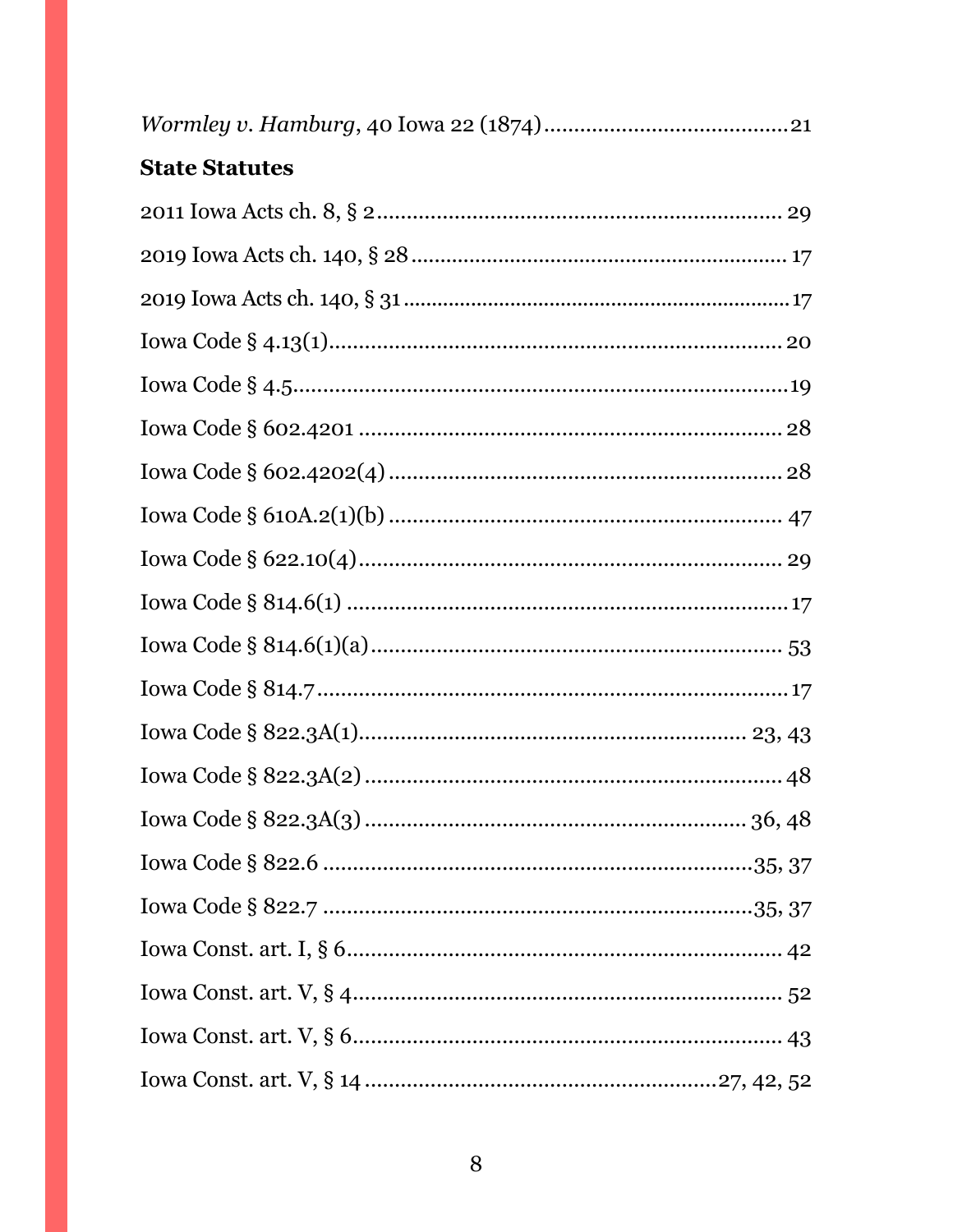# **State Rules**

| <b>Other Authorities</b>                                   |  |
|------------------------------------------------------------|--|
| 14 Uniform Laws Annotated Model Statutory Construction Act |  |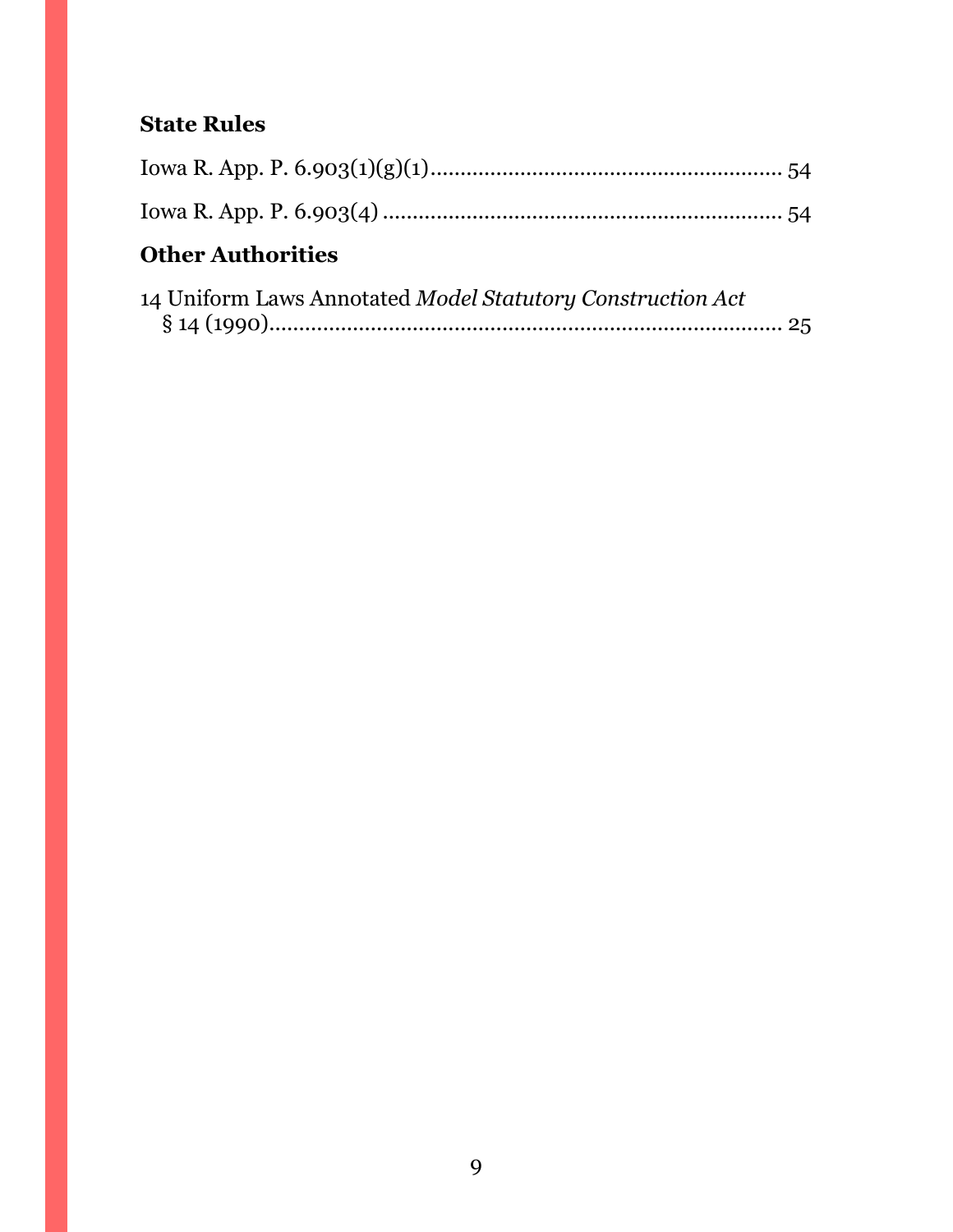#### <span id="page-9-0"></span>**STATEMENT OF THE ISSUES PRESENTED FOR REVIEW**

**I. Did the PCR court err in holding that section 822.3A does apply and prohibits it from considering Hrbek's pro se filings, while he was represented by counsel?**

#### Authorities

*Bascom v. Dist. Ct. of Cerro Gordo Cnty.*, 1 N.W.2d 220 (Iowa 1941) *Bd. of Trs. of Mun. Fire & Police Ret. Sys. v. City of West Des Moines*, 587 N.W.2d 227 (Iowa 1998) *Bingham v. Blunk*, 116 N.W.2d 447 (Iowa 1962) *Brewer v. Iowa Dist. Ct. for Pottawattamie Cnty.*, 395 N.W.2d 841 (Iowa 1986) *City of Waterloo v. Bainbridge*, 749 N.W.2d 245 (Iowa 2008) *Dolezal v. Bockes*, 602 N.W.2d 348 (Iowa 1999) *Duggan v. Ogden*, 180 N.E. 301 (Mass. 1932) *Emmet County State Bank v. Reutter*, 439 N.W.2d 651 (Iowa 1989) *Frink v. Clark*, 285 N.W. 681 (Iowa 1939) *Giles v. State*, 511 N.W.2d 622 (Iowa 1994) *Hornby v. State*, 559 N.W.2d 23 (Iowa 1997) *Iowa Comprehensive Petrol. Underground Storage Tank Fund Bd. v. Shell Oil Co.*, 606 N.W.2d 370 (Iowa 2000) *Iowa Dept. of Transp. v. Iowa Dist. Ct. for Scott Cnty.*, 587 N.W.2d 781 (Iowa 1998) *James v. State*, 479 N.W.2d 287 (Iowa 1991) *Lamasters v. State*, 821 N.W.2d 856 (Iowa 2012) *Lewis v. Penn. R. Co.*, 69 A.2d 821 (Pa. 1908) *McCracken v. Iowa Dep't of Human Serv.*, 595 N.W.2d 779 (Iowa 1999) *Moffitt Building Material Co. v. U. S. Lumber and Supply Co.*, 124 N.W.2d 134 (Iowa 1963) *Ontjes v. McNider*, 275 N.W. 328 (Iowa 1937) *Schnebly v. St. Joseph Mercy Hospital*, 166 N.W.2d 780 (Iowa 1969) *Schuler v. Rodberg*, 516 N.W.2d 902 (Iowa 1994) *Smith v. Korf, Diehl, Clayton & Cleverley*, 302 N.W.2d 137 (Iowa 1981)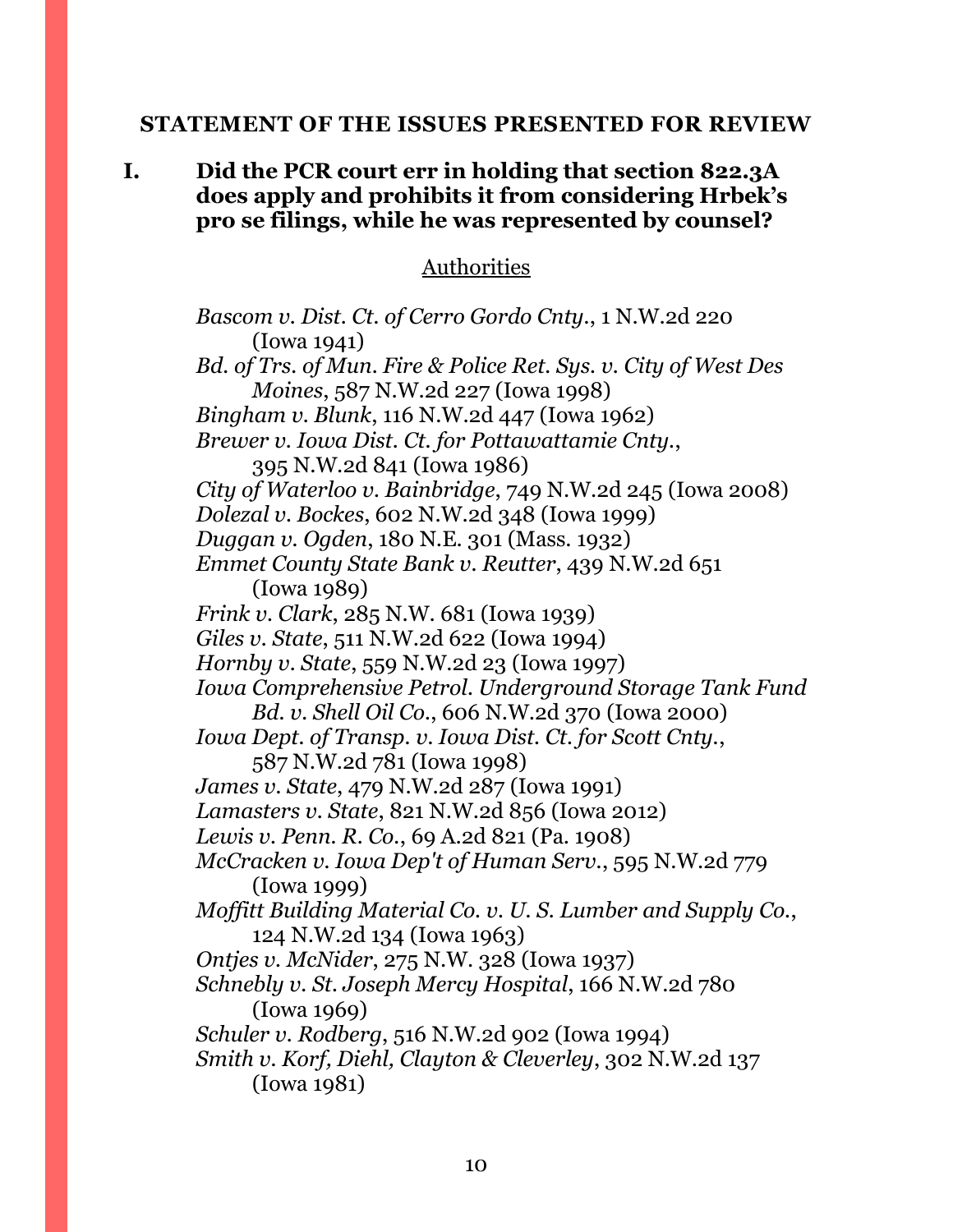*State ex rel. Buechler v. Vinsand*, 318 N.W.2d 208 (Iowa 1982) *State ex rel. Leas in re O'Neal*, 303 N.W.2d 414 (Iowa 1981) *State v. Macke*, 933 N.W.2d 226 (Iowa 2019) *State v. Majors*, 940 N.W.2d 372 (Iowa 2020) *State v. Stoen*, 596 N.W.2d. 504 (Iowa 1999) *Walker State Bank v. Chipokas*, 228 N.W.2d 49 (Iowa 1975) *Wormley v. Hamburg*, 40 Iowa 22 (1874) 2019 Iowa Acts ch. 140, § 28 2019 Iowa Acts ch. 140, § 31 Iowa Code § 4.13(1) Iowa Code § 4.5 Iowa Code § 814.6(1) Iowa Code § 814.7 Iowa Code § 822.3A(1) 14 Uniform Laws Annotated *Model Statutory Construction Act* § 14 (1990)

#### **II. Is section 822.3A constitutional?**

#### Authorities

*Bounds v. Smith*, 430 U.S. 817 (1977) *Faretta v. California*, 422 U.S. 806 (1975) *Lewis v. Casey*, 518 U.S. 343 (1996) *Link v. Wabash R.R, .*, 370 U.S. 626 (1962) *McKaskle v. Wiggins*, 465 U.S. 168 (1984) *Allison v. State*, 914 N.W.2d 866 (Iowa 2018) *Barnhill v. Iowa Dist. Ct.*, 765 N.W.2d 267 (Iowa 2009) *Butler v. Woodbury Cty.*, 547 N.W.2d 17 (Iowa Ct. App. 1996) *Colvin v. Story Cnty. Bd. of Review*, 653 N.W.2d 345 (Iowa 2002) *Dolezal v. Bockes*, 602 N.W.2d 348 (Iowa 1999) *First Am. Bank v. Fobian Farms, Inc.*, 906 N.W.2d 736 (Iowa 2018) *Furgison v. State*, 217 N.W.2d 613 (Iowa 1974) *Gamble v. State*, 723 N.W.2d 443 (Iowa 2006) *Goosman v. State*, 764 N.W.2d 539 (Iowa 2009) *In re K.N.*, 625 N.W.2d 731 (Iowa 2001) *In re Marriage of Thatcher*, 864 N.W.2d 533 (Iowa 2015)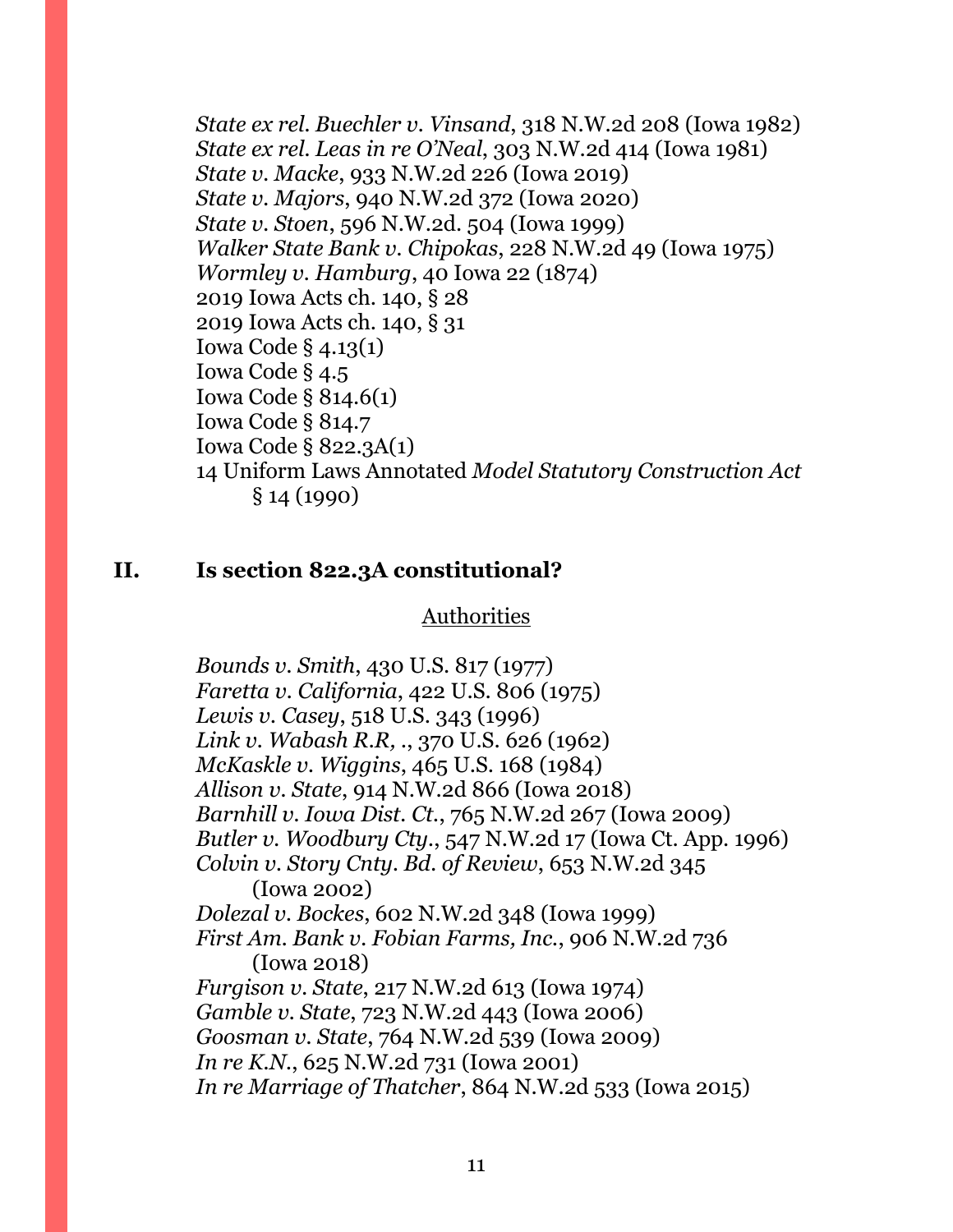*Iowa Civil Liberties Union v. Critelli*, 244 N.W.2d 564 (Iowa 1976) *Iowa Supreme Ct. Att'y Disciplinary Bd. v. Caghan*, 927 N.W.2d 591 (Iowa 2019) *Iowa Supreme Ct. Att'y Disciplinary Bd. v. Sporer*, 897 N.W.2d 69 (Iowa 2017) *Jones v. State*, 731 N.W.2d 388 (Iowa 2007) *Klouda v. Sixth Judicial Dist. Dept. of Correctional Servs.*, 642 N.W.2d 255 (Iowa 2002) *Leonard v. State*, 461 N.W.2d 465 (Iowa 1990) *Linn v. State*, 929 N.W.2d 717 (Iowa 2019) *Metro. Jacobson Dev. Venture v. Bd. of Review of Des Moines*, 476 N.W.2d 726 (Iowa Ct. App. 1991) *Myers v. State*, No. 01–1214, 2005 WL 1981518 (Iowa Ct. App. Aug. 17, 2005) *State ex rel. Allee v. Gocha*, 555 N.W.2d 683 (Iowa 1996) *State v. Cashen*, 789 N.W.2d 400 (Iowa 2010) *State v. Cooley*, 468 N.W.2d 833 (Iowa Ct. App. 1991) *State v. Dahl*, 874 N.W.2d 348 (Iowa 2016) *State v. Hoegh*, 832 N.W.2d 885 (Iowa 2001) *State v. Hutchison*, 341 N.W.2d 33 (Iowa 1983) *State v. McCray*, 231 N.W.2d 579 (Iowa 1975) *State v. McKee*, 223 N.W.2d 204 (Iowa 1974) *State v. Mott*, 759 N.W.2d 140 (Iowa Ct. App. 2008) *State v. Newton*, 929 N.W.2d 250 (Iowa 2019) *State v. Thompson*, 836 N.W.2d 470 (Iowa 2014) *State v. Wright*, 456 N.W.2d 661 (Iowa 1990) *Walters v. Kautzky*, 680 N.W.2d 1 (Iowa 2004) 2011 Iowa Acts ch. 8, § 2 Iowa Code § 602.4201 Iowa Code § 602.4202(4) Iowa Code § 610A.2(1)(b) Iowa Code § 622.10(4) Iowa Code § 822.3A Iowa Code § 822.6 Iowa Code § 822.7 Iowa Const. art. I, § 6 Iowa Const. art. V, § 6 Iowa Const. art. V, § 14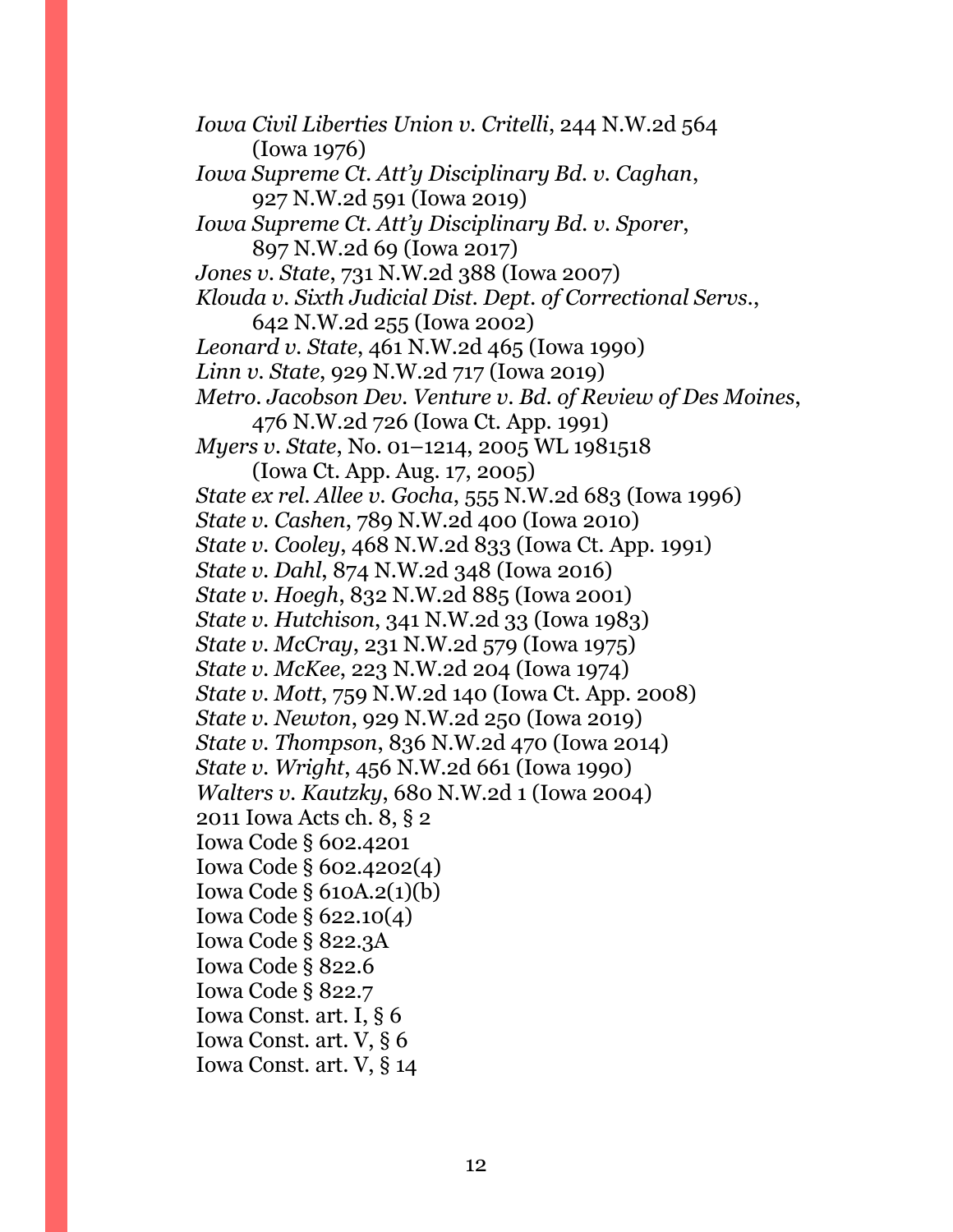#### **III. Does section 814.6A apply to this appeal and preclude consideration of Hrbek's pro se supplemental brief, while he is represented by appellate counsel?**

#### Authorities

*Andrews v. Brudick*, 16 N.W. 275 (Iowa 1883) *Iowa Supreme Court Bd. of Prof'l Ethics & Conduct v. Ronwin*, 557 N.W.2d 515 (Iowa 1996) *James v. State*, 479 N.W.2d 287 (Iowa 1991) *Neuman v. Callahan*, No. 18–0282, 2019 WL 3331247 (Iowa Ct. App. July 24, 2019) *Ontjes v. McNider*, 275 N.W. 328 (Iowa 1937) *Root v. Toney*, 841 N.W.2d 83 (Iowa 2013) *State v. Damme*, 944 N.W.2d 98 (Iowa 2020) *State v. Lange*, 831 N.W.2d 844 (Iowa Ct. App. 2013) *State v. Newton*, 929 N.W.2d 250 (Iowa 2019) *State v. Olsen*, 162 N.W. 781 (Iowa 1917) *State v. Sahinovic*, No. 15–0737, 2016 WL 1683039 (Iowa Ct. App. Apr. 27, 2016) *Wine v. Jones*, 168 N.W. 318 (Iowa 1918) Iowa Code § 814.6(1)(a) Iowa Const. art. V, § 4 Iowa Const. art. V, § 14 Iowa R. App. P. 6.903(1)(g)(1) Iowa R. App. P. 6.903(4)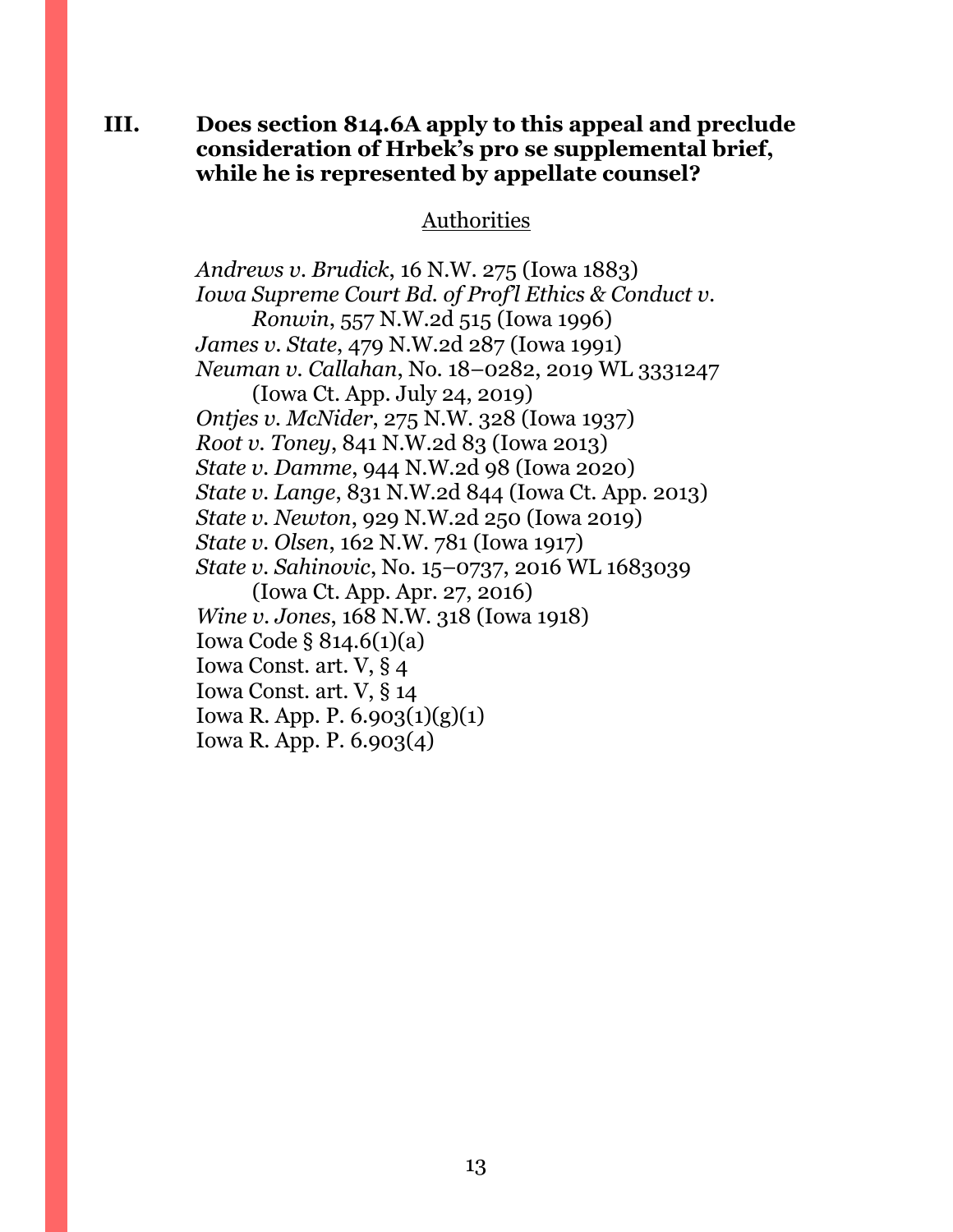#### **ROUTING STATEMENT**

<span id="page-13-0"></span>Hrbek requests retention. *See* App's Br. at 13–14. The State agrees: this appeal presents a substantial issue of first impression about the constitutionality of a new statute, and it raises a question of importance to litigants and lower courts that the Iowa Supreme Court must ultimately resolve. *See* Iowa R. App. P. 6.1101(2)(a), (c), & (d). Therefore, retention is appropriate.

#### **STATEMENT OF THE CASE**

#### <span id="page-13-1"></span>**Nature of the Case**

This is a discretionary appeal from an order in John Lee Hrbek's first PCR action. The PCR court determined that section 822.3A, which became effective on July 1, 2019, applied to this PCR action and prohibited the PCR court from considering Hrbek's pro se filings while he was represented by counsel. *See* Order (8/25/19); App. 24. This ruling was entered over Hrbek's resistance, which argued that section 822.3A did not apply to his already-pending PCR action, and that it would violate his constitutional rights if it did. *See* Resistance to Notice (7/24/19); App. 9. Hrbek applied for discretionary review. The Iowa Supreme Court treated Hrbek's filing as an application for interlocutory appeal and granted it, over the State's resistance. *See*  ADR (9/20/19); App. 27; Order (10/16/19); App. 42.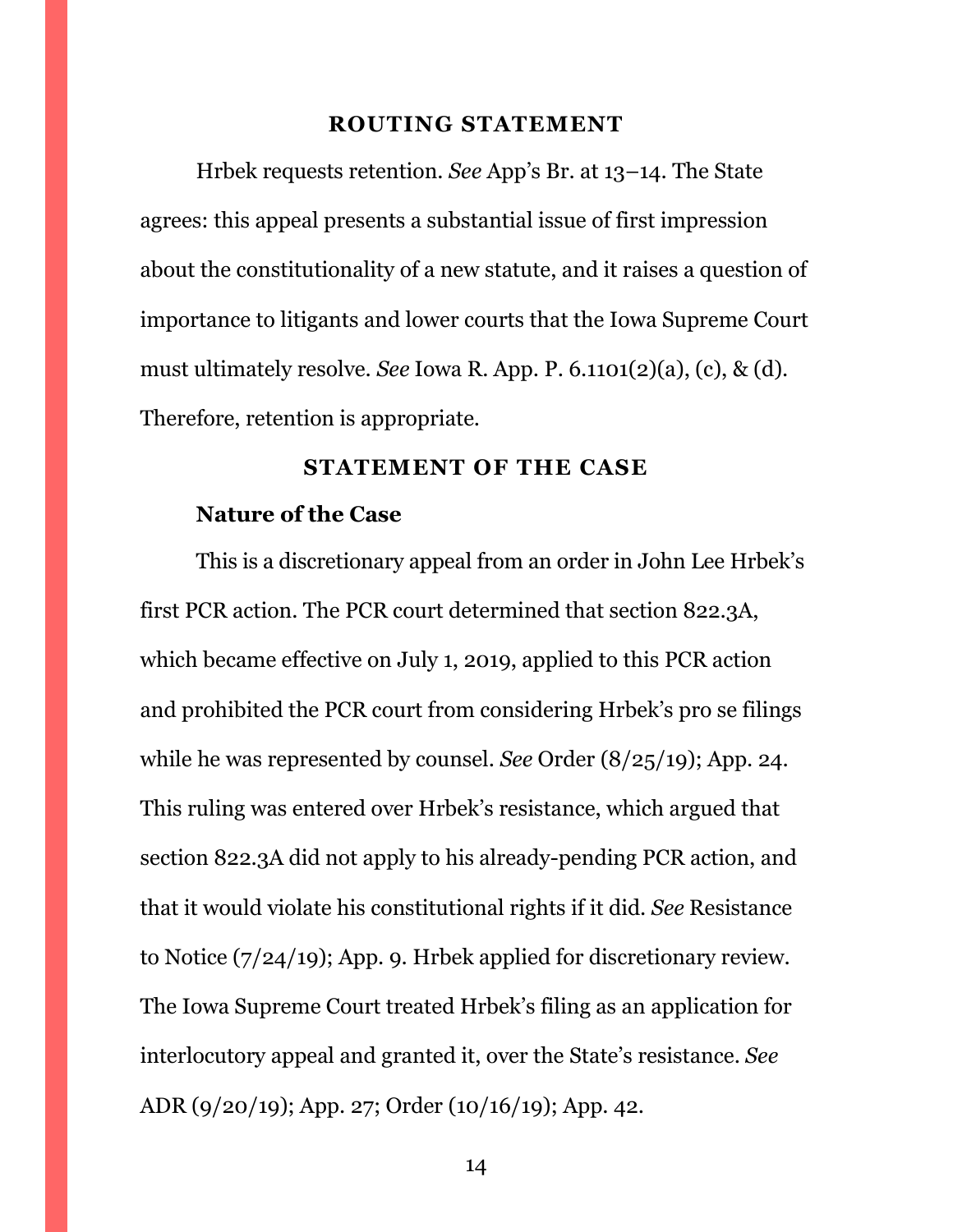Counsel was appointed to represent Hrbek on appeal. After Hrbek's counsel filed the appellant's brief, Hrbek tried to file a pro se supplemental brief. The State resisted. This Court directed that the issue should be submitted with the appeal. *See* Order (5/27/20).

Now, this appeal raises three issues: **(1)** whether the PCR court erred in determining that section 822.3A applies in this PCR action, which was pending before section 822.3A took effect; **(2)** whether the PCR court erred in rejecting Hrbek's claims that section 822.3A was unconstitutional because it would violate his constitutional rights; and **(3)** whether section 814.6A bars this Court from considering Hrbek's pro se supplemental brief, or is unconstitutional.

#### **Statement of Facts**

The underlying facts of Hrbek's first-degree murder convictions are summarized in the opinion that affirmed Hrbek's convictions on direct appeal. *See State v. Hrbek*, 336 N.W.2d 431, 432–33 (1983).

### **Course of Proceedings**

The "bizarre procedural history" of this PCR action is only minimally relevant to the pure legal issues raised in this appeal. *See Hrbek v. State,* No. 13–1619, 2015 WL 6087572, at \*1–2 (Iowa Ct. App. Oct. 14, 2015). Details will be discussed when they are relevant.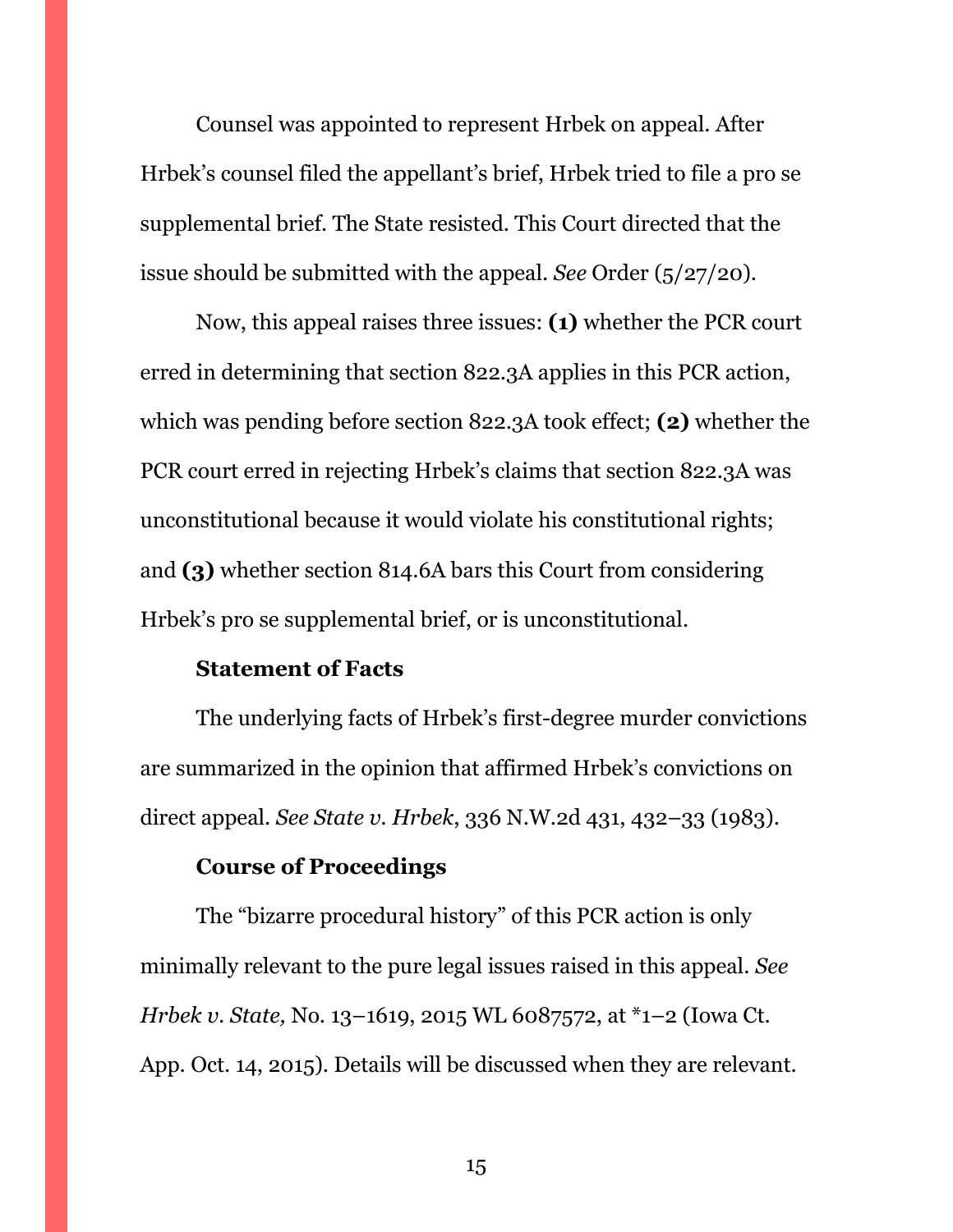#### **ARGUMENT**

### <span id="page-15-1"></span><span id="page-15-0"></span>**I. Section 822.3A is different from most other provisions enacted or amended by S.F. 589. It is procedural, and it does not limit or abridge any existing remedy. The PCR court was correct that it applies in this action.**

#### **Preservation of Error**

Hrbek argued that section 822.3A was limited to prospective application and that it did not apply in his already-pending action. *See* Resistance to Notice (7/24/19) at 2–4; App. 10–12. The PCR court considered that resistance and necessarily rejected Hrbek's arguments, because it directed Hrbek to comply with section 822.3A. *See* Order (8/25/19) at 2; App. 25. Thus, error is preserved. *See Lamasters v. State*, 821 N.W.2d 856, 864 (Iowa 2012).

#### **Standard of Review**

This challenge presents "a question of statutory interpretation." *See State v. Macke*, 933 N.W.2d 226, 230–31 (Iowa 2019).

#### **Merits**

This Court has determined that some provisions of S.F. 589 specifically, those limiting review of ineffective-assistance claims on direct appeal and availability of direct appeals from convictions that are entered after guilty pleas—are not retroactively applied in appeals from convictions that were entered before the law's effective date. *See*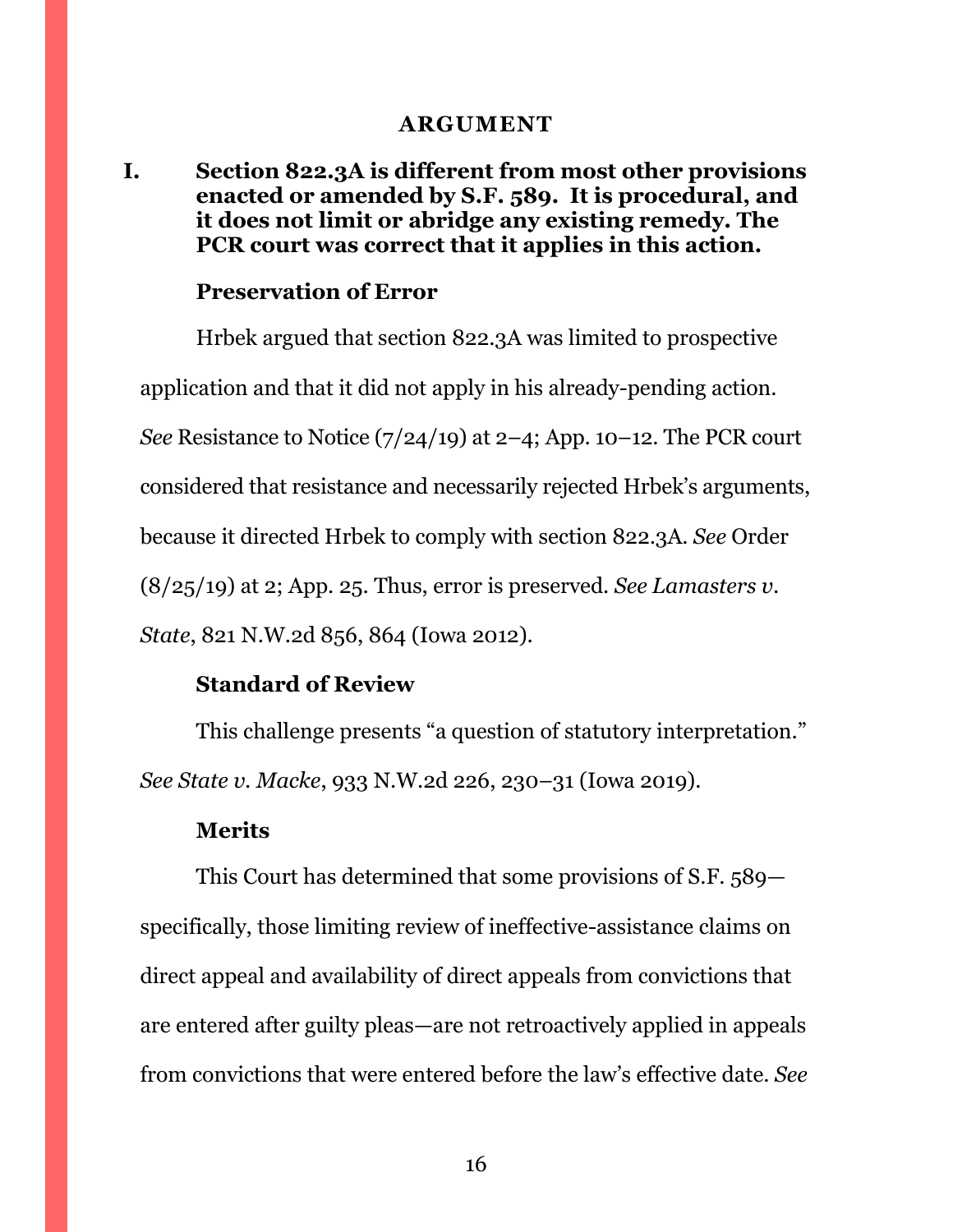*Macke*, 933 N.W.2d at 230–36 (considering potential retroactivity of 2019 Iowa Acts ch. 140, § 28, *codified at* Iowa Code § 814.6(1) (2020) and 2019 Iowa Acts ch. 140, § 31, *codified at* Iowa Code § 814.7 (2020)); *accord State v. Majors*, 940 N.W.2d 372, 386 n.1 (Iowa 2020) (noting that Majors could raise ineffective-assistance claims on direct appeal despite amendment to section 814.7 because "he did have such a right at the time his judgment and sentence was issued" before July 1, 2019).

But that is specific to appeals. "Statutes controlling appeals are those that were in effect at the time judgment or order appealed from was rendered." *See James v. State*, 479 N.W.2d 287, 290 (Iowa 1991) (quoting *Ontjes v. McNider*, 275 N.W. 328, 330 (Iowa 1937)); *accord Giles v. State*, 511 N.W.2d 622, 624 (Iowa 1994). Prior determinations that *those* parts of S.F. 589 are non-retroactive should not affect the applicability of *this* provision. "[W]hen only part of an enactment is remedial or procedural, effect is ordinarily given to that part." *See Schuler v. Rodberg*, 516 N.W.2d 902, 904 (Iowa 1994) (quoting *State ex rel. Buechler v. Vinsand*, 318 N.W.2d 208, 210 (Iowa 1982)).

Section 822.3A is also different from jurisdiction-stripping statutes, which cannot "deprive the court of jurisdiction" by retroactive application "after the commencement of an action" in a district court.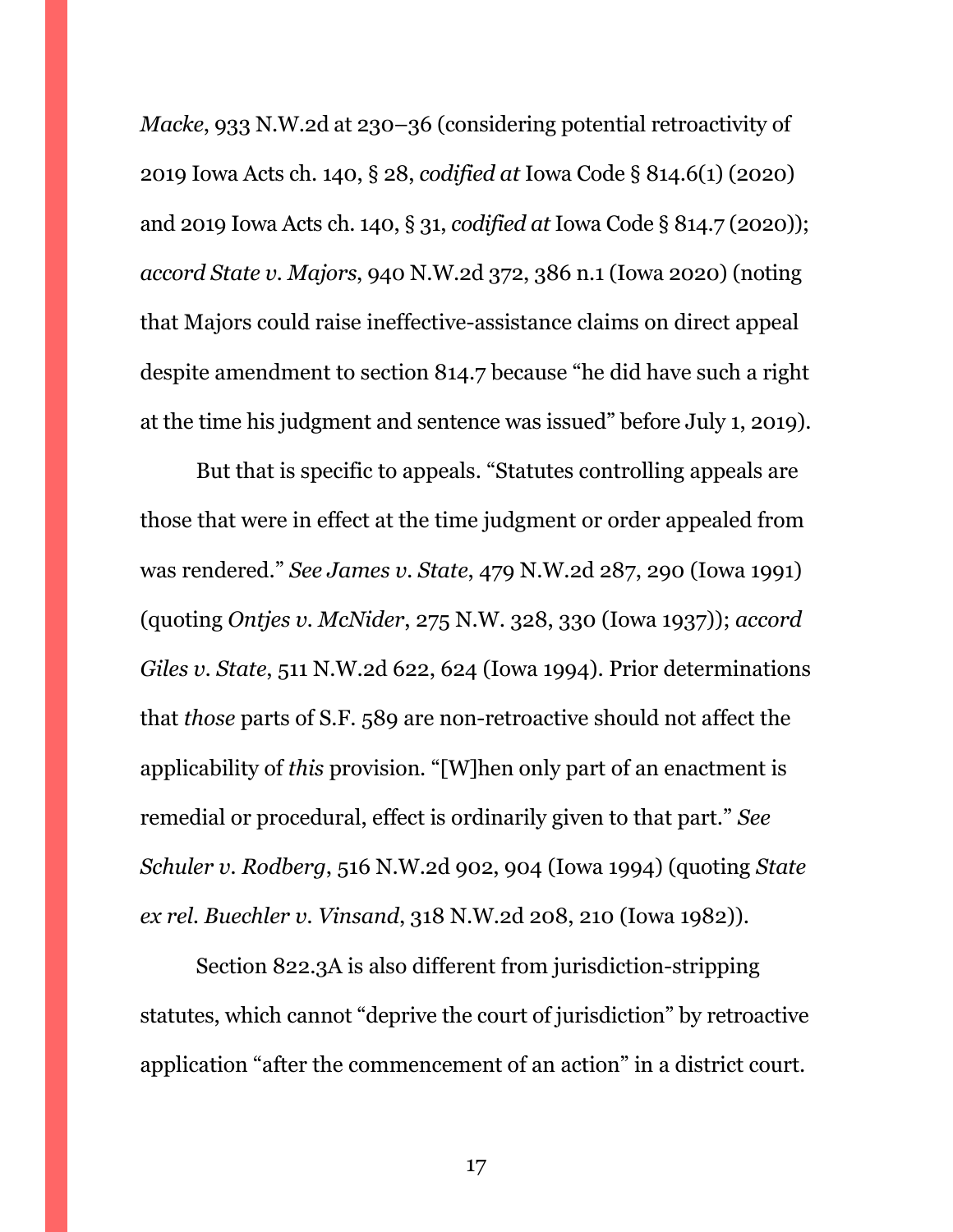*See Frink v. Clark*, 285 N.W. 681, 684 (Iowa 1939). And it is different from changes to the applicable statute of limitations that would have the effect of extinguishing actions that were timely when filed. *See, e.g.*, *Brewer v. Iowa Dist. Ct. for Pottawattamie Cnty.*, 395 N.W.2d 841, 842–43 (Iowa 1986) ("[W]e are reluctant to abate pending actions which were timely when filed by retroactive application of statutory changes in the statute of limitations.").

Section 822.3A does not control outcomes of litigation, and it does not bar any particular claim, defense, or remedy. Rather, it is "procedural legislation" that "applies to all actions—those that have accrued or are pending and future actions." *See Dolezal v. Bockes*, 602 N.W.2d 348, 351 (Iowa 1999). Procedural legislation generally affects how courts operate and how parties interact with the court.

Practice and procedure include the mode of proceeding and the formal steps by which a legal right is enforced. Those words comprehend writs, summonses and other methods of notice to parties as well as pleadings, rules of evidence and costs. Practice and procedure indicate the forms for enforcing rights as distinguished from the law which creates, defines and protects rights.

*Bascom v. Dist. Ct. of Cerro Gordo Cnty.*, 1 N.W.2d 220, 221–22 (Iowa 1941) (quoting *Duggan v. Ogden*, 180 N.E. 301, 302 (Mass. 1932)). Procedural changes generally apply to all cases, including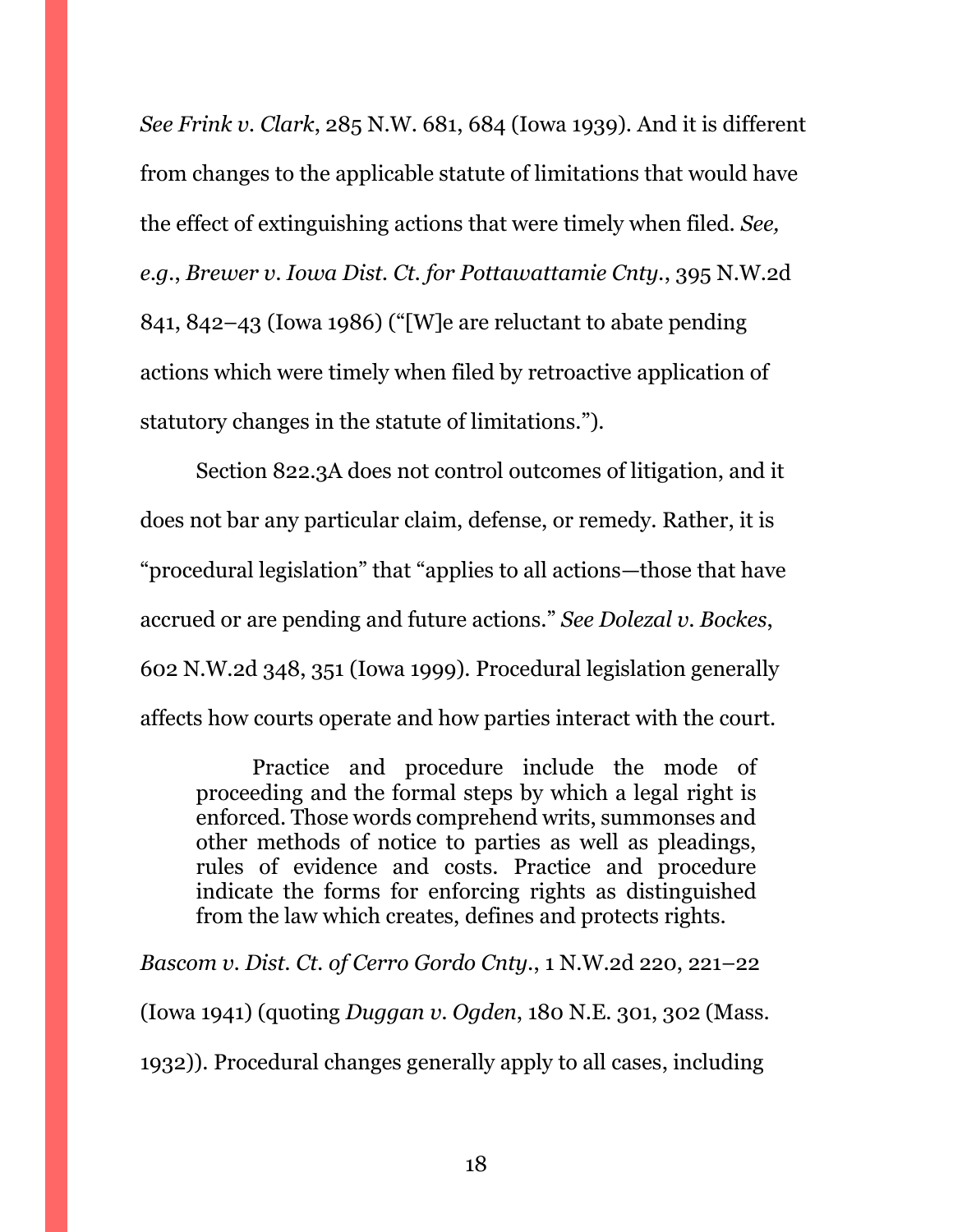already-pending cases involving already-vested rights. *See id.* That distinguishes it from substantive legislation that "takes away or impairs vested rights acquired under existing laws, or creates a new obligation, imposes a new duty, or attaches a new disability in respect to transactions or considerations already past." *See Smith v. Korf, Diehl, Clayton & Cleverley*, 302 N.W.2d 137, 138 (Iowa 1981) (quoting *Walker State Bank v. Chipokas*, 228 N.W.2d 49, 51 (Iowa 1975)).

"[W]hen a statute relates solely to a remedy or procedure, it is ordinarily applied both prospectively and retrospectively." *See State ex rel. Leas in re O'Neal*, 303 N.W.2d 414, 419 (Iowa 1981). And this remains true "even in the absence of clear legislative intent." *See Smith*, 302 N.W.2d at 138–39 (citing *Walker State Bank*, 228 N.W.2d at 51). Hrbek argues that, unless otherwise specified, section 4.5 creates a presumption of prospective application. *See* App's Br. at 41–42 (citing Iowa Code § 4.5). However, that statute "is taken from section 14 of the Uniform Statutory Construction Act, which the drafters pointed out is not intended to apply to remedial or procedural statutes." *See State ex rel. Buechler*, 318 N.W.2d at 209–10 (citing *Smith*, 302 N.W.2d at 138–39). Thus, "notwithstanding section 4.5," Iowa courts will apply changes to procedural rules to *all* currently pending cases, including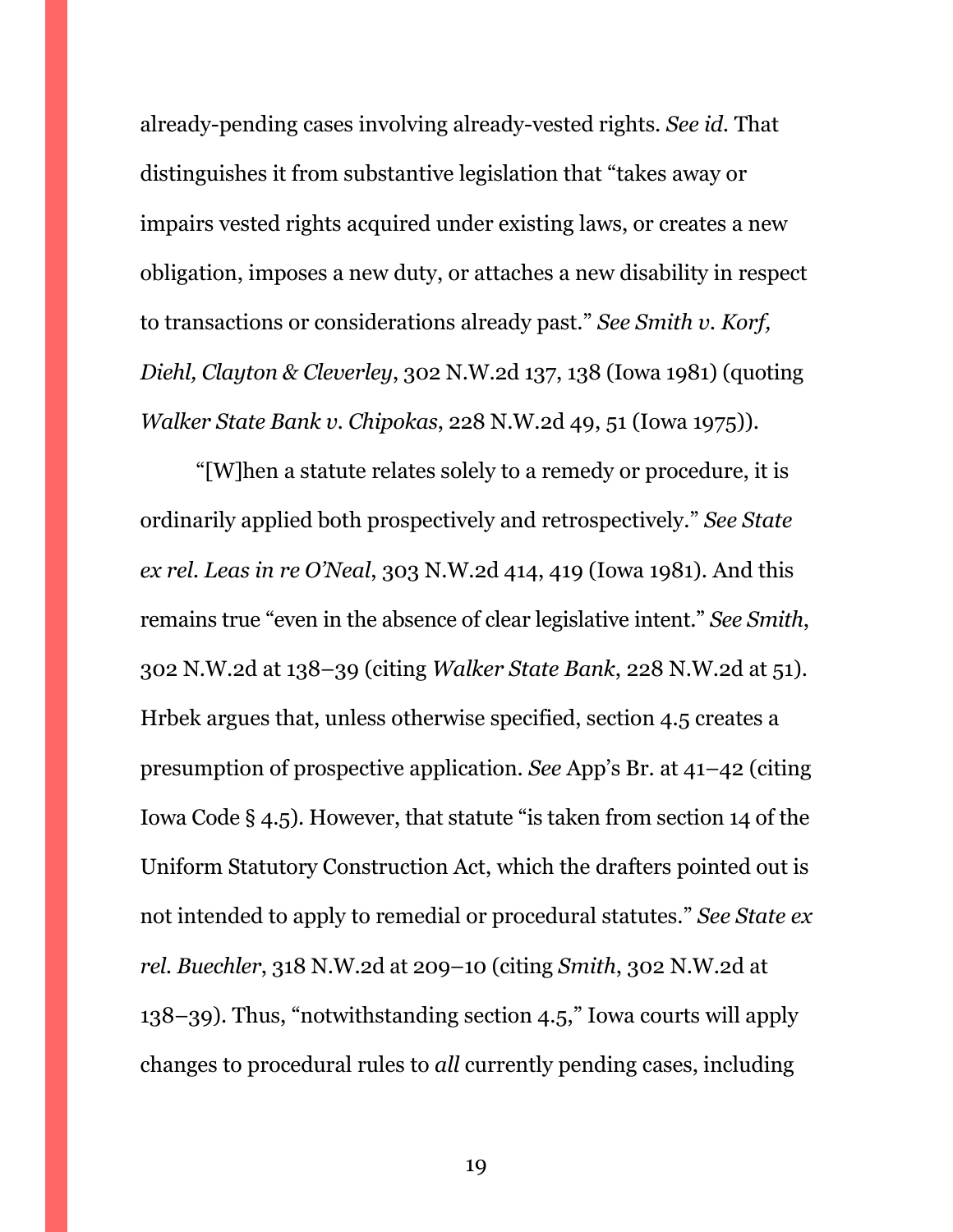"proceedings pending on the effective date of the enactment." *See id.*; *accord Emmet County State Bank v. Reutter*, 439 N.W.2d 651, 654 (Iowa 1989) (citing *Schnebly v. St. Joseph Mercy Hospital*, 166 N.W.2d 780, 782 (Iowa 1969)) (explaining that legislature's failure to specify prospective or retroactive application is not determinative).

Hrbek also seems to argue that he had a vested right to file any pro se filings that he wanted, because he was generally permitted to file his own filings throughout the previous pendency of the action. *See* Def's Br. at 42–43 (quoting Iowa Code § 4.13(1)); Def's Br. at 44 (citing *State v. Stoen*, 596 N.W.2d. 504, 508 (Iowa 1999)). But there is no such thing as "any vested right of an individual in any particular manner of procedure." *See Bascom*, 1 N.W.2d at 221; *accord Dolezal*, 602 N.W.2d at 351. If there were, litigants would have vested rights to offer evidence that was admissible when an action commenced and was subsequently made inadmissible by rule or statute (or to exclude evidence that was inadmissible when the proceedings began, and was later made admissible). However, "a statutory rule of evidence applies to a proceeding tried subsequent to its effective date, even though the provision was nonexistent at the time the proceeding was commenced." *See State ex rel. Leas*, 303 N.W.2d at 419; *accord Moffitt Building*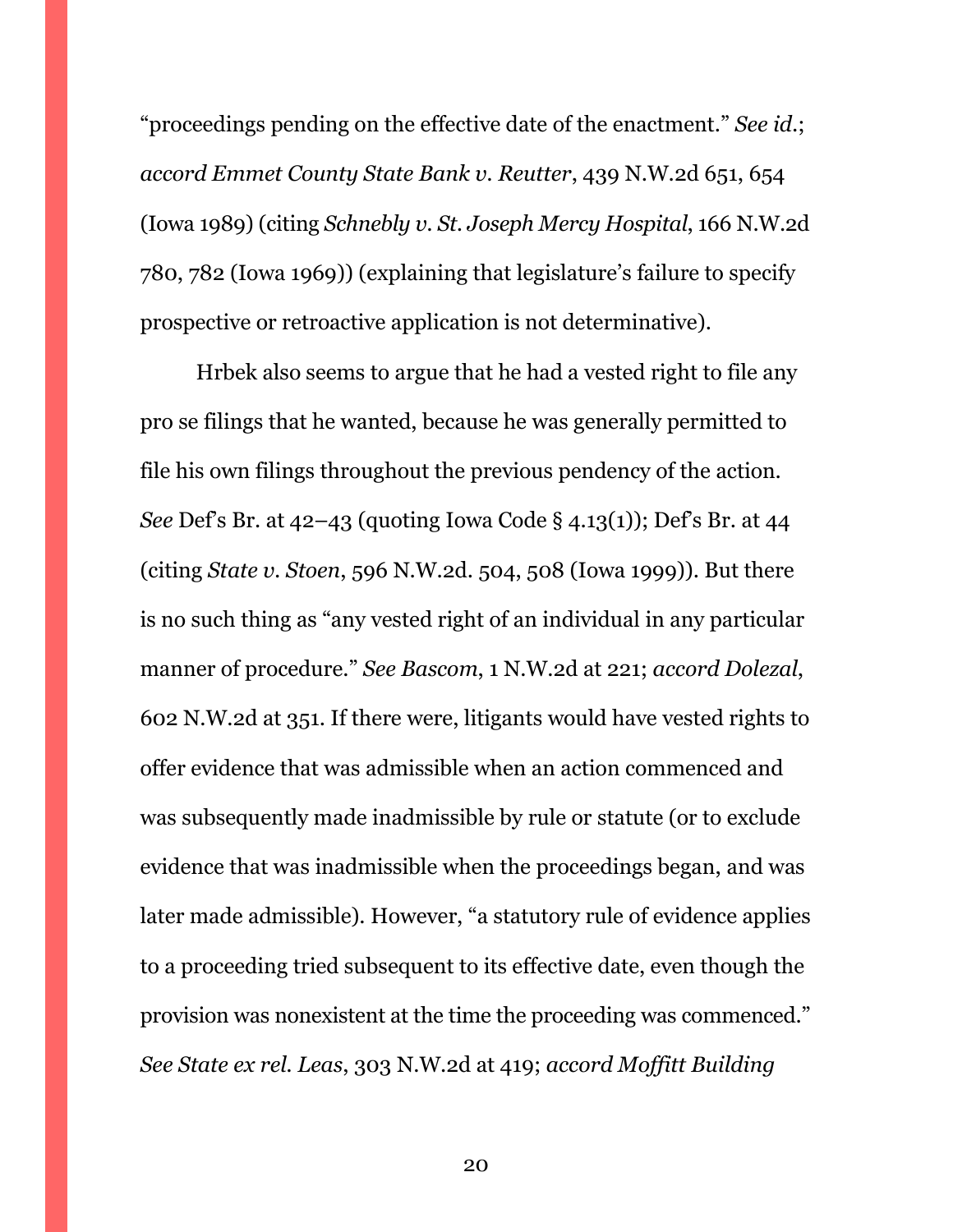*Material Co. v. U. S. Lumber and Supply Co.*, 124 N.W.2d 134, 136 (Iowa 1963); *Bingham v. Blunk*, 116 N.W.2d 447, 449 (Iowa 1962); *Wormley v. Hamburg*, 40 Iowa 22, 26 (1874). Even when this affects the admissibility of evidence that is outcome-determinative, there is no vested right to have the court apply outdated procedural rules:

To the extent section 675.41 affects the admissibility of blood test results [to establish paternity], it does not create or divest a substantive right but merely establishes a rule of evidence. Thus, at least to that extent it is applicable to proceedings that were pending on its effective date.

*State ex rel. Buechler*, 318 N.W.2d at 209–10. The alternative is that litigation would be governed by whatever procedural rules were in effect when proceedings began, and Hrbek's PCR action would be governed by whatever rules of evidence and rules of civil procedure were in effect when he initiated the action in 1987. Iowa courts have never applied that approach to procedural rules, and for good reason: operating under a single set of current, up-to-date procedural rules promotes efficiency, consistency in rulings, and fairness to litigants.

Finally, Hrbek argues that section 822.3A does not satisfy the three-part test for retroactivity for remedial legislation. *See* App's Br. at 45–47. But that test has no real applicability to legislation that changes procedural rules—it only applies to remedial legislation. *See*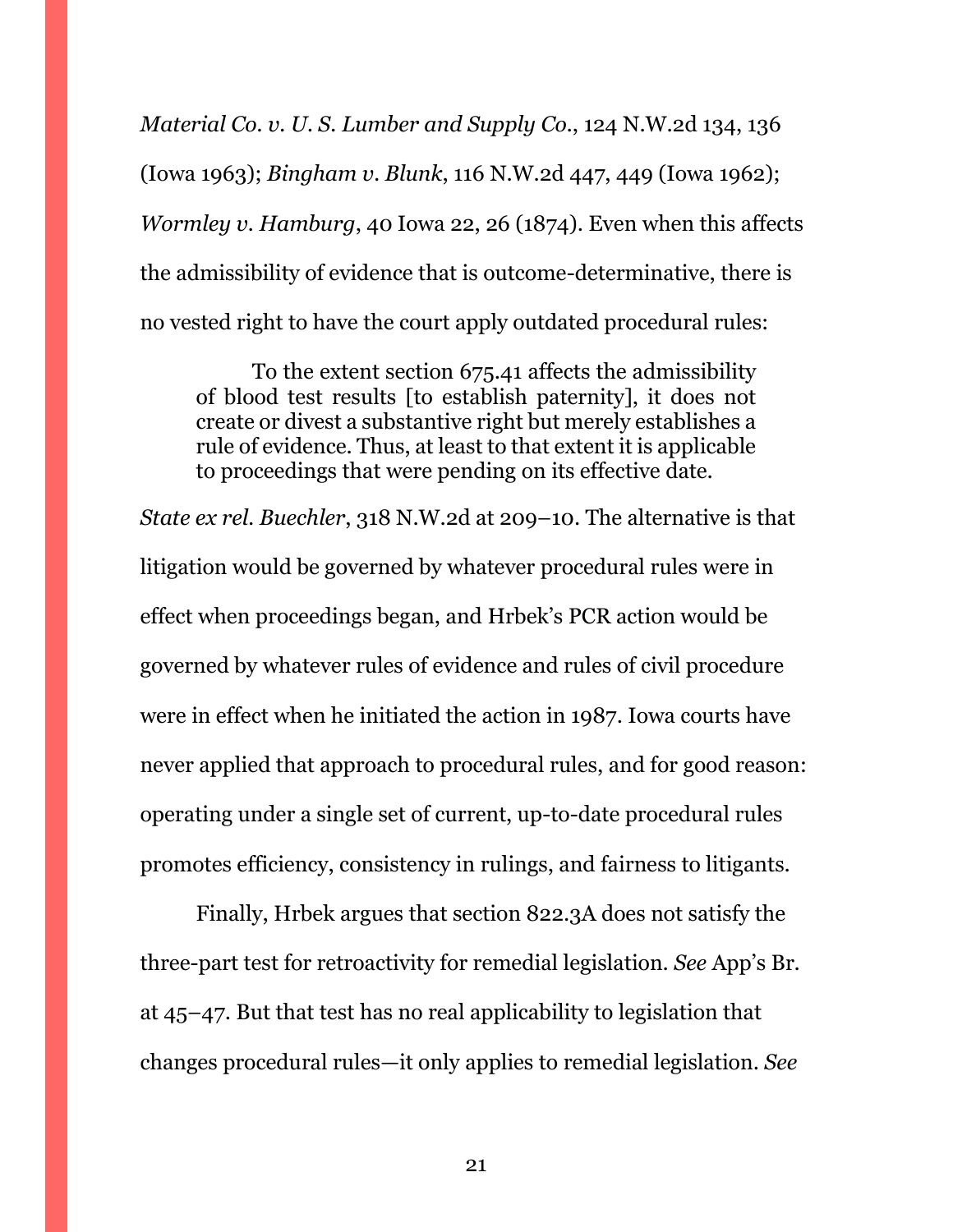*Dolezal*, 602 N.W.2d at 351–52 (finding amended rule was procedural and skipping three-part retroactivity test); *State ex rel. Buechler*, 318 N.W.2d at 209–10 (same); *State ex rel. Leas*, 303 N.W.2d at 419–20 (same); *Smith*, 302 N.W.2d at 138–39 (same).

It is theoretically possible to characterize section 822.3A as remedial because it "regulates conduct" of PCR applicants during PCR litigation "for the public good." *See Iowa Comprehensive Petrol. Underground Storage Tank Fund Bd. v. Shell Oil Co.*, 606 N.W.2d 370, 375 (Iowa 2000) (citing *McCracken v. Iowa Dep't of Human Serv.*, 595 N.W.2d 779, 784 (Iowa 1999) and *Hornby v. State*, 559 N.W.2d 23, 25 (Iowa 1997)). It may also be said that section 822.3A "remedies defects in the common law and in civil jurisprudence generally." *See Bd. of Trs. of Mun. Fire & Police Ret. Sys. v. City of West Des Moines*, 587 N.W.2d 227, 231 (Iowa 1998). But any "remedy" or "public good" from section 822.3A is a result of how it streamlines *procedures* in a specific area of litigation in Iowa courts. Categorizing such a statute as remedial (rather than procedural) would effectively eliminate the separate category of procedural legislation that is *not* remedial. And the awkwardness of applying that three-part test to section 822.3A illustrates the need for separate categories to exist. Here is the test: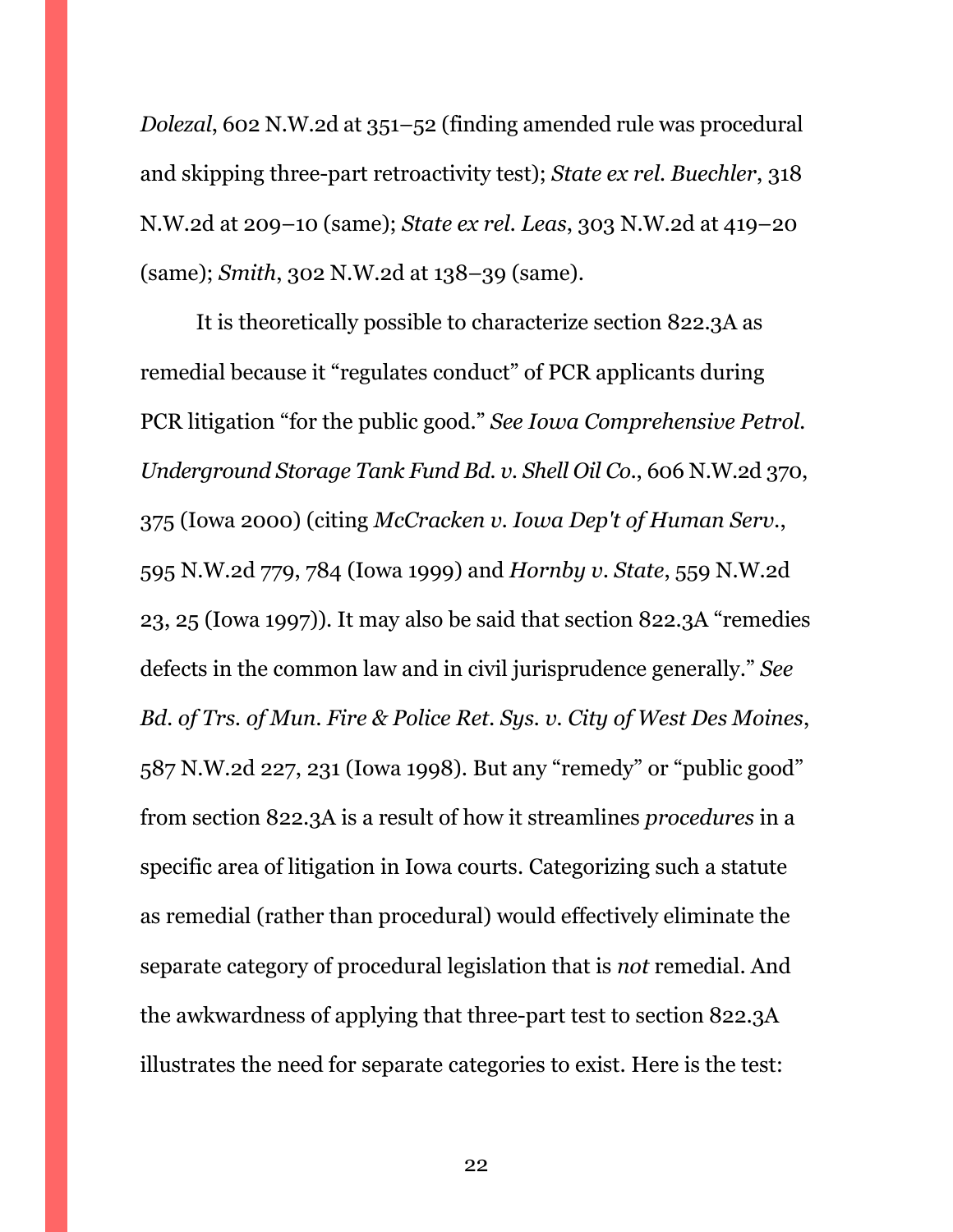First, we look to the language of the new legislation; second, we consider the evil to be remedied; and third, we consider whether there was any previously existing statute governing or limiting the mischief which the new legislation was intended to remedy.

*Shell Oil Co.*, 606 N.W.2d at 375 (quoting *Emmet County State Bank*, 439 N.W.2d at 654). Procedural rules generally tend to be written in present tense with conditional or universal applicability, so there is unlikely to be much guidance in the specific language used. However, section 822.3A is the rare exception—it states: "An applicant seeking relief under section 822.2 who is currently represented by counsel shall not file any pro se document, including an application, brief, reply brief, or motion, in any Iowa court." *See* Iowa Code § 822.3A(1). That evinces legislative intent to apply to any PCR litigant who, on the effective date of the enactment, *is currently represented by counsel* in pending PCR litigation. For second item—"the evil to be remedied" it is enough to note that pro se filings from represented PCR applicants are equally burdensome and unnecessary, whether the PCR action was filed before or after July 1, 2019. *See City of Waterloo v. Bainbridge*, 749 N.W.2d 245, 251 (Iowa 2008) (finding this item weighed in favor of retroactivity for remedial legislation regarding abandoned buildings because "[a] building abandoned before the effective date of the statute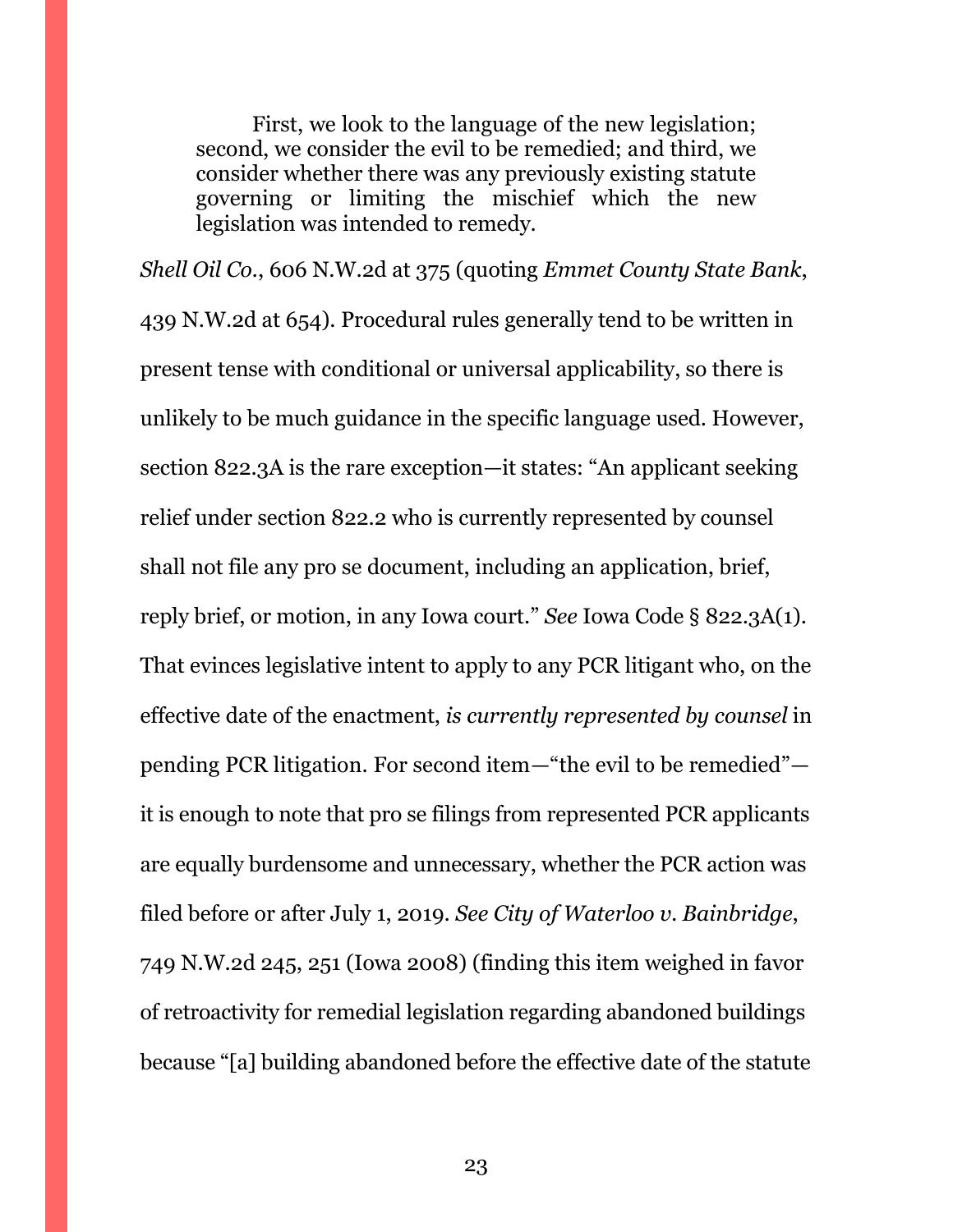creates the same unsafe condition as a building abandoned after the effective date of the statute"). Indeed, for most procedural legislation, the "evil" resulting from inefficient or suboptimal procedure would always occur wherever that previously existing procedure applied, regardless of when the litigation began. The third item is "whether there was any previously existing statute governing or limiting the mischief which the new legislation was intended to remedy." *See Shell Oil Co.*, 606 N.W.2d at 375 (quoting *Emmet County State Bank*, 439 N.W.2d at 654). Situations where brand new procedural rules are promulgated for a new type of action are probably very rare. But just like the "evil to be remedied" element, it would be routine to point to the shortcomings of any previously existing procedure and note that, until the present fix, there was nothing that effectively addressed that particular drawback. In any event, the strongest case for finding that procedural legislation is remedial might be made where it replaces a judicially created stopgap—just like section 822.3A replaces *Leonard*, *Gamble*, and *Jones* with actual rules for represented PCR litigants.

This discussion of the three-part test for remedial legislation illustrates why it makes little sense to apply that test to legislation that is better characterized as procedural: that rubric just does not fit.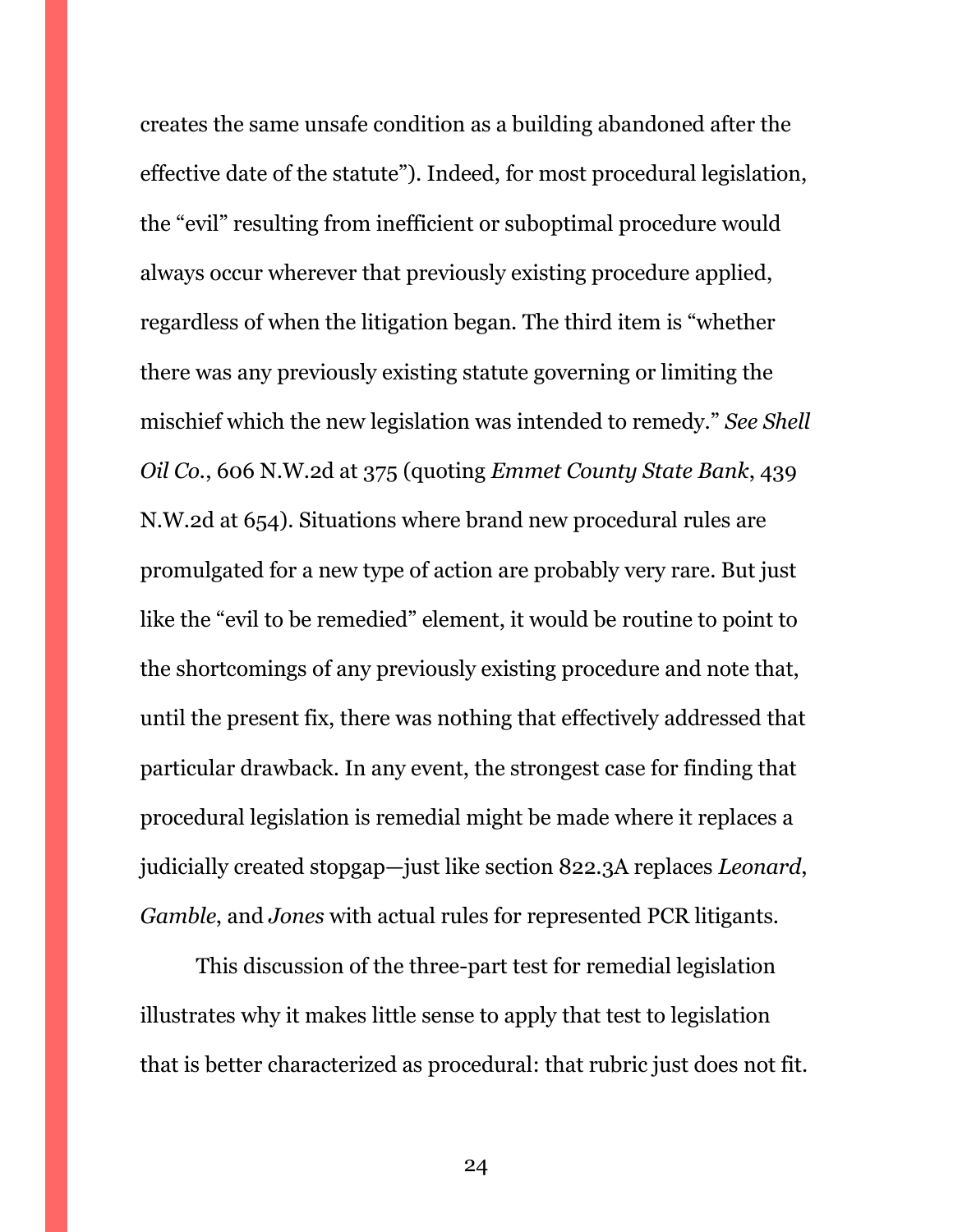The general rule for legislation that creates or alters procedural rules is much simpler and makes much more sense: "If before final decision a new law as to procedure is enacted and goes into effect, it must from that time govern and regulate the proceeding." *See Bascom*, 1 N.W.2d at 221 (quoting *Lewis v. Penn. R. Co.*, 69 A.2d 821, 822 (Pa. 1908)); *accord Iowa Dept. of Transp. v. Iowa Dist. Ct. for Scott Cnty.*, 587 N.W.2d 781, 784 (Iowa 1998) (quoting 14 Uniform Laws Annotated *Model Statutory Construction Act* § 14 commentary at 405 (1990)) ("If a procedural statute is amended, the rule is that the amendment applies to pending proceedings as well as those instituted after the amendment."). Section 822.3A is procedural—it defines "the formal steps by which a legal right is enforced" by a PCR applicant who has concurrent representation, "as distinguished from the [substantive] law which creates, defines and protects rights." *See id.* at 221–22 (quoting *Duggan*, 180 N.E. at 302). Therefore, the PCR court was correct that it would apply in Hrbek's already-pending PCR action, starting on July 1, 2019 (which is the default effective date of the law).

Hrbek's constitutional challenge to section 822.3A is moot if he is right that it does not apply to these proceedings. This Court should only proceed onward if it finds that section 822.3A *does* apply.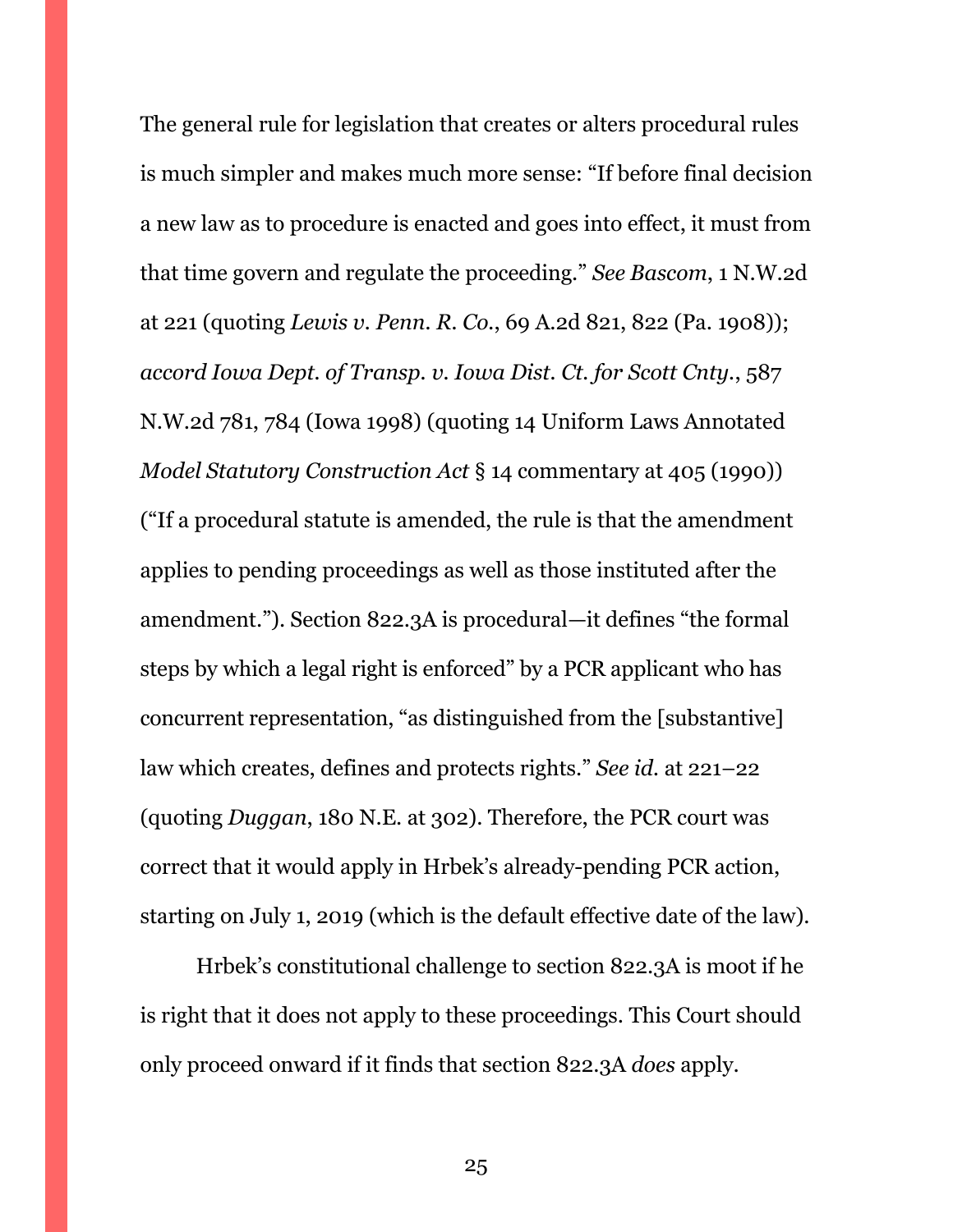### <span id="page-25-0"></span>**II. Section 822.3A is a constitutional exercise of the legislature's authority to enact procedural rules for litigation in Iowa district courts.**

#### **Preservation of Error**

Most of Hrbek's constitutional challenges were raised and argued in his resistance; those challenges were necessarily considered and rejected by the PCR court's subsequent ruling that section 822.3A applies. *See* Resistance to Notice (7/24/19) at 2–6; App. 10–14; Order  $(8/25/19)$  at 2; App. 25. Error is preserved for those challenges.

The sole exception is the separation-of-powers challenge, which was not raised below. *See* Resistance to Notice (7/24/19); App. 9. This challenge "cannot be raised for the first time on appeal." *See Goosman v. State*, 764 N.W.2d 539, 545 (Iowa 2009).

#### **Standard of Review**

For the ruling that none of Hrbek's challenges established that section 822.3A was unconstitutional, review is de novo. *See State v. Newton*, 929 N.W.2d 250, 254 (Iowa 2019).

#### **Merits**

Hrbek's assorted claims that section 822.3A is unconstitutional fall into four general categories. The State will address each of them, and it will address the unrelated policy arguments about advantages and disadvantages of section 822.3A along the way.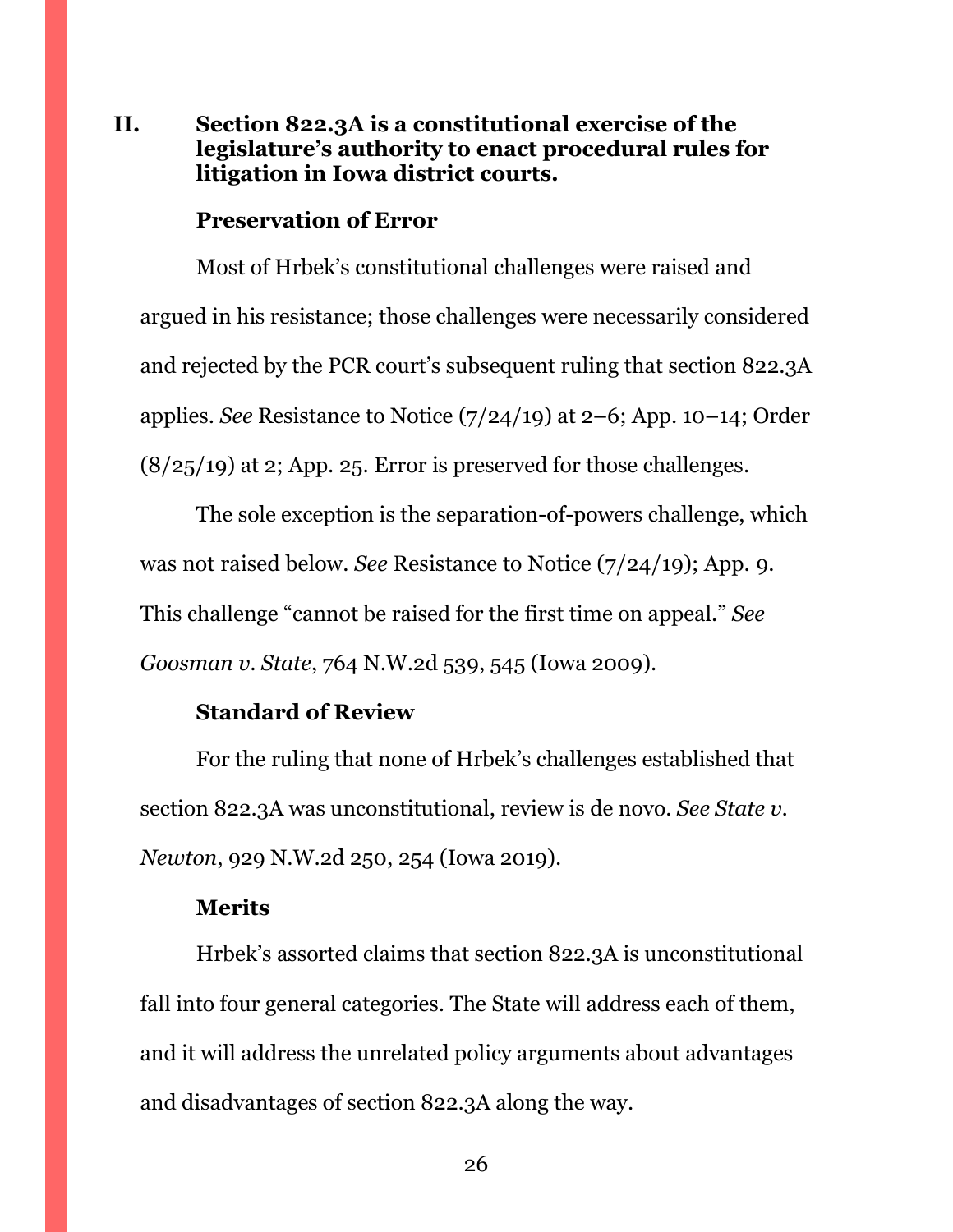### <span id="page-26-0"></span>**A. A judicially created stopgap procedure can be replaced by legislative enactment that creates a different procedure, if it is constitutional.**

Hrbek argues that represented PCR litigants have acquired a common-law right to offer and receive rulings on pro se filings from the Iowa Supreme Court's decisions in *Leonard*, *Gamble*, and *Jones*. *See* App's Br. at 23–30 (discussing *Leonard v. State*, 461 N.W.2d 465 (Iowa 1990); *Gamble v. State*, 723 N.W.2d 443 (Iowa 2006); and *Jones v. State*, 731 N.W.2d 388 (Iowa 2007)). Before proceeding further, it is important to clarify that nothing is *inherently* unconstitutional about legislative enactments that replace common-law procedures that were created by Iowa courts, to fill gaps where no procedures yet existed. This is a legitimate exercise of the legislature's constitutional powers.

The legislature has independent constitutional authority to enact procedural rules for Iowa courts to follow. Article V, Section 14 of the Iowa Constitution states: "It shall be the duty of the general assembly to provide for the carrying into effect of this article, and to provide for a general *system of practice* in all the courts of this state." Iowa Const. art. V, § 14 (emphasis added). Thus, the Iowa legislature "possesses the fundamental responsibility to adopt rules of practice for our courts." *See Butler v. Woodbury Cty.*, 547 N.W.2d 17, 20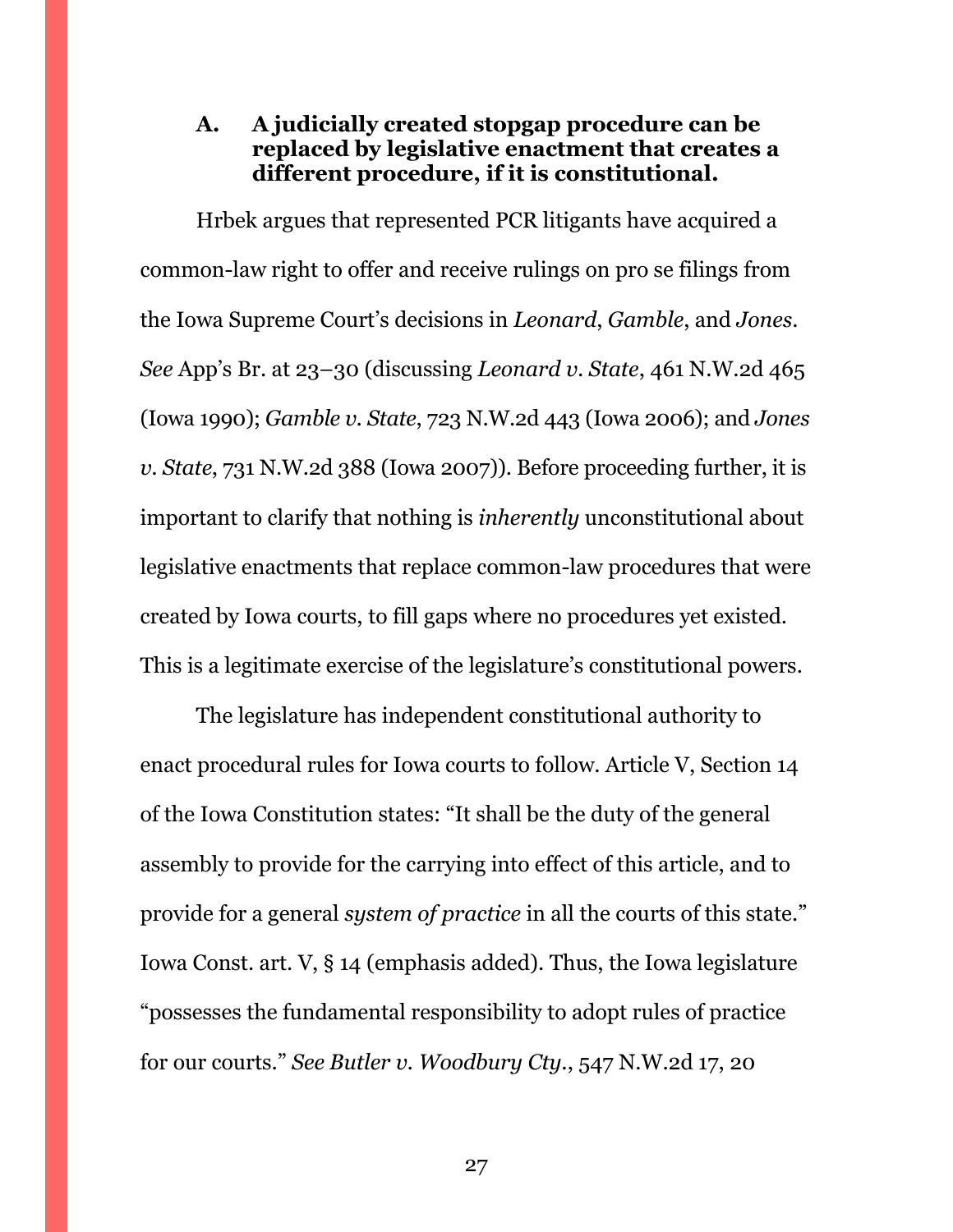(Iowa Ct. App. 1996) (citing *Iowa Civil Liberties Union v. Critelli*, 244 N.W.2d 564, 568–69 (Iowa 1976)). The legislature has delegated some of that authority to this Court. *See* Iowa Code § 602.4201 ("The supreme court may prescribe all rules of pleading, practice, evidence, and procedure . . ."). However, the legislature expressly retained the power to supersede any rule adopted by this Court. *See* Iowa Code § 602.4202(4) ("If the general assembly enacts a bill changing a rule or form, the general assembly's enactment supersedes a conflicting provision in the rule or form as submitted by the supreme court."). And to any extent the courts possess an inherent power to enact rules of practice, that ends when the legislature enacts a conflicting statute. *See Critelli*, 244 N.W.2d at 568–69 (noting courts have an inherent common-law power to adopt rules "in the absence of statute").

This is a familiar pattern. First, Iowa courts are confronted with a new type of claim or situation and must develop stopgap procedures for handling it in the future, and they outline procedures that reflect their views about the proper balances between competing interests. Then, Iowans weigh in through their elected representatives, and the Iowa legislature either codifies or replaces those stopgap measures. Its enactments may achieve a different balance of interests, where the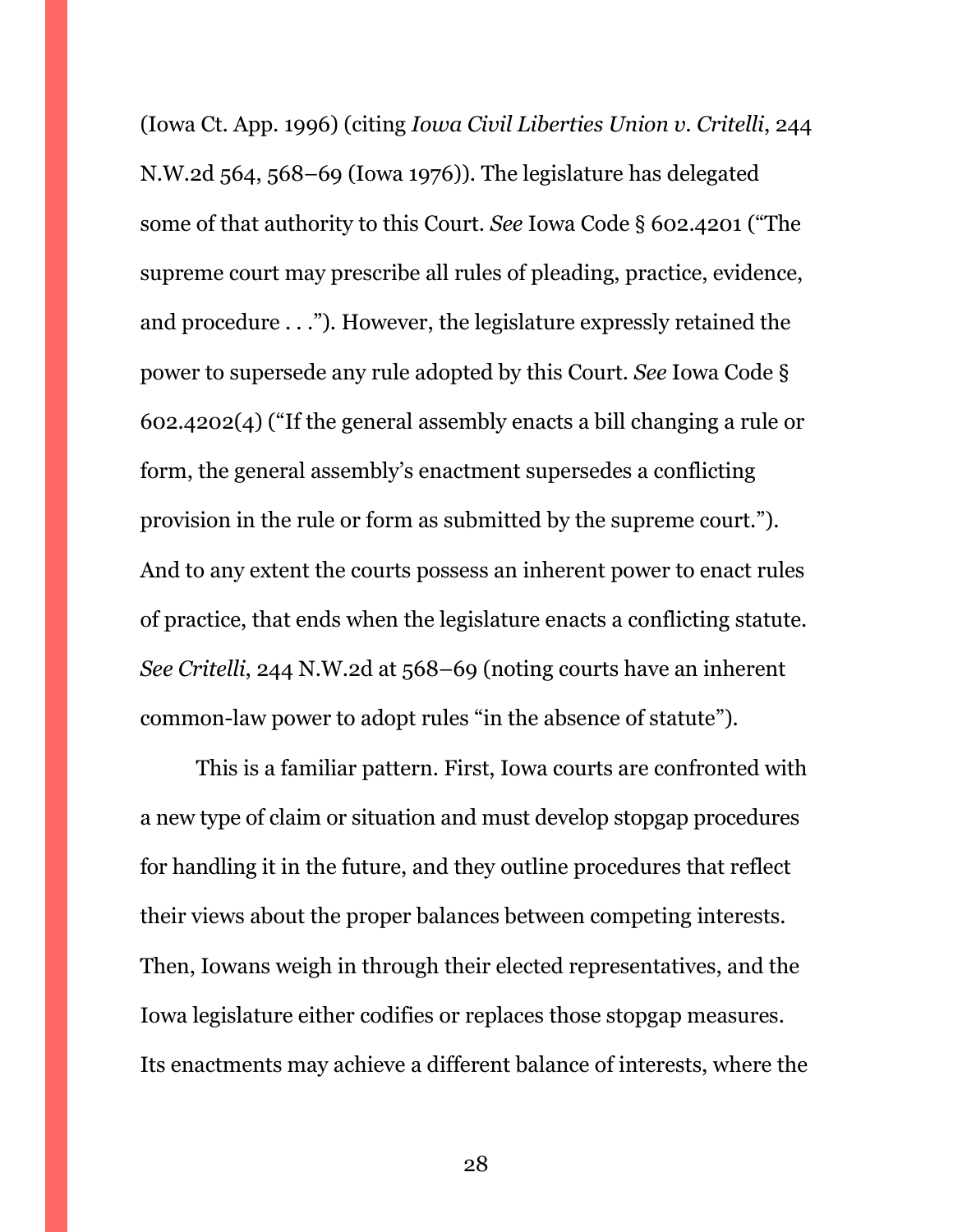community's priorities diverge from the judiciary's. Then, Iowa courts entertain challenges to the constitutionality of those enactments—and the fact that they differ from judicially created stopgaps they replaced does not render them inherently invalid. Such a policy disagreement is not enough for an Iowa court to strike down those enactments that requires some actual unconstitutionality or invalidity.

Section 622.10(4) is a good example. In *State v. Cashen*, the Iowa Supreme Court outlined a stopgap procedure for Iowa courts to use in resolving motions to compel production and disclosure of a witness's privileged mental health records in a criminal prosecution. *See State v. Cashen*, 789 N.W.2d 400, 407–10 (Iowa 2010). During the next legislative session, the Iowa legislature responded to *Cashen* with section 622.10(4). *See* 2011 Iowa Acts ch. 8, § 2, *codified at* Iowa Code § 622.10(4). Then, defendants raised due-process challenges to the constitutionality of that new procedure. The Iowa Supreme Court recognized that, absent any actual unconstitutionality, its preference for one procedure over another was irrelevant—the legislature could make a value judgment and policy choice about how to balance those competing interests, and it could replace *Cashen* with procedures that addressed its concerns and reflected its values and policy priorities: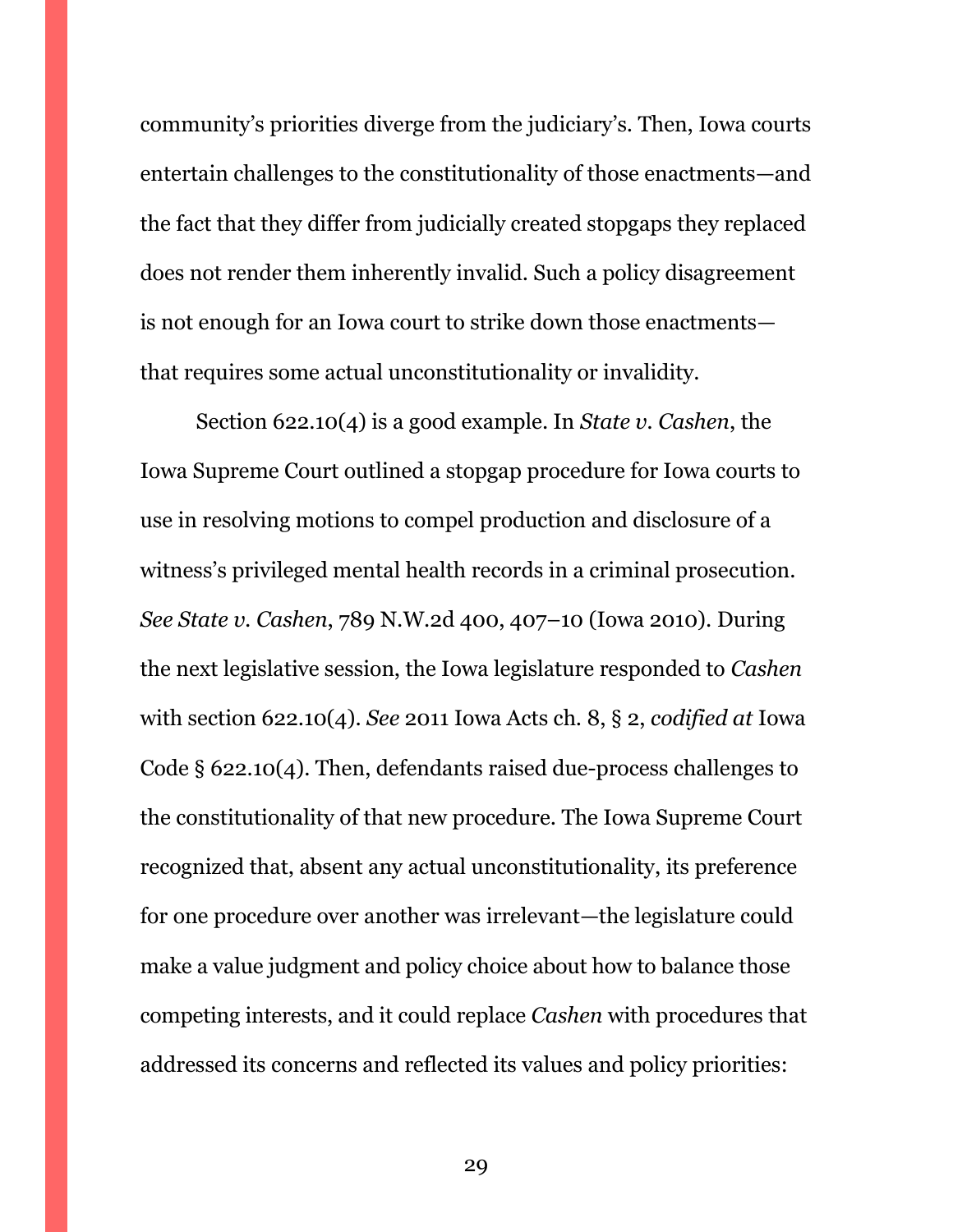The legislature responded [to *Cashen*] in its next session. We must interpret the resulting statutory enactment mindful of the legislature's purpose to supersede the *Cashen* test with a protocol that restores protection for the confidentiality of counseling records while also protecting the due process rights of defendants.

[. . .]

. . . The *Cashen* majority made a policy choice to allow defense counsel to conduct the in camera review without stating that procedure is constitutionally required. We hold that it is not. Less than a year later, the Iowa legislature made a different policy choice—to substitute the trial judge for defense counsel for the in camera inspection. We decline to make new law under the Iowa due process clause to redraw the constitutional boundaries to strike down the legislature's policy choice.

 $\left[\ldots\right]$ 

Reasonable minds may disagree over how best to balance the competing rights of criminal defendants and their victims. Our task is simply to decide whether the balance struck by the elected branches in section 622.10(4) is constitutional. We hold that section 622.10(4) is constitutional on its face and supersedes the *Cashen* protocol.

*See State v. Thompson*, 836 N.W.2d 470, 481, 486, 490 (Iowa 2014);

*accord id.* at 492 n.6 (Appel, J., concurring specially) ("Our view of

what might be better policy is of no consequence.").

Certainly, if section 822.3A is unconstitutional, it is invalid. But

a law that replaces judicially created stopgap procedures that granted

procedural rights by common-law is not inherently unconstitutional.

Absent some actual unconstitutionality, Hrbek's challenge should fail.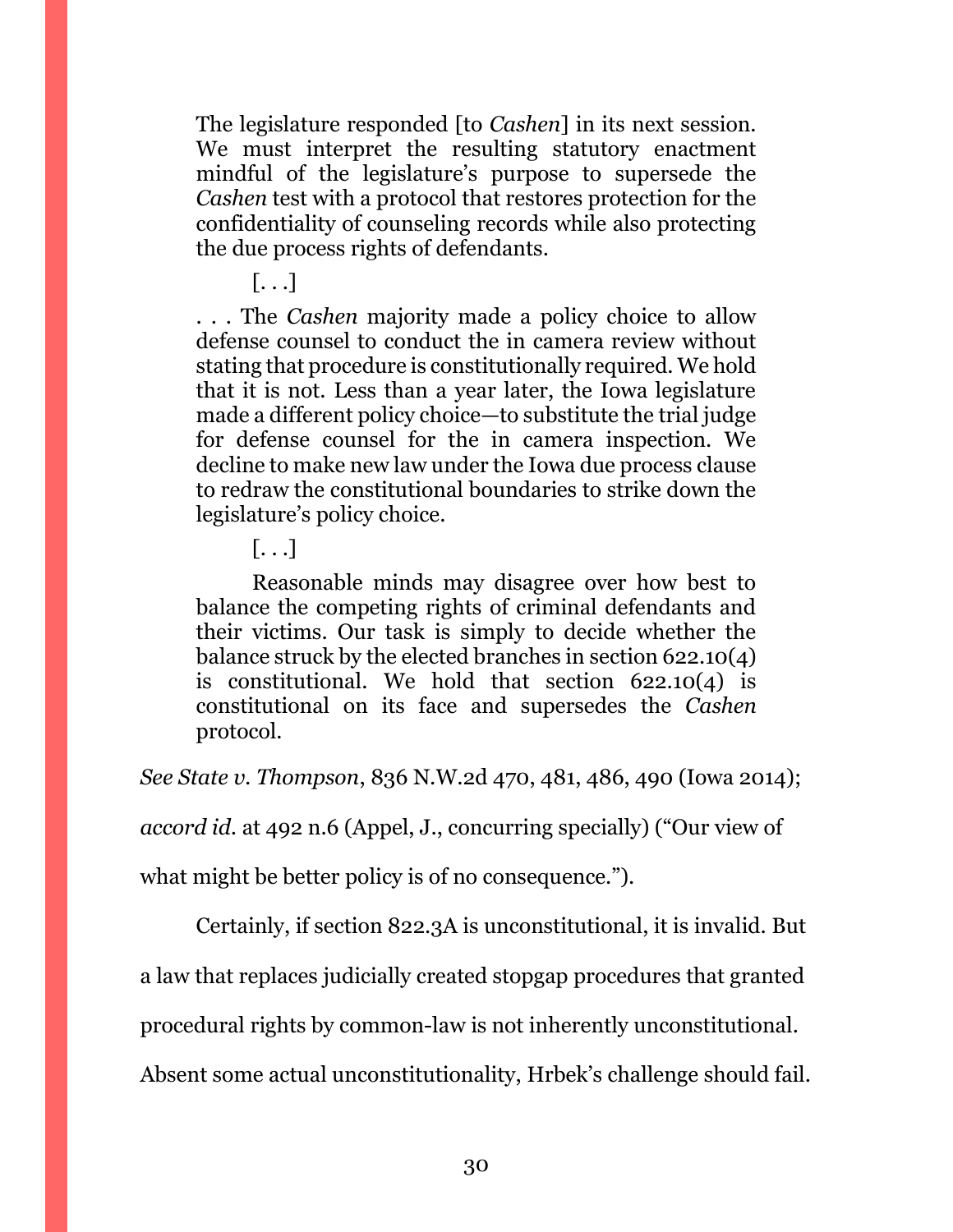### <span id="page-30-0"></span>**B. Nothing in** *Leonard***,** *Gamble***, or** *Jones* **identified a constitutional right to have hybrid pro se filings considered or ruled upon in PCR actions.**

Hrbek argues that, in *Leonard*, *Gamble*, and *Jones*, "the [Iowa] Supreme Court has crafted an appropriate balance between appointed counsel and self-representation in postconviction cases." *See* App's Br. at 59. But, as explained above, the legislature's judgment about the proper balance of interests is what matters. Section 822.3A is a legislative enactment that replaces that common-law procedure with a new set of procedures that achieves a different balance of interests. It could be invalid if it authorized a violation of constitutional rights but nothing in *Leonard*, *Gamble*, or *Jones* identifies or recognizes any constitutional right to hybrid representation in PCR proceedings.

In *Leonard*, a PCR applicant who was challenging prison disciplinary action "moved to dismiss his court-appointed counsel" and represent himself. *See Leonard*, 461 N.W.2d at 466–67. The PCR court denied the motion because it "found insufficient reason existed" to justify removing counsel. *See id.* at 467. On appeal from denial of his PCR application, he argued "he was denied due process when the district court refused to permit him to dispense with counsel." *See id.*  The Iowa Supreme Court recognized that the Sixth Amendment right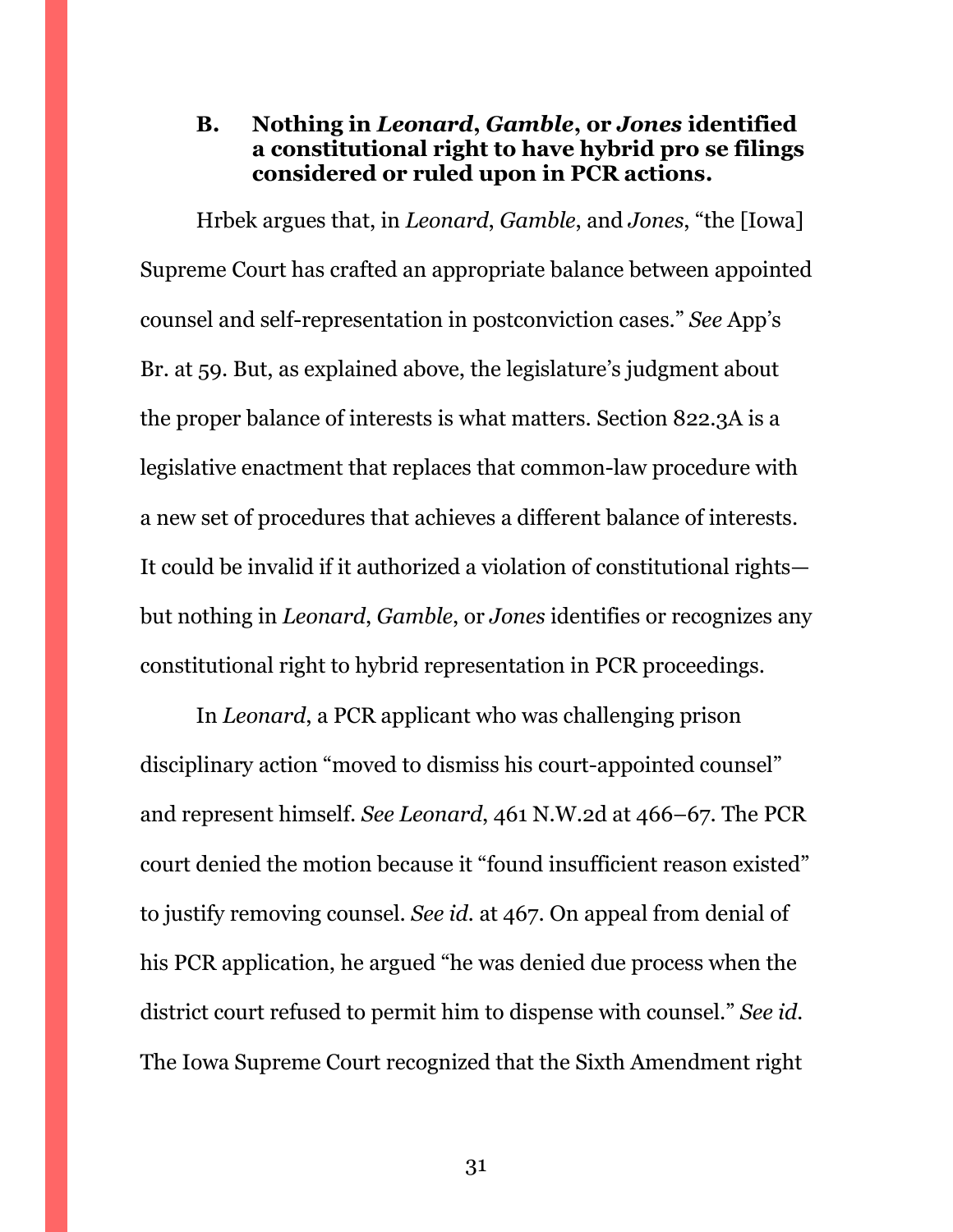to assistance of counsel also implicitly entails a corresponding right to *dispense* with counsel. *See id.* at 468 (quoting *Faretta v. California*, 422 U.S. 806, 819–20 (1975)). However, "the [S]ixth [A]mendment applies only to criminal prosecutions and so has no application to postconviction relief proceedings." *See id.* (citing *State v. Wright*, 456 N.W.2d 661, 664–65 (Iowa 1990)). Consequently, *Leonard* held that the statute that provided a PCR court with some discretion over whether to appoint PCR counsel also gave the PCR court "discretion to deny a [PCR] applicant's request to dispense with counsel." *See id.* The factors that it had outlined as reasons why PCR courts generally should not hesitate to *appoint* counsel were reprised as reasons why a PCR court might deny an applicant's request to *dismiss* PCR counsel: having counsel "benefits the applicant, aids the trial court, is conducive to a fair hearing, and is certainly helpful in event of appeal." *See id.* (quoting *Furgison v. State*, 217 N.W.2d 613, 615 (Iowa 1974)). But to Hrbek, the part that matters is this single "all important" paragraph:

We temper our holding with one qualification. A postconviction relief applicant may file applications, briefs, resistances, motions, and all other documents the applicant deems appropriate in addition to what the applicant's counsel files. This qualification should give the applicant assurance that all matters the applicant wants raised before the district court will be considered.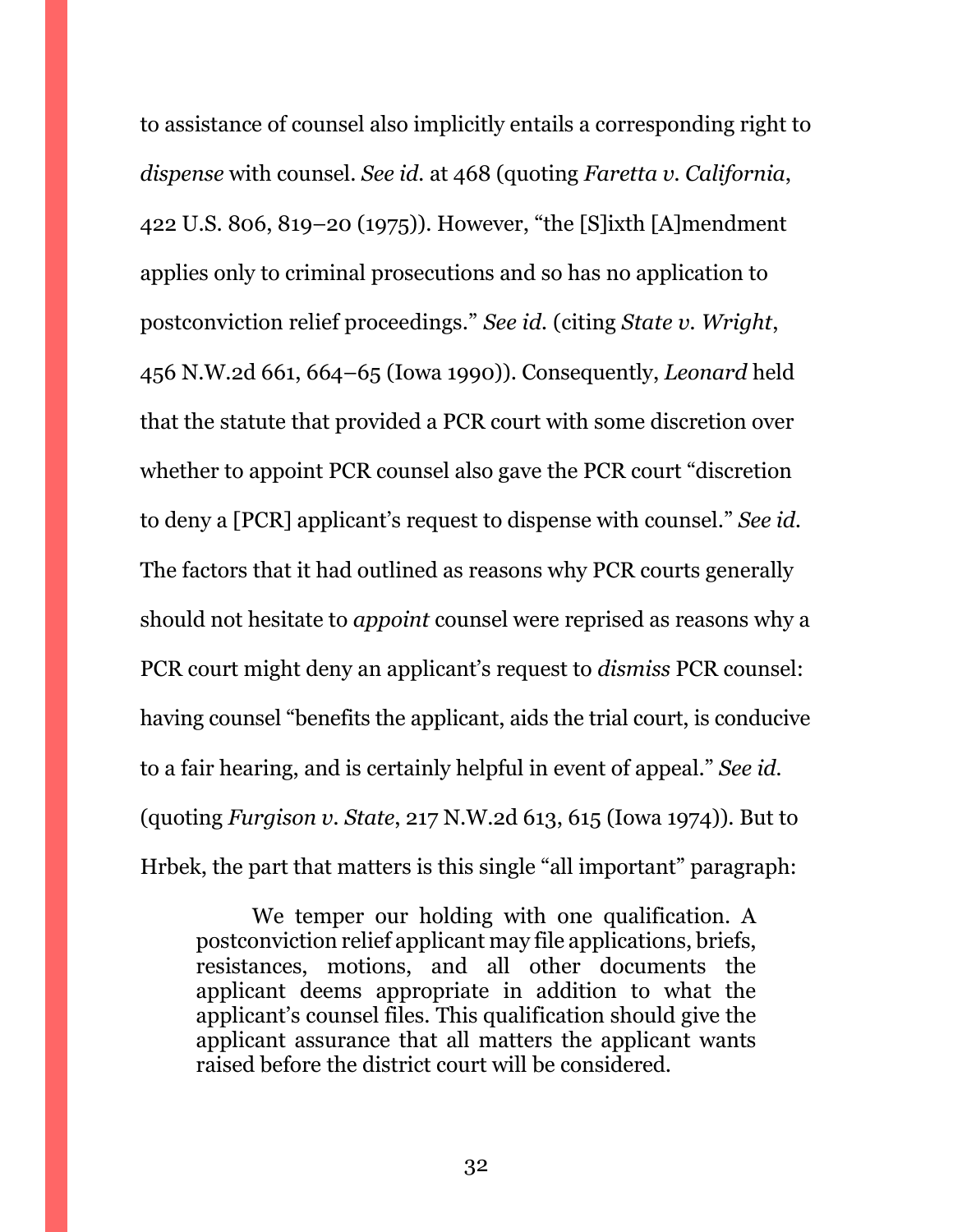*Id.*; *see also* App's Br. at 26. *Leonard* cited no rule or statute that would authorize those filings. *See Leonard*, 461 N.W.2d at 468. Nor did it cite any constitutional provision that required this result. *See id.*

In *Gamble*, the PCR court had ordered PCR counsel to "review the application with the applicant and determine if the application contains a proper claim for relief or whether the applicant has a viable claim for such relief." *See Gamble*, 723 N.W.2d at 444. The order also directed PCR counsel to file something after that review—either to identify and assert any viable claims, to update the PCR court on the status of the ongoing review, or to state that "the application does not have any viable claims" and move for dismissal. *See id.* Apparently, similar orders had been "in widespread use" in PCR proceedings. *Id.*  Gamble's PCR counsel filed a report that documented his investigation and findings that "except for one, all of Gamble's claims lacked merit," and an amended PCR application that re-asserted that claim. *See id.* Gamble filed a pro se supplement that responded to his PCR counsel, reasserted some of his original PCR claims, and also requested that the PCR court rule on his pro se claims. *See id.* The PCR court ruled on the claim advanced in PCR counsel's amended application, but it only addressed Gamble's pro se claims by stating: "they do not establish a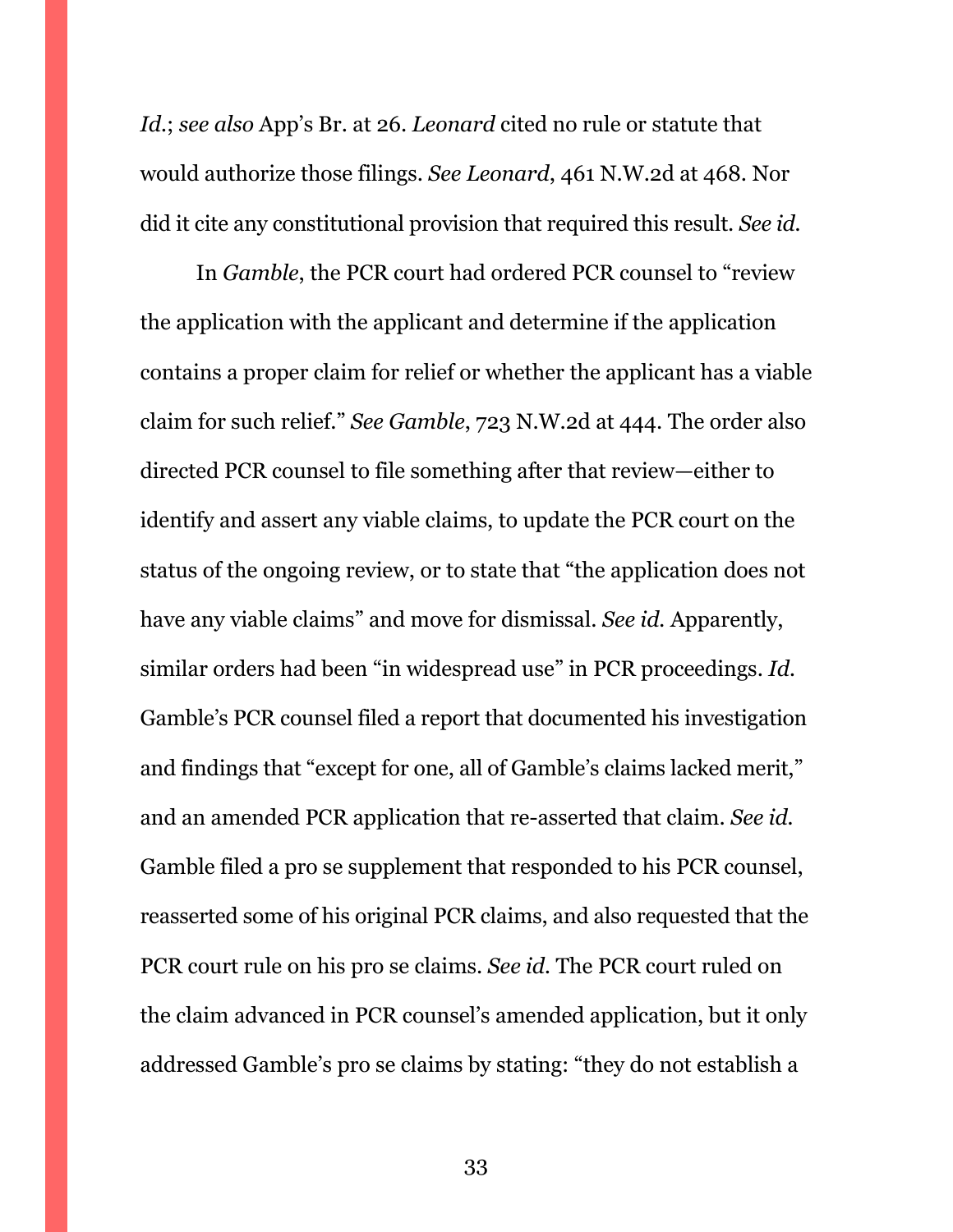basis for postconviction relief based upon the reasoning set forth in [PCR counsel's] findings which are incorporated by reference herein." *See id.* On appeal from that order, Gamble's appellate counsel only challenged the PCR court's ruling that rejected the single claim that PCR counsel advanced. Gamble filed a pro se supplemental brief that made additional arguments on the merits of the PCR court's ruling, along with arguments that "the court had abdicated its responsibility by incorporating his lawyer's report in the court's judgment, and that the court had failed to adjudicate Gamble's pro se claims." *See id.*

The Iowa Supreme Court held that Gamble was correct that directing PCR counsel to file a report on the validity or invalidity of Gamble's claims had placed him "in a conflict-of-interest situation," and amounted to "the court's abdication of its own decision-making responsibility." *See id.* at 445. *Gamble* recognized that "pro se claims can be burdensome"—Gamble himself filed "a thirty-page amended application with many prolix and confusing claims." *See id.* at 446. But it reasoned that section 822.6 had intended to enable "extensive pro se participation" in PCR proceedings, because it stated that "[i]n considering the application the court shall take account of substance regardless of details of form." *See id.* at 445 (second excerpt quoting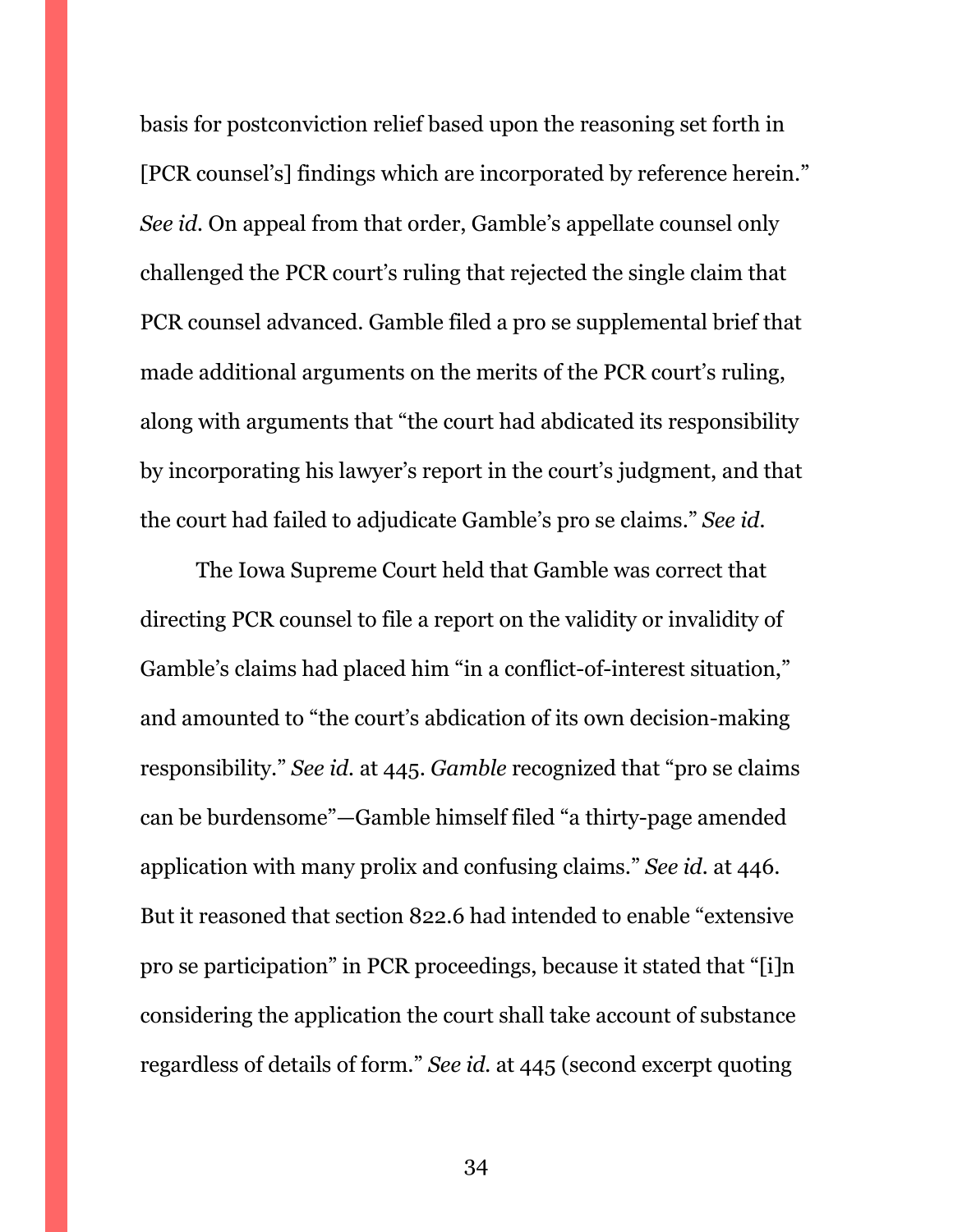Iowa Code § 822.6 (2006)). As for counsel's role, *Gamble* recognized that PCR counsel, like any attorney, "may not ethically urge grounds that are lacking in legal or factual support simply because his client urges him to do so." *See id.* at 446. However, it is also inappropriate to order PCR counsel "to criticize or diminish their own client's case," which likely violates their ethical duty of undivided loyalty. *See id.* The other problem was that the PCR court had essentially delegated its adjudicative role to PCR counsel and failed to "make specific findings of fact and conclusions of law as to each issue" that Gamble raised, as required by section 822.7 and "for proper review on appeal." *See id.*

*Leonard* had not cited any rule, law, or constitutional provision to authorize pro se filings by represented PCR litigants. *See Leonard*, 461 N.W.2d at 468. *Gamble* cited two statutes that, in its view, had impliedly authorized those filings; however, it did not mention or cite any constitutional provision that *required* them to be authorized. *See Gamble*, 723 N.W.2d at 445–46 (citing Iowa Code §§ 822.6, 822.7). Nothing in *Leonard* or *Gamble* can be read to imply the existence of any constitutional right to hybrid representation in PCR proceedings.

*Jones* did not add anything to this analysis, except to boil down the holdings from *Leonard* and *Gamble* into this paragraph: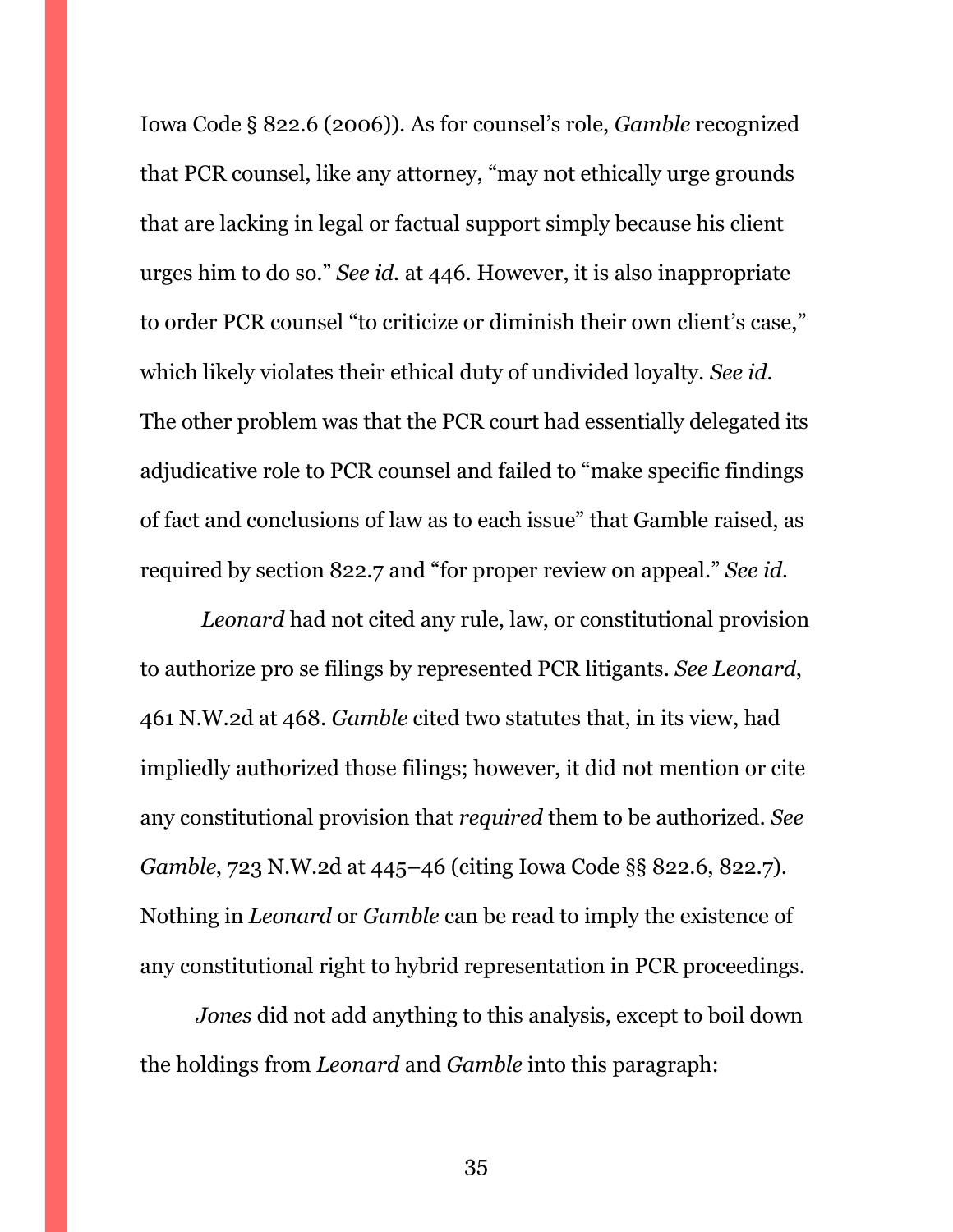We cull the following relevant principles from these decisions. First, a PCR applicant who is dissatisfied with his attorney's representation is permitted to raise issues pro se and file papers and pleadings pro se. *Gamble*, 723 N.W.2d at 446; *Leonard*, 461 N.W.2d at 468. Second, the district court must give the applicant an opportunity to be heard on his pro se claims and must then rule on each issue raised. *Gamble*, 723 N.W.2d at 446. Clearly, an applicant's opportunity to supplement counsel's pleadings and raise additional claims pro se would be meaningless if the applicant did not have a corresponding opportunity to be heard on the pro se claims and obtain a ruling on them.

*Jones*, 731 N.W.2d at 391–92. *Jones* did not identify a constitutional

basis for *Leonard* or *Gamble*, nor recognize any new procedural right.

*Jones* recognized that *Leonard* had allowed pro se filings from

represented PCR applicants to solve "the dilemma" that arises "when a

court refuses to remove counsel the applicant wishes to dismiss." *See*

*id.* at 391 (citing *Leonard*, 461 N.W.2d at 468). Now, section 822.3A

provides authority for PCR applicants to move to dismiss counsel:

A represented applicant for postconviction relief may file a pro se motion seeking disqualification of counsel, which a court may grant upon a showing of good cause.

*See* Iowa Code § 822.3A(3). Read together with *Leonard*, an applicant could likely establish "good cause" if PCR counsel refuses to litigate the claims or arguments that the applicant wants to advance, or otherwise refuses to act so that "all matters the applicant wants raised before the district court will be considered." *See Leonard*, 461 N.W.2d at 468.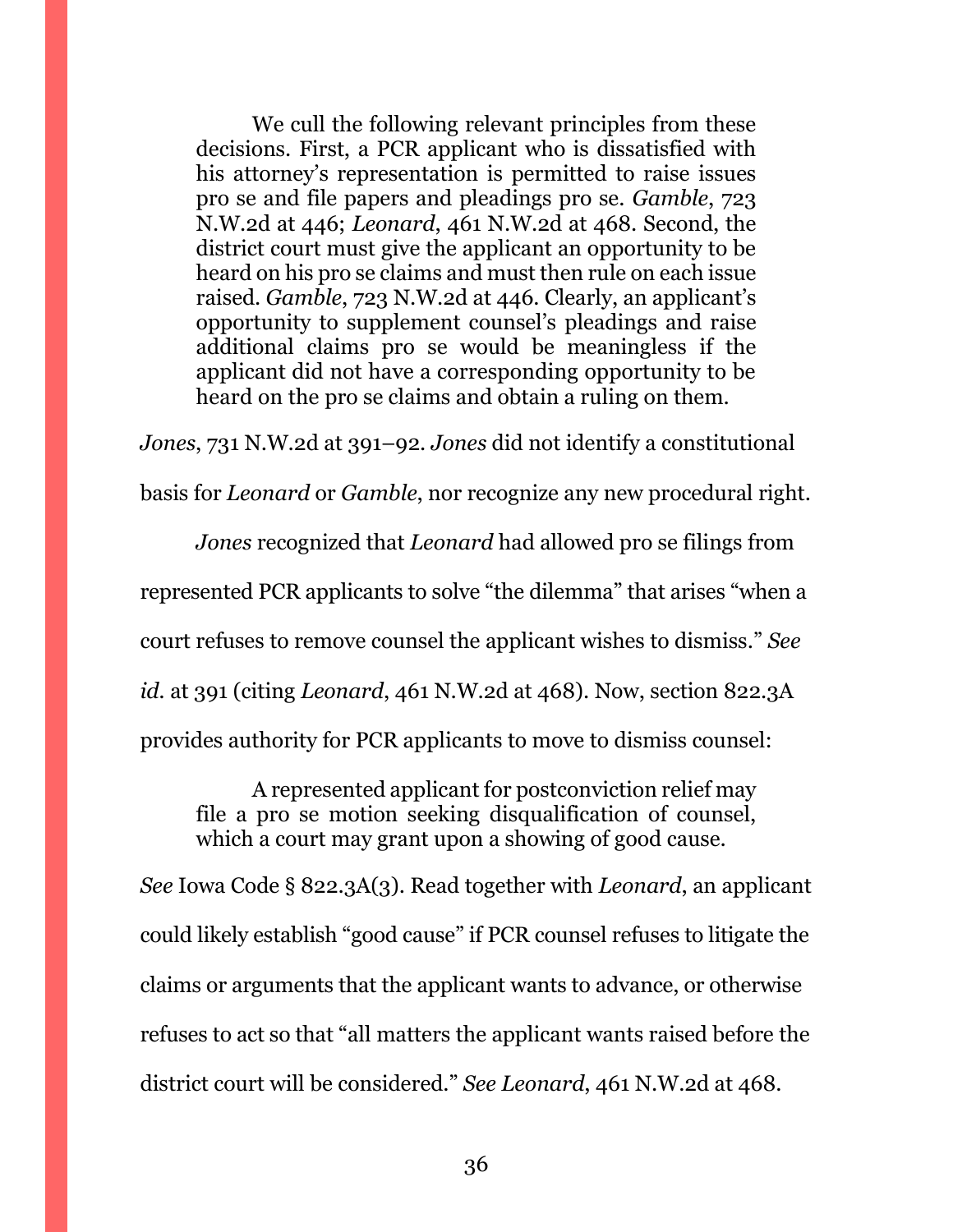*Gamble* found an implied procedural right to a ruling on every pro se claim by a represented PCR applicant, supported by language in two statutes in chapter 822. *See Gamble*, 723 N.W.2d at 445–46 (citing Iowa Code §§ 822.6, 822.7). However, the legislature made its intent much clearer by enacting section 822.3A: there is no longer a need to guess whether the legislature intended to create such a right. Section 822.3A clarifies that no such right exists in PCR proceedings. Generally, any procedural right that arises from a statute can also be abrogated by statute, as well. *See, e.g.*, *Dolezal*, 602 N.W.2d at 351 ("[N]o one can claim to have a vested right in any particular mode of procedure for the enforcement or defense of the party's rights.").

Hrbek argues that there is a constitutional right to counsel in PCR proceedings, and then he claims that "[t]he *Leonard*, *Gamble*, and *Jones* part of the right to counsel is constitutionally based." *See*  App's Br. at 35–41. But *Leonard* expressly disavowed the applicability of any constitutional right to counsel. *See Leonard*, 461 N.W.2d at 468 (explaining that constitutional right to effective counsel that implies a right to dismiss counsel "applies only to criminal prosecutions and so has no application to postconviction relief proceedings"). *Gamble* was silent on the matter. *See Gamble*, 723 N.W.2d at 445–46. And *Jones*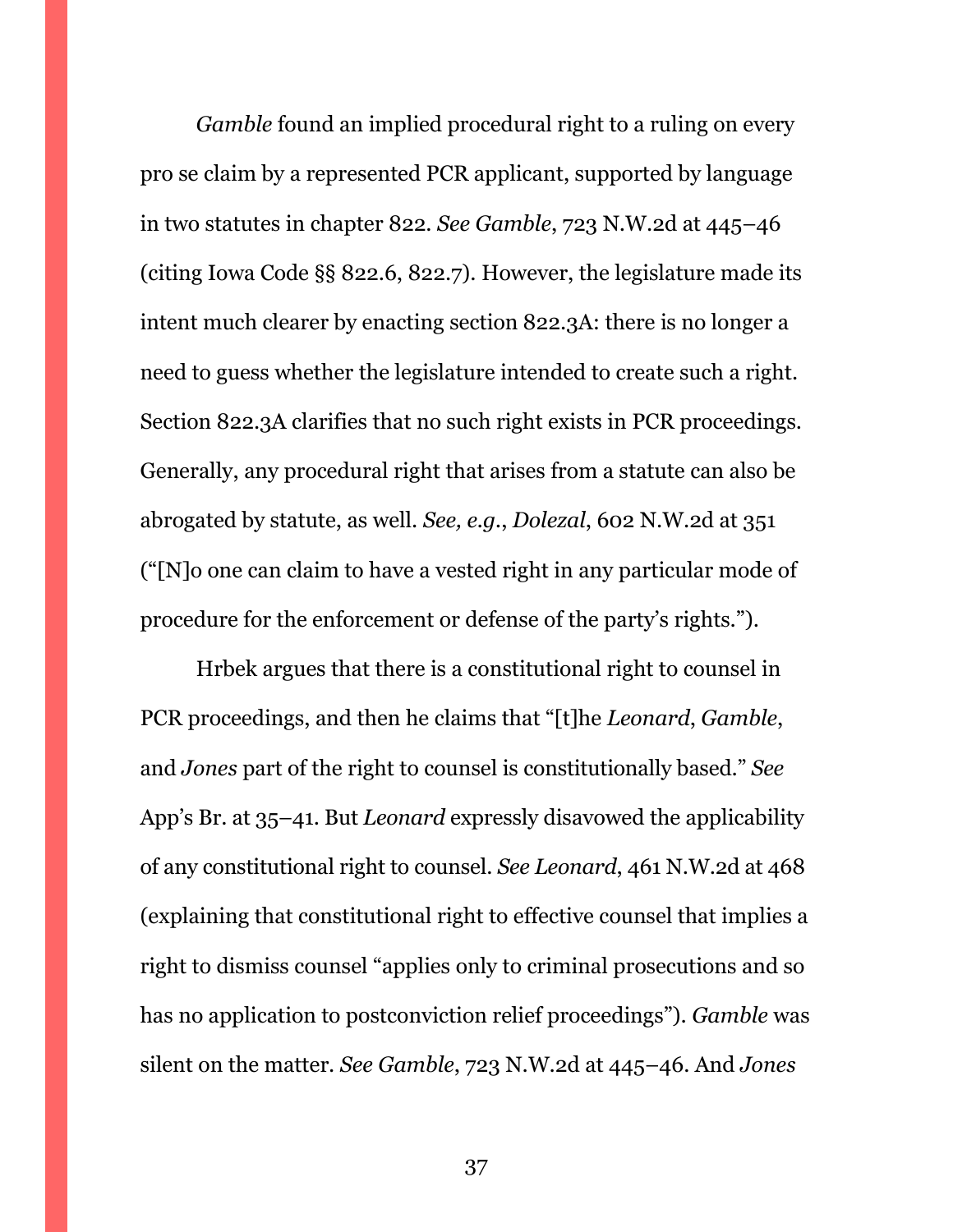reiterated language from *Leonard*, recognizing that provisions that create a constitutional right to counsel in criminal prosecutions have "no application to postconviction relief proceedings." *See Jones*, 731 N.W.2d at 391 (quoting *Leonard*, 461 N.W.2d at 468). The argument that anything in *Leonard*, *Gamble*, or *Jones* is based in a recognition of a constitutional right is foreclosed by the text of those opinions. Instead, they create a stopgap procedural right, anchored (at best) to provisions of chapter 822 that imply such a right might exist. There is nothing inherently unconstitutional about legislative enactments that replace that judicially created stopgap with a different procedure, and there is nothing inherently unconstitutional about section 822.3A.

#### <span id="page-37-0"></span>**C. Even if there is a constitutional right to counsel in PCR proceedings, there is no constitutional right to hybrid representation in** *any* **proceeding.**

Hrbek attempts to establish a constitutional right to counsel in PCR proceedings. *See* App's Br. at 35–41. Iowa precedent has already foreclosed that claim, although *Allison* included plenty of dicta that invited attempts to overturn that settled law. *See Allison v. State*, 914 N.W.2d 866, 895–96 (Iowa 2018) (Waterman, J., dissenting) ("[W]e have squarely, and repeatedly, held there is no constitutional right, only a statutory right, to counsel in PCR actions.").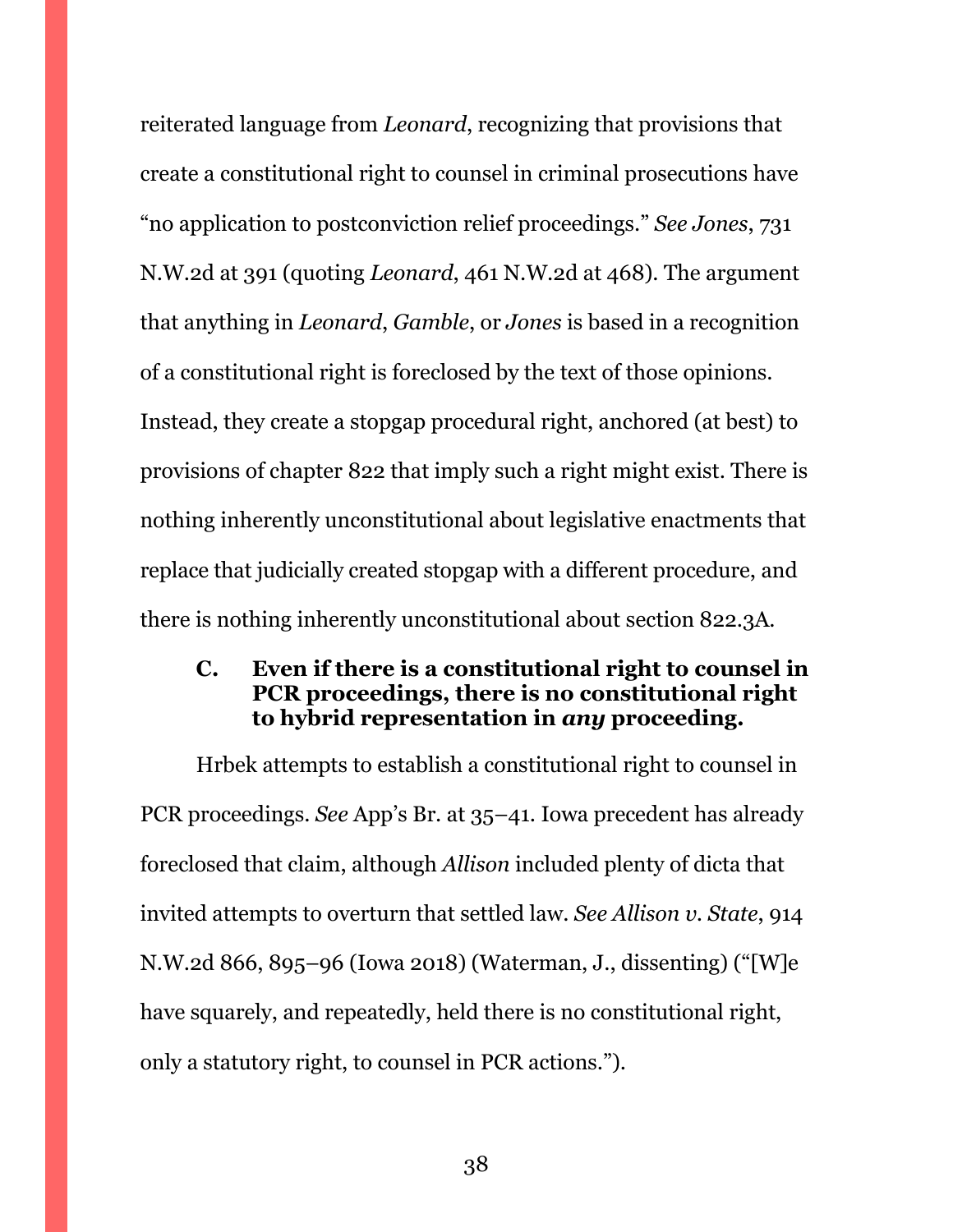Even if there were a constitutional right to counsel in PCR proceedings, it would not improve Hrbek's claim. That is because, in contexts where the Sixth Amendment and Article I, Section 10 create a right to effective counsel and a right to self-representation, there is still no right to hybrid representation. Even in criminal prosecutions, defendants do "not have an absolute right to both self-representation and assistance of counsel." *See State v. Hutchison*, 341 N.W.2d 33, 41 (Iowa 1983). Both federal courts and Iowa courts have repeatedly held that "'hybrid' representation is not constitutionally required and '[a] defendant does not have a constitutional right to choreograph special appearances by counsel'" while they are self-represented. *See State v. Cooley*, 468 N.W.2d 833, 837 (Iowa Ct. App. 1991) (quoting *McKaskle v. Wiggins*, 465 U.S. 168, 183 (1984)); *accord State v. Mott*, 759 N.W.2d 140, 147 (Iowa Ct. App. 2008) (explaining that courts are "not required to permit this form of hybrid representation where both the pro se defendant and standby counsel are actively participating as defense counsel at trial"). Section 822.3A does not burden any right to effective counsel, nor any right to self-representation—it could only burden a right to hybrid representation, which does not exist in any criminal prosecutions and certainly does not exist in PCR litigation.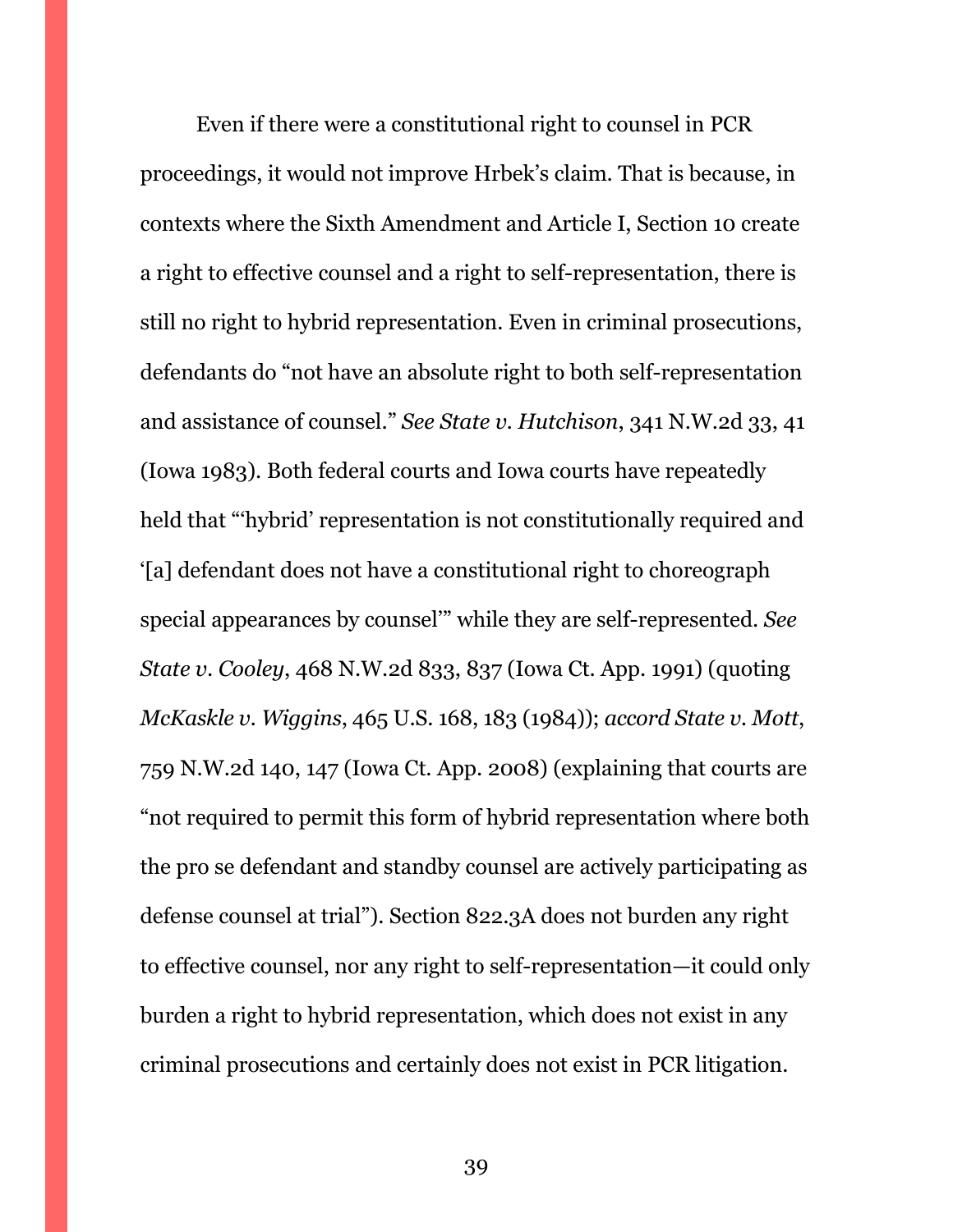Hrbek alludes to a line of cases establishing constitutional rights for prisoners to have access to courts. *See* App's Br. at 59–60 (citing *Lewis v. Casey*, 518 U.S. 343 (1996) and *Bounds v. Smith*, 430 U.S. 817 (1977)). However, the United States Supreme Court has clarified that *Bounds* did not create the wide-ranging right that Hrbek implies:

It must be acknowledged that several statements in *Bounds* went beyond the right of access recognized in the earlier cases on which it relied, which was a right to bring to court a grievance that the inmate wished to present . . . . These statements appear to suggest that the State must enable the prisoner to *discover* grievances, and to *litigate effectively* once in court. *See Bounds*, 430 U.S. at 825–26 & n.14. These elaborations upon the right of access to the courts have no antecedent in our pre-*Bounds* cases, and we now disclaim them. To demand the conferral of such sophisticated legal capabilities upon a . . . prison population is effectively to demand permanent provision of counsel, which we do not believe the Constitution requires.

*See Casey*, 518 U.S. at 355; *accord Walters v. Kautzky*, 680 N.W.2d 1,

5 (Iowa 2004). This line of cases undermines Hrbek's claim that he has a constitutional right to counsel in this PCR action, and it also undermines his claim that he has a constitutional right to whatever form of procedure would be most "effective," from his point of view. *See, e.g.*, *Myers v. State*, No. 01–1214, 2005 WL 1981518, at \*2–3 (Iowa Ct. App. Aug. 17, 2005) (holding litigant with ability to file PCR by mail "cannot claim he was denied meaningful access to the courts").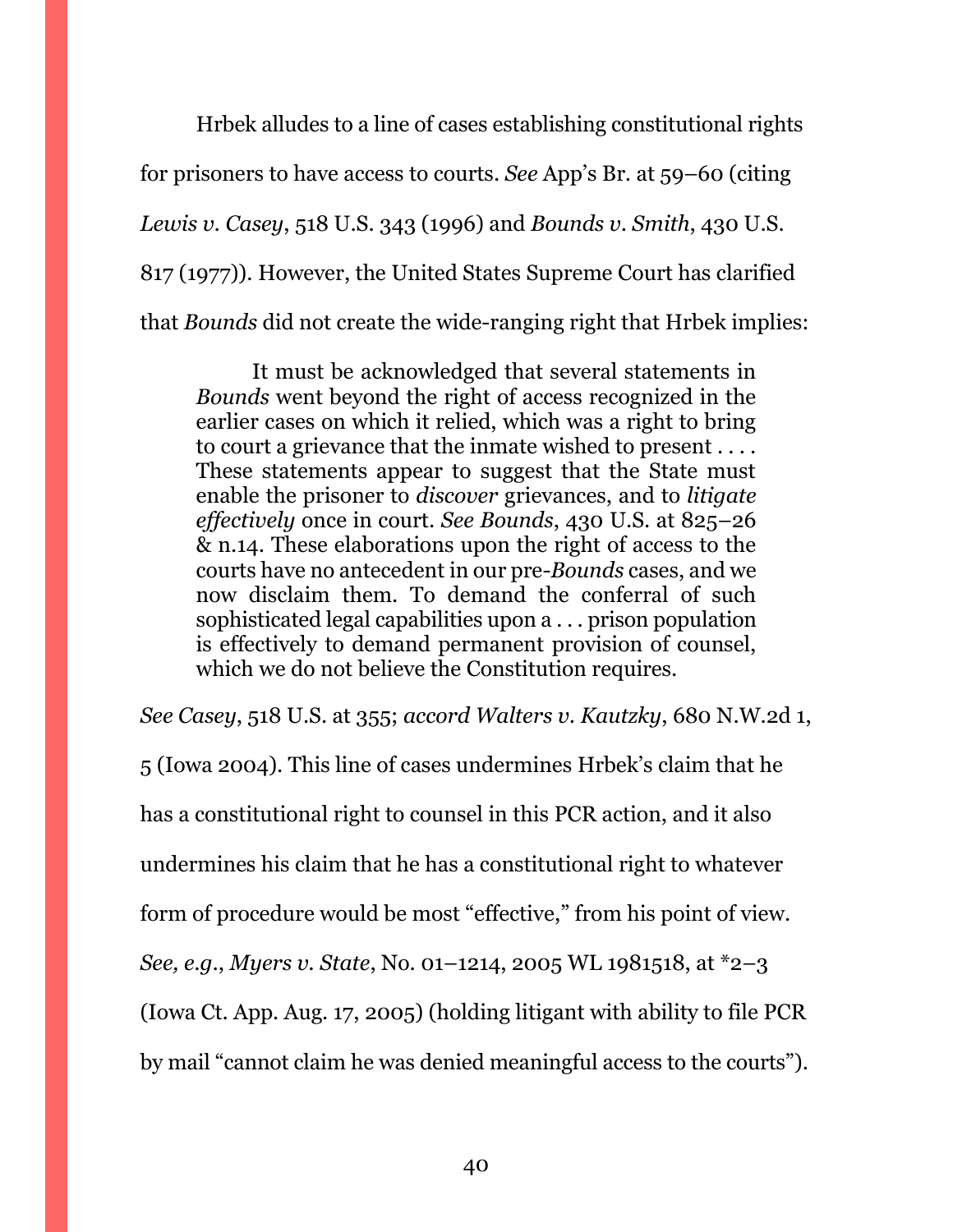Hrbek's argues that prohibiting pro se filings by represented PCR litigants "violates some other basic principle of due process." *See*  App's Br. at 59–60. But he concedes that "it is hard to find authority beyond *Jones* and *Gamble*" for the existence of such a right. *See* App's Br. at 60. That is why it was necessary to start by explaining the basic "source of law" premise: any common-law stopgap procedure can be replaced with different procedures by legislative enactment, unless that enactment or the new procedure it creates is unconstitutional. *See Thompson*, 836 N.W.2d at 486, 490. Neither *Jones* nor *Gamble*  purported to identify a constitutional right; both *Jones* and *Leonard* expressly disclaimed that idea and foreclosed that reading. *See Jones*, 731 N.W.2d at 391 (quoting *Leonard*, 461 N.W.2d at 468). Hrbek has no authority that establishes a constitutional right to this procedure, so he cannot show that it is beyond the legislature's power to abrogate that common-law stopgap and replace with new PCR procedures.

### <span id="page-40-0"></span>**D. The unpreserved separation-of-powers challenge would fail on its merits.**

Hrbek argues that section 822.3A violates separation of powers. *See* App's Br. at 54–59. This challenge was never ruled upon; error is not preserved to raise it on appeal. *See* Resistance to Notice (7/24/19) at 2–6; App. 10–14. Even if preserved, this challenge would fail anyway.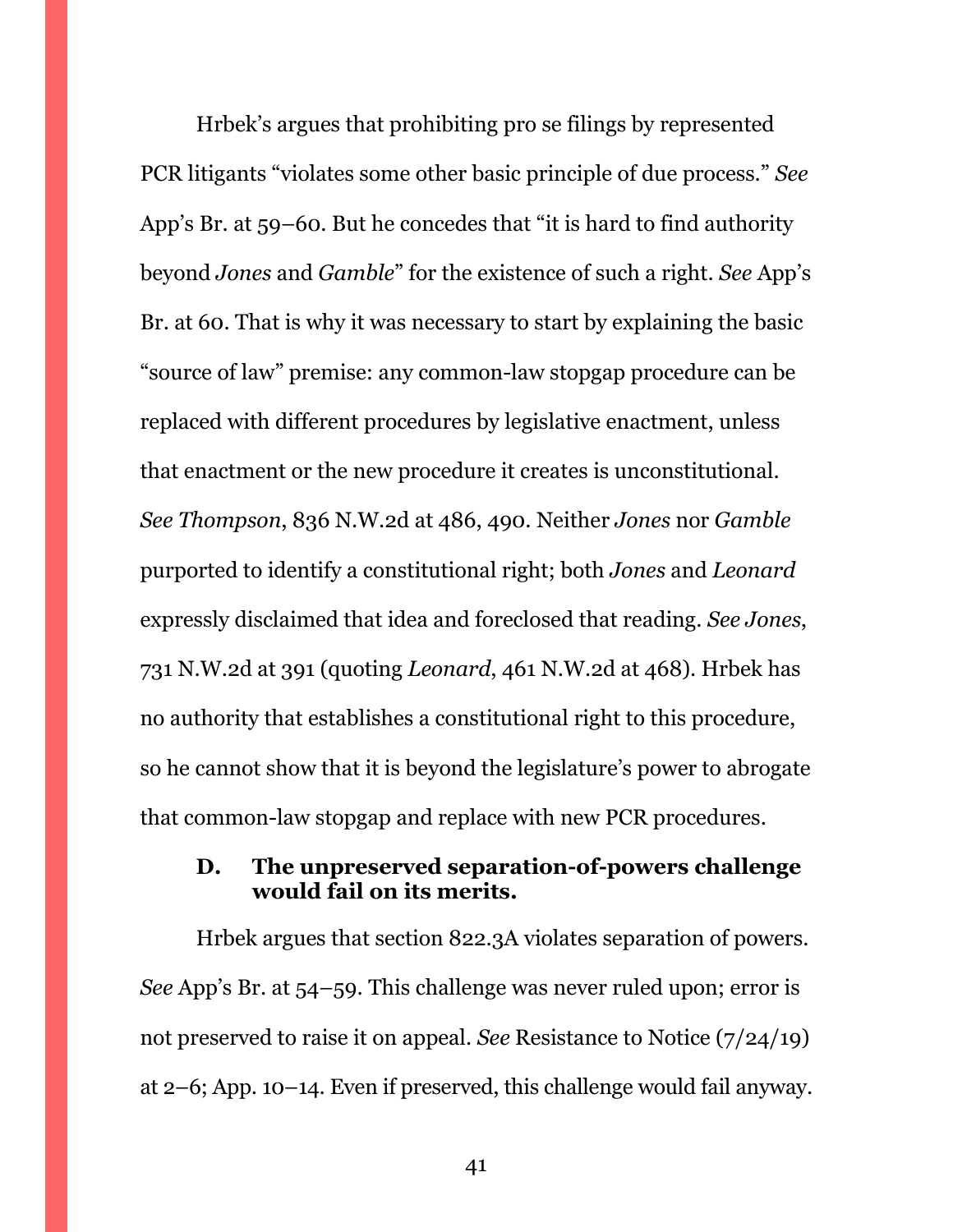The Iowa Constitution bestows the constitutional authority for Iowa district courts to exercise jurisdiction, with a key caveat:

The district court shall be a court of law and equity, which shall be distinct and separate jurisdictions, and have jurisdiction in civil and criminal matters arising in their respective districts, *in such manner as shall be prescribed by law*.

Iowa Const. art. V, § 6 (emphasis added). Iowa district courts do not have the constitutional authority to disregard statutes that govern their operation, absent some unconstitutionality or other invalidity. Certainly, Iowa precedent has "consistently recognized the inherent common-law power of the courts to adopt rules for the management of cases on their dockets *in the absence of statute*." *See Critelli*, 244 N.W.2d at 568–69 (emphasis added). But such rules only last "[u]ntil or unless superseded," and the legislature has constitutional authority to supersede them by enactment, under Article I, Section 14. *See id.* at 569; *accord* Iowa Const. art. V, § 14 (empowering Iowa legislature "to provide for a general system of practice in all the courts of this state"). Likewise, Article I, Section 6 envisions those rules "prescribed by law" as limitations on the inherent power of Iowa district courts. *See* Iowa Const. art. I, § 6. In reality, it is Hrbek's advocacy that runs afoul of separation of powers by usurping a role committed to the legislature.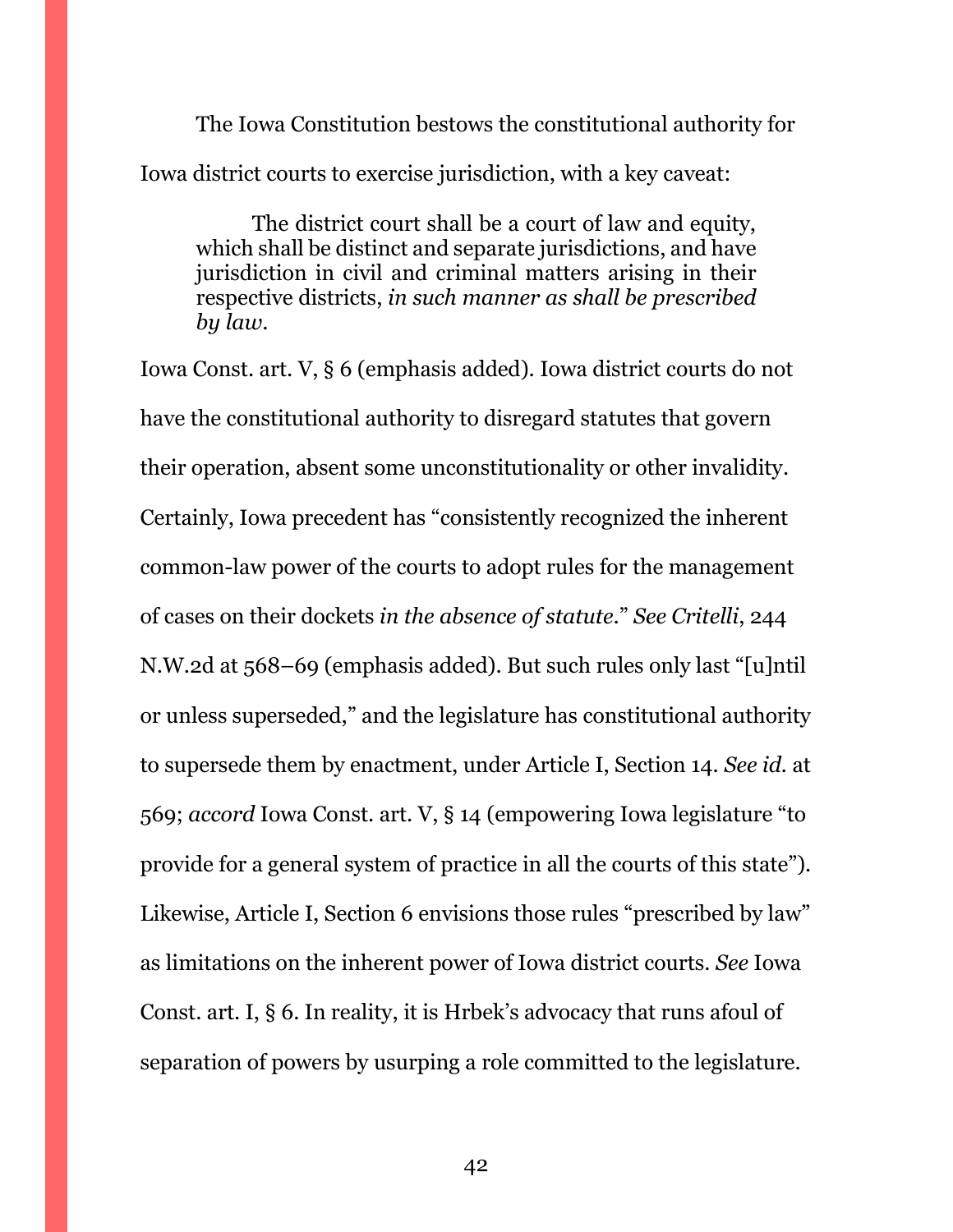<span id="page-42-0"></span>**E. Section 822.3A will not cause any unfairness that would justify an extraordinary assertion that the inherent powers of Iowa courts empower them to disregard this procedural rule.**

Hrbek argues that Iowa courts may strike down section 822.3A because they have "inherent authority to regulate the parties who appear in front of them," and he argues that section 822.3A "violates this inherent power by purporting to substantially change that." *See*  App's Br. at 57–59. Hrbek is correct that *State v. Hoegh* noted that there are cases where "inherent powers may be so fundamental to the operation of a court that any attempt by the legislature to restrict or divest the court of the power could violate the separation of powers doctrine." *See State v. Hoegh*, 632 N.W.2d 885, 889 (Iowa 2001). But it also held that some inherent powers can be abrogated by enactment if there is "clear legislative intent." *See id.* (*citing Link v. Wabash R.R.*, 370 U.S. 626, 631–32 (1962)). Section 822.3A is extremely clear and presents an unambiguous legislative intent to prohibit pro se filings by represented PCR litigants. *See* Iowa Code § 822.3A(1).

Hrbek also quotes from Justice Zager's special concurrence in *In re Marriage of Thatcher*, specifically to point out a parenthetical from *In re K.N.* that identified a court's inherent authority to "ensure the orderly, efficient, and fair administration of justice." *See* App's Br.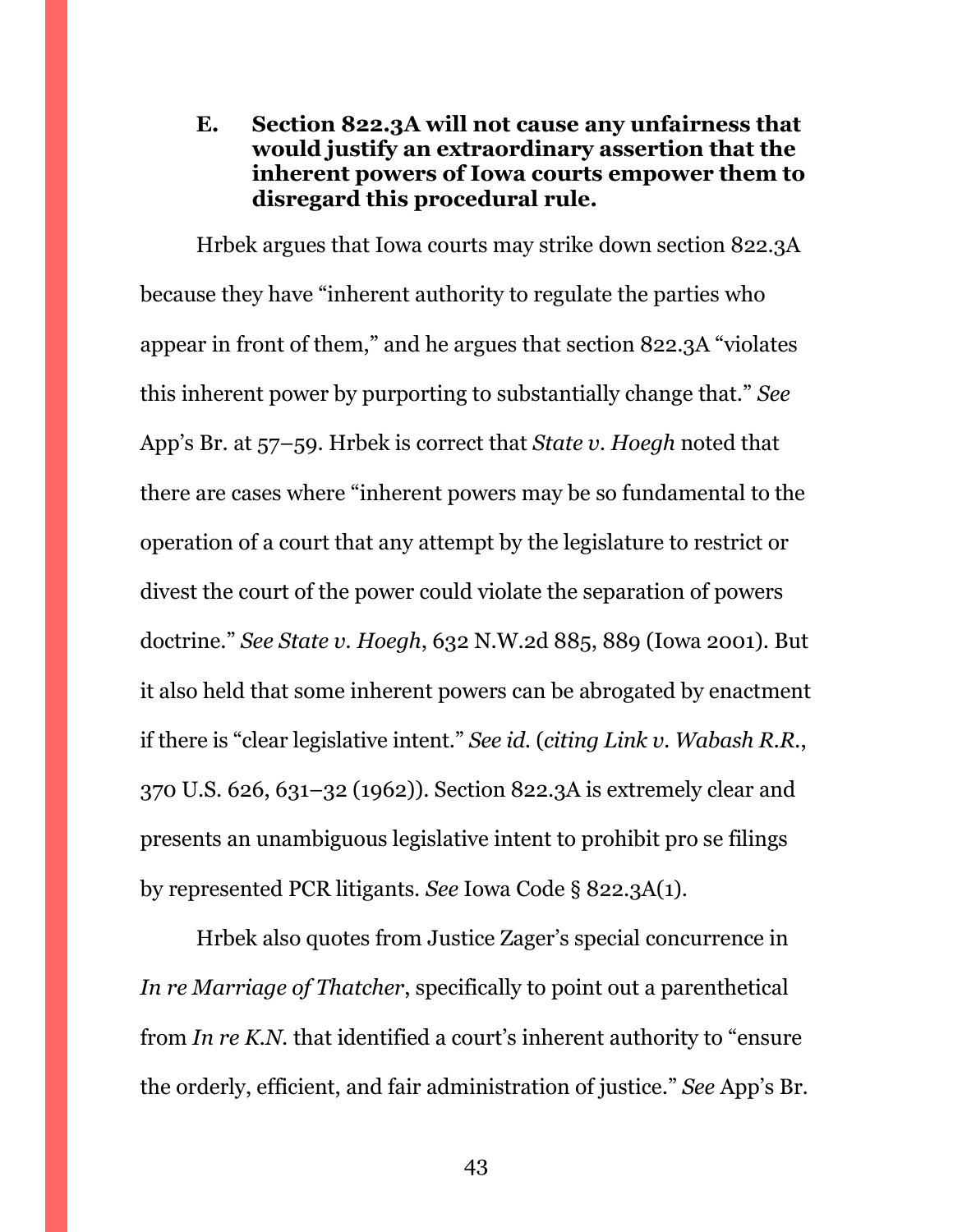at 58–59 (quoting *In re Marriage of Thatcher*, 864 N.W.2d 533, 547 (Iowa 2015) (Zager, J., dissenting) (quoting *In re K.N.*, 625 N.W.2d 731, 734 (Iowa 2001))). But *In re K.N.* specifically cautioned that any inherent authority "could not be exercised to circumvent the expressed legislative policies woven into the law." *In re K.N.*, 625 N.W.2d at 734.

In the State's view, there are two categories of cases where the inherent powers of the court may allow it to disregard an enactment that sets out a new procedure for litigation. One category would be where the enactment usurps the power to decide cases, like in *Klouda v. Sixth Judicial District Department of Correctional Services*, where the challenged statutes transferred adjudicative jurisdiction over all probation revocation cases to administrative law judges, who were executive branch employees. *See Klouda v. Sixth Judicial Dist. Dept. of Correctional Servs.*, 642 N.W.2d 255 (Iowa 2002). That violated basic separation-of-powers principles, because the "[j]udicial power vested in the courts by the Iowa Constitution is the power to decide and pronounce a judgment and carry it into effect." *See id.* at 261–63. This case falls outside that category: section 822.3A does not reassign the power to hear or decide cases, nor does it create a rule of decision that would dictate outcomes in a way that circumvented adjudication.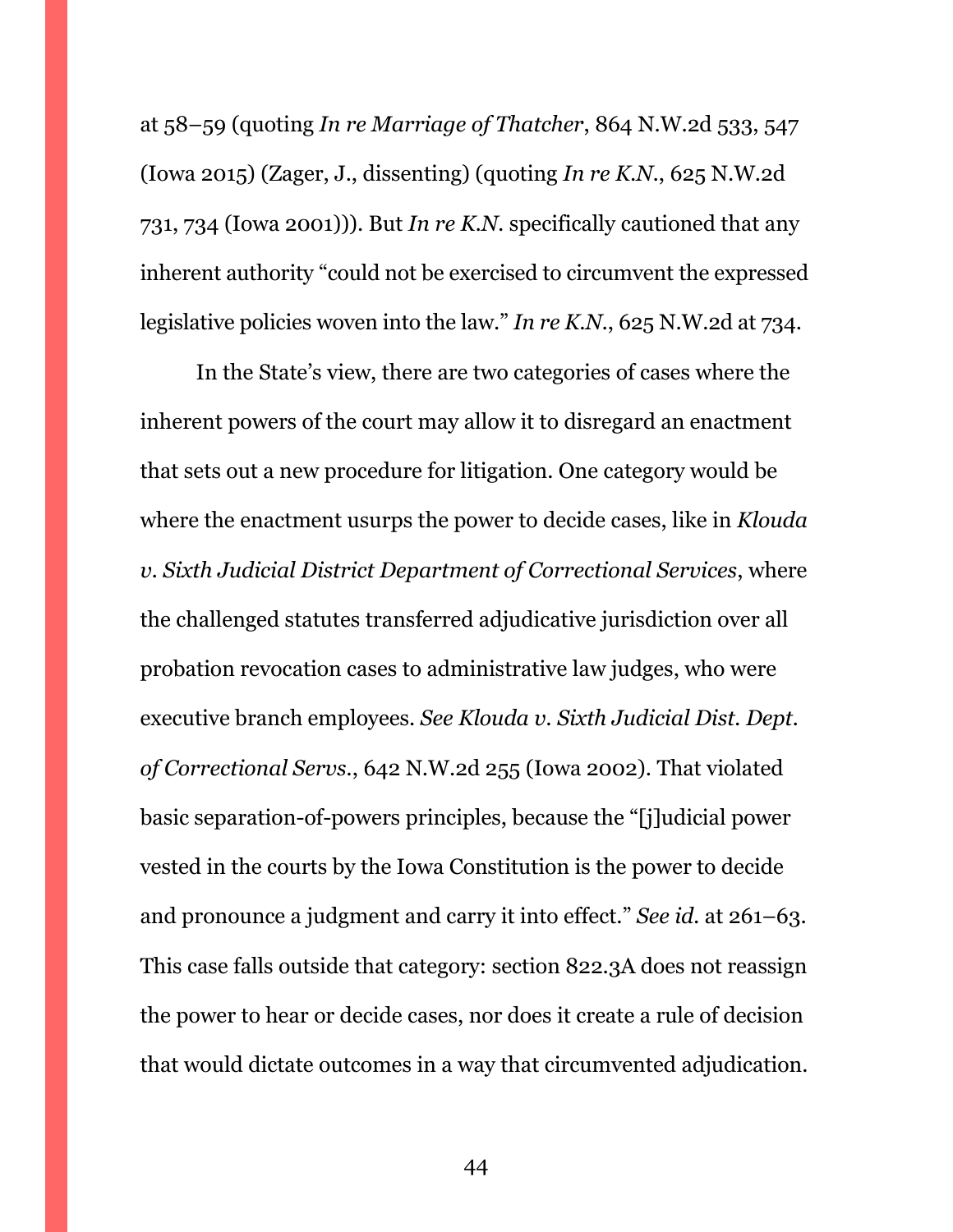*See, e.g.*, *State ex rel. Allee v. Gocha*, 555 N.W.2d 683, 686 (Iowa 1996) (finding that a statute authorizing DHS agents to prepare orders for child support "poses no threat to the separation of powers doctrine" where there was no "attempt to wrest substantive decision making power from the court"). This first category is therefore inapplicable.

The other category, which is a closer fit for the argument that Hrbek seems to be making, includes cases where it is impossible or impractical for a court to exercise its core adjudicative functions if it does not assert "inherent power" to disregard the enacted rule. *See*  App's Br. at 59 ("There is nothing more fundamental to the functioning of the court system that the regulation of the relationship between postconviction applicants and their counsel."); *accord Hoegh*, 632 N.W.2d at 890 (upholding "the inherent power of district courts to appoint special prosecutors," but only when supported by a record to establish appointment is "necessary for the administration of justice"). *Hoegh* strongly suggests that this would need to be a case-by-case determination, and that section 822.3A would still govern unless the applicant established that it would be impossible to carry out that essential adjudicative function without hybrid PCR representation. *See Hoegh*, 632 N.W.2d at 890–91.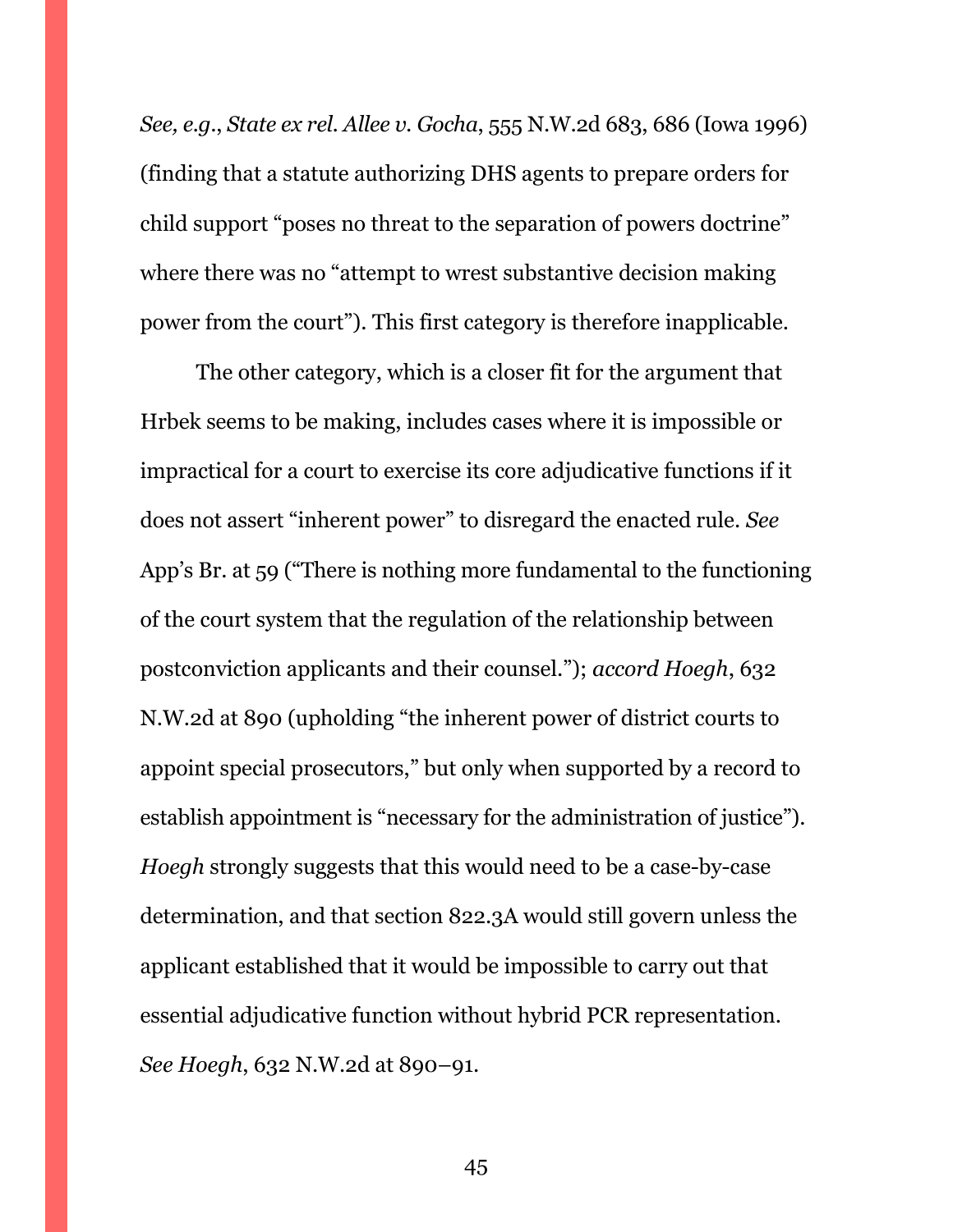The State cannot conceive of any situation where it would be necessary for a PCR court to disregard section 822.3A to carry out its core adjudicative functions, or to pursue any other relevant interest. As Hrbek correctly notes, section 822.3A does not revive pre-*Gamble*  practices where PCR counsel would be ordered to submit a report on the validity or invalidity of claims in a client's PCR application. *See*  App's Br. at 34–35. That delegation of the adjudicative power is still prohibited by *Gamble*, and section 822.3A does not change that.

Hrbek focuses on *Gamble*'s statement that PCR counsel "may not ethically urge grounds that are lacking in legal or factual support simply because his client urges him to do so," but "[a] pro se applicant has no ethical prohibitions against filing claims that a court might find to be without merit." *See Gamble*, 723 N.W.2d at 446; App's Br. at 29–30. This is a problem with pro se filings, not a positive feature. Hrbek argues that pro se litigants are sometime successful. *See* App's Br. at 31. But there is no reason why those *same arguments* would not have succeeded if submitted by counsel, with the added stamp of counsel's good-faith certification that the argument is non-frivolous. And PCR counsel has no reason to withhold that stamp from any claim that is not *truly* frivolous. "[A]n attorney is not subject to sanctions for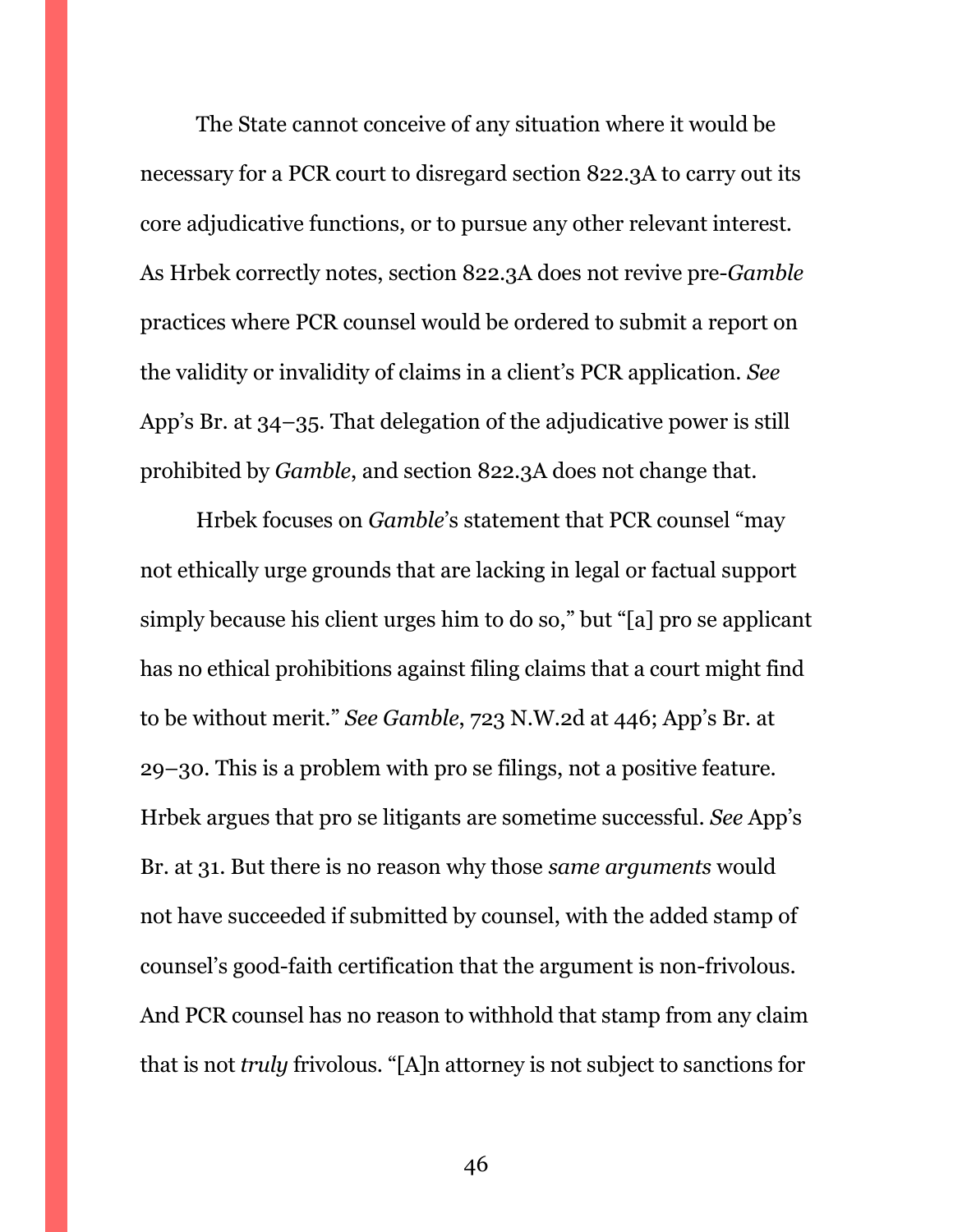merely making factual assertions or legal arguments that ultimately are unsuccessful." *See Iowa Supreme Ct. Att'y Disciplinary Bd. v. Caghan*, 927 N.W.2d 591, 601 (Iowa 2019) (citing *Iowa Supreme Ct. Att'y Disciplinary Bd. v. Sporer*, 897 N.W.2d 69, 86 (Iowa 2017)).

Indeed, if PCR counsel cannot raise a specific claim because it is frivolous, the applicant would be similarly prohibited from raising it. *See, e.g.*, Iowa Code § 610A.2(1)(b). And the same court rules that require non-frivolous filings also apply to PCR applicants. After all, Rule 1.413(1) is "intended to discourage *parties and counsel* from filing frivolous suits and otherwise deter misuse of pleadings, motions, or other papers." *See First Am. Bank v. Fobian Farms, Inc.*, 906 N.W.2d 736, 745 (Iowa 2018) (quoting *Barnhill v. Iowa Dist. Ct.*, 765 N.W.2d 267, 273 (Iowa 2009)). Generally, Iowa courts "do not apply different standards for represented litigants than we do for those who choose to proceed pro se." *See Colvin v. Story Cnty. Bd. of Review*, 653 N.W.2d 345, 347 n.1 (Iowa 2002); *Metro. Jacobson Dev. Venture v. Bd. of Review of Des Moines*, 476 N.W.2d 726, 729 (Iowa Ct. App. 1991)). There is no basis to assert any need to invoke the inherent power of the court to allow a filing that is already prohibited by rule or by law, no matter who would file it. *See First Am. Bank*, 906 N.W.2d at 745.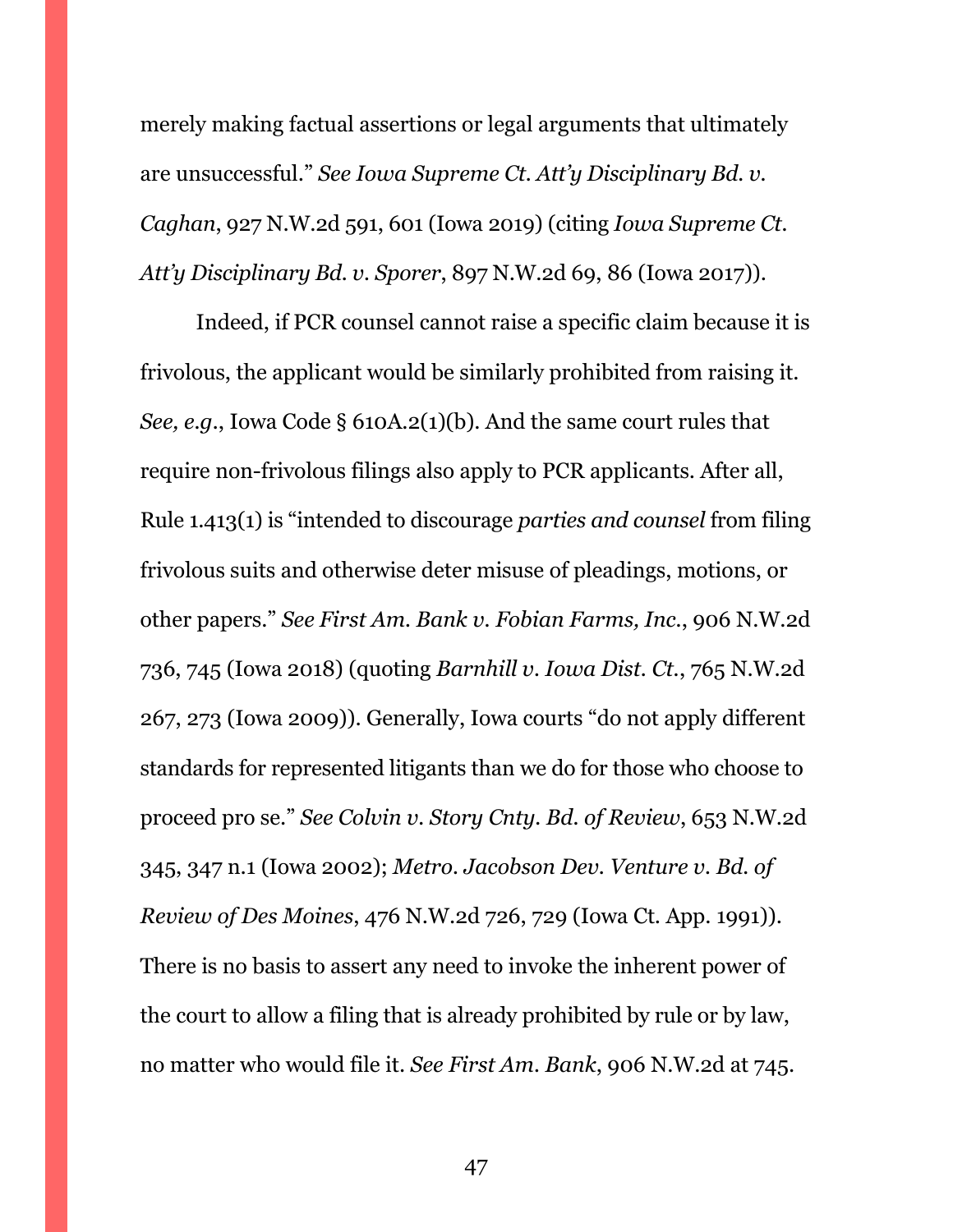If an applicant and PCR counsel disagree about whether a claim can (or should) be raised and litigated, and if PCR counsel refuses to litigate that claim, that would likely be good cause to remove counsel. *See* Iowa Code § 822.3A(3). Read together with *Leonard*, an applicant could likely establish "good cause" if PCR counsel refuses to litigate the claims or arguments that the applicant wants to advance, or otherwise refuses to act so that "all matters the applicant wants raised before the district court will be considered." *See Leonard*, 461 N.W.2d at 468. The applicant can still present their own claims if they proceed as a pro se litigant. *See* Iowa Code § 822.3A(2). This offers the same kind of "major protection for the client from his counsel" that Hrbek seeks: the right to dispense with counsel and proceed onwards, pro se. *See*  App's Br. at 33–34. The key is that the applicant's advocacy must now be presented in a singular voice—not a dual-track advocacy. That is a change that will streamline litigation. *See, e.g.*, *State v. McKee*, 223 N.W.2d 204, 206 (Iowa 1974) ("Trial judges must keep order, and a trial can become bedlam if counsel and client both take the floor.").

Hrbek argues there is a constitutional dimension to *Leonard*, *Gamble*, and *Jones* because "the postconviction process seeks to vindicate the constitutional rights of the criminally convicted." *See*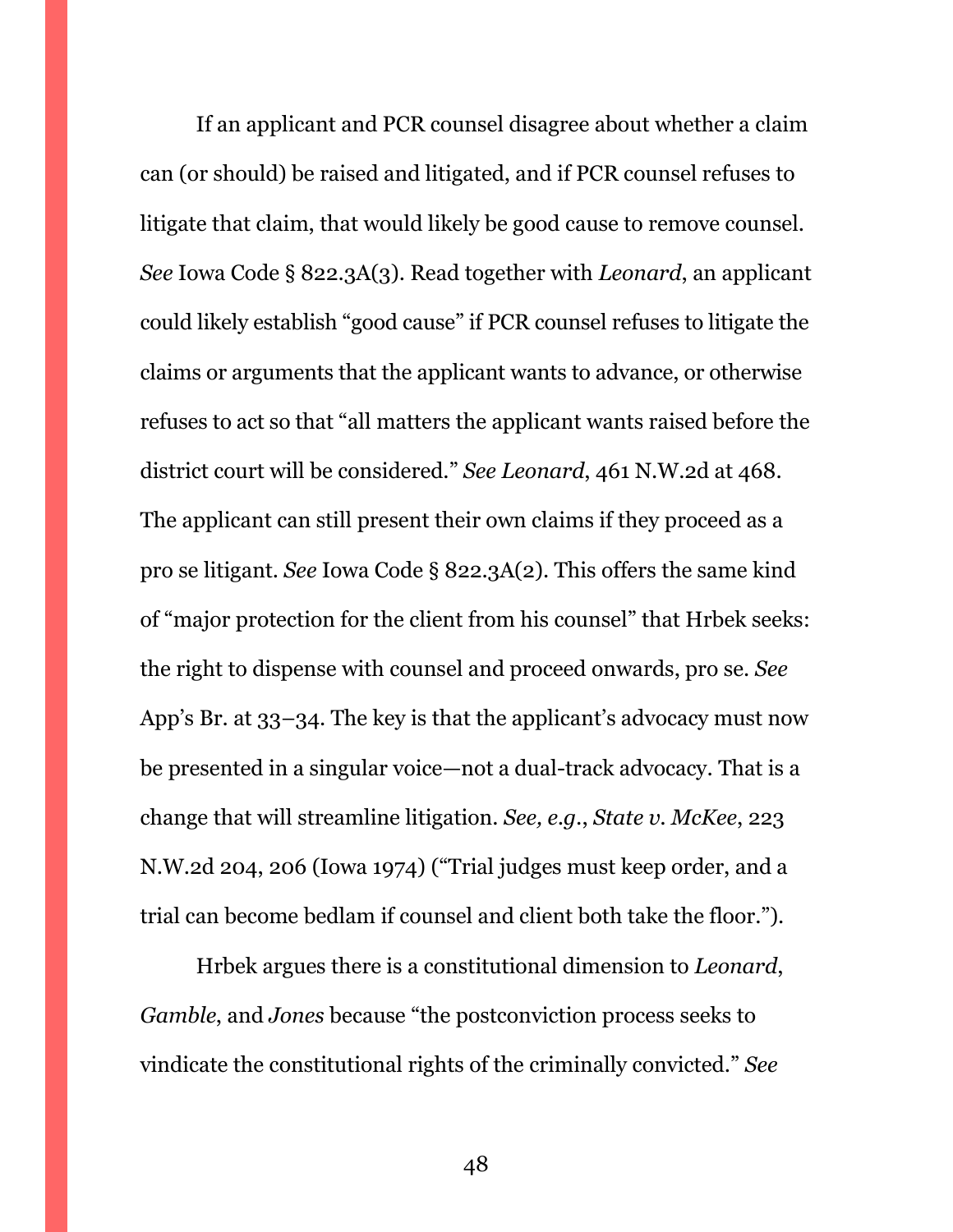App's Br. at 59. But criminal trials must necessarily be oriented to vindicate the constitutional rights of the accused, and there is no right to hybrid representation in any criminal prosecution. *See Hutchison*, 341 N.W.2d at 41; *Cooley*, 468 N.W.2d at 837. There is no reason why hybrid representation in PCR litigation would be necessary for courts to perform the essential judicial function, when its total absence from criminal prosecutions has not prevented Iowa courts from presiding over criminal cases and ensuring that prosecutions are fair.

Hrbek paints a picture of a PCR applicant, cowed into silence by uncooperative PCR counsel, but also afraid of being unable to conduct an investigation or develop claims without PCR counsel's assistance. *See* App's Br. at 59. This is not a valid set of concerns, for two reasons. First, the same concerns are present in criminal prosecutions, where it is non-controversial that a trial judge may require a defendant to address the court through counsel. *See State v. McCray*, 231 N.W.2d 579, 580 (Iowa 1975) (quoting *McKee*, 223 N.W.2d at 205). Second, that PCR applicant still has a number of options. If the PCR applicant chooses self-representation from the outset, they may still apply for appointment of investigators and experts at state expense. *See, e.g.*, *Linn v. State*, 929 N.W.2d 717, 749–50 (Iowa 2019); *State v. Dahl*,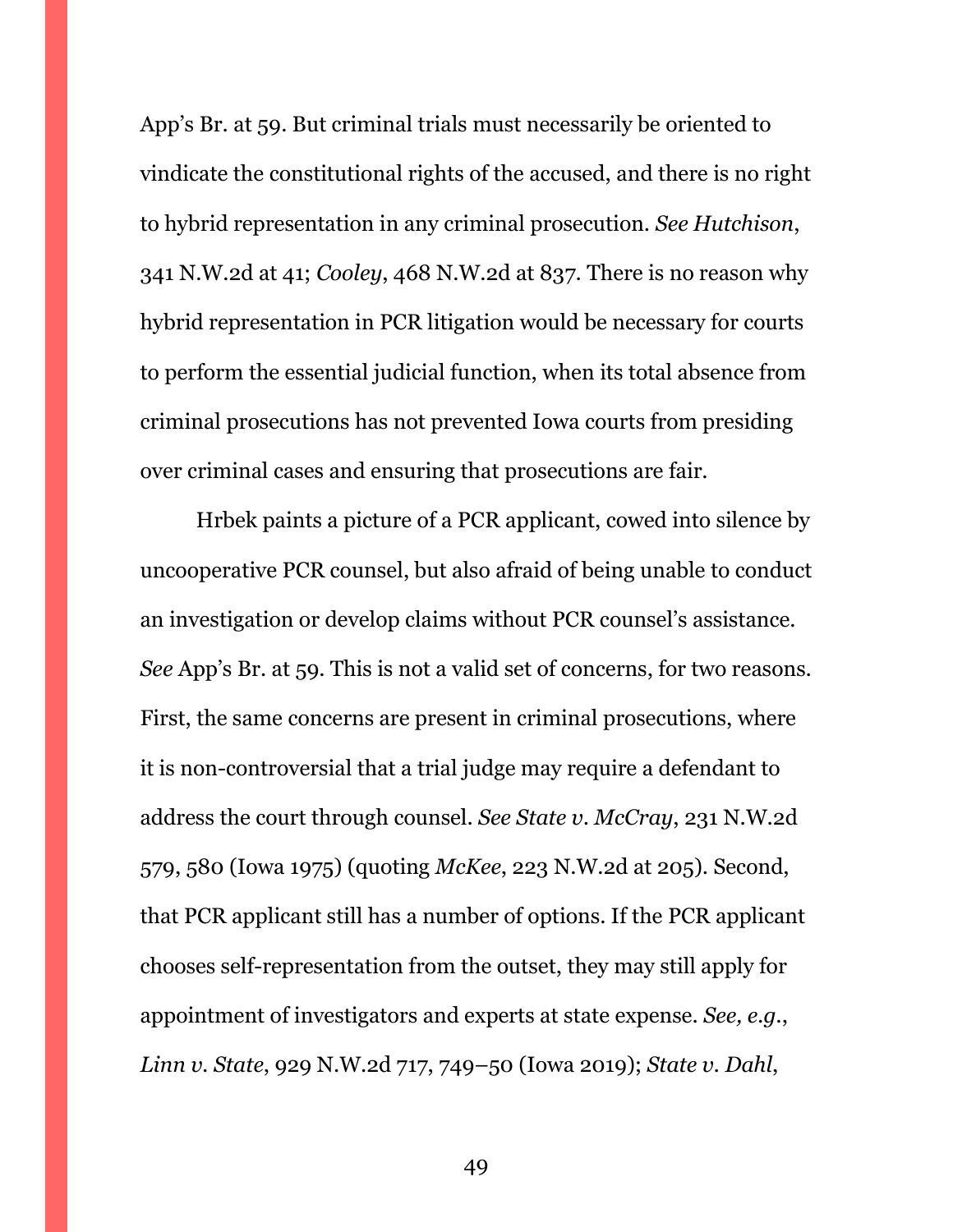874 N.W.2d 348, 352–53 (Iowa 2016). Alternatively, if PCR counsel refuses to raise or press a claim in the final stages of the litigation, the applicant who elects to dismiss counsel in favor of self-representation can make of use everything that PCR counsel prepared up to that point and simply add their additional claims. Either way, the fact that an applicant may face a choice between appointed representation and self-representation does render the court unable to perform its core adjudicative functions, and it does not establish any real unfairness.

Hrbek cannot establish that section 822.3A is unconstitutional. The legislature may replace judicially create stopgap procedures with alternative procedures that achieve a different balancing of interests. That is a legitimate exercise of constitutional authority under Article I, Section 6 and Article I, Section 14 of the Iowa Constitution. And there is no constitutional right to hybrid representation in PCR proceedings, nor any need for Iowa courts to assert inherent powers and reject this new procedure as somehow inconsistent or incompatible with core adjudicative functions. The prior existence of a common-law right for represented PCR applicants to file additional pro se filings does not foreclose the legislature from specifying new procedures to streamline PCR litigation by ending that practice. Thus, Hrbek's challenge fails.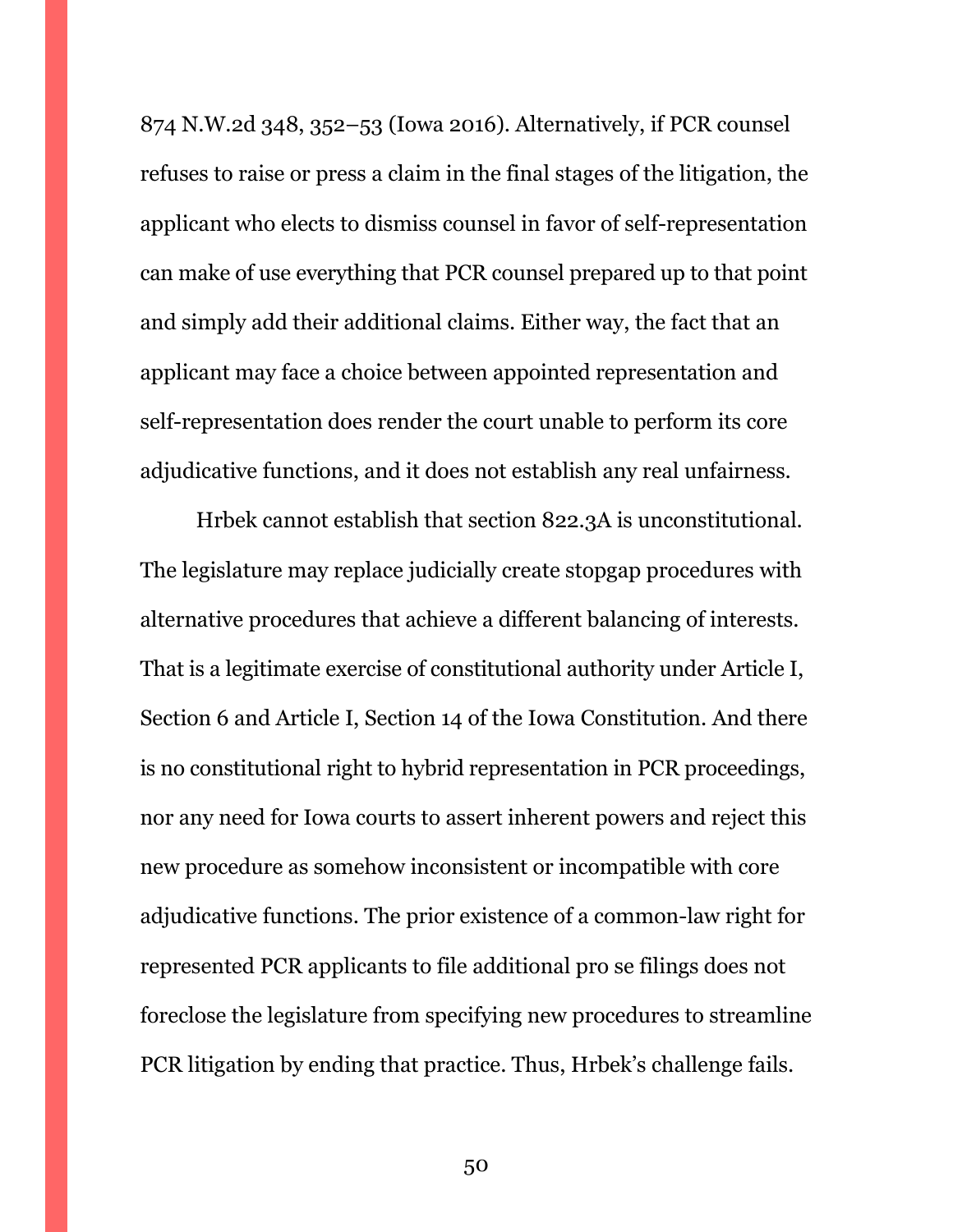### <span id="page-50-0"></span>**III. Section 814.6A applies in this appeal, and it is a constitutional exercise of legislature's authority to enact procedural rules for Iowa appellate courts.**

#### **Preservation of Error**

Because this claim is about appellate procedure, there was no opportunity for the district court to consider it or rule upon it. Thus, error preservation is not a concern. *See, e.g.*, *State v. Sahinovic*, No. 15–0737, 2016 WL 1683039, at \*1 n.1 (Iowa Ct. App. Apr. 27, 2016).

#### **Standard of Review**

There is no ruling to review. Constitutional claims are generally reviewed de novo. *See Newton*, 929 N.W.2d at 254.

#### **Merits**

Section 814.6A definitely applies in this appeal, if it is constitutional. "Statutes controlling appeals are those that were in effect at the time judgment or order appealed from was rendered." *James*, 479 N.W.2d at 290 (quoting *Ontjes*, 275 N.W. at 330). The order that Hrbek is appealing was issued on August 25, 2019. *See*  Order (8/25/19); App. 24. At that point, section 814.6A had already taken effect—so it applies in this appeal, unless it is unconstitutional. *See State v. Damme*, 944 N.W.2d 98, 103 (Iowa 2020) (stating that a post-S.F.589 version of a statute "plainly applies to Damme's appeal because her judgment and sentence were entered on July 1, 2019").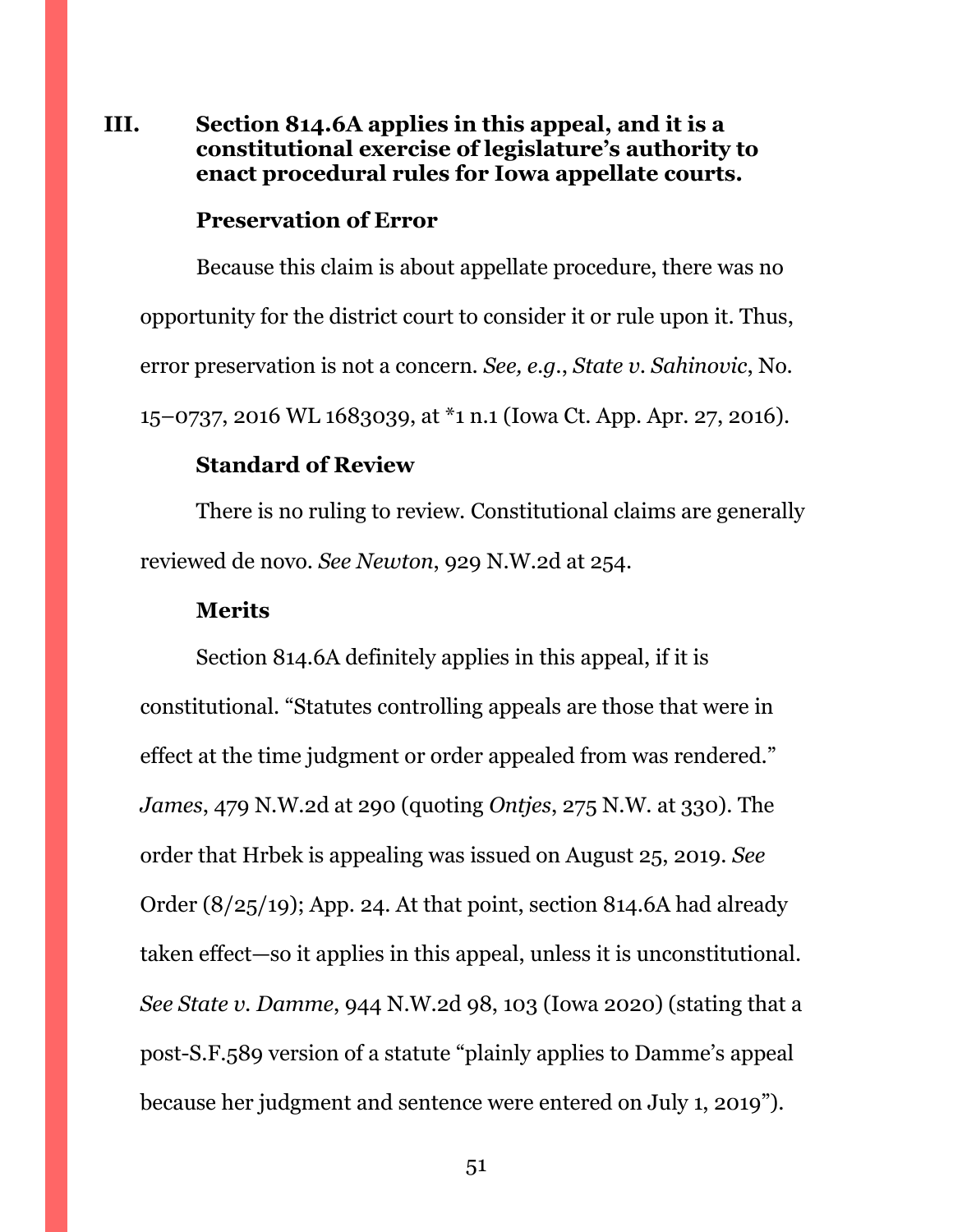The Iowa Constitution defines the jurisdiction of this Court and grants the legislature authority to prescribe restrictions on its review:

The supreme court shall have appellate jurisdiction only in cases in chancery, and shall constitute a court for the correction of errors at law, *under such restrictions as the general assembly may, by law, prescribe*; and shall have power to issue all writs and process necessary to secure justice to parties, and shall exercise a supervisory and administrative control over all inferior judicial tribunals throughout the state.

Iowa Const. art. V, § 4 (emphasis added). And Iowa appellate courts are similarly within the scope of the legislature's power to prescribe a general system of practice in Iowa courts. *See* Iowa Const. art V, § 14.

Article V, Section 4 grants the legislature authority to limit the types of appeals that this Court may consider. *See James*, 479 N.W.2d at 290 ("[T]he right of appeal is not an inherent or constitutional right; it is a purely statutory right that may be granted or denied by the legislature as it determines."). The legislature may set deadlines for invocation of appellate jurisdiction. *See State v. Olsen*, 162 N.W. 781, 782 (Iowa 1917) (noting "[t]he right to appeal is purely statutory" and dismissing an appeal filed outside of time permitted by statute). Similarly, the legislature may place amount-in-controversy limits on appeals. *See Andrews v. Brudick*, 16 N.W. 275, 278–79 (Iowa 1883) (upholding a statute that forbade appeals to the Iowa Supreme Court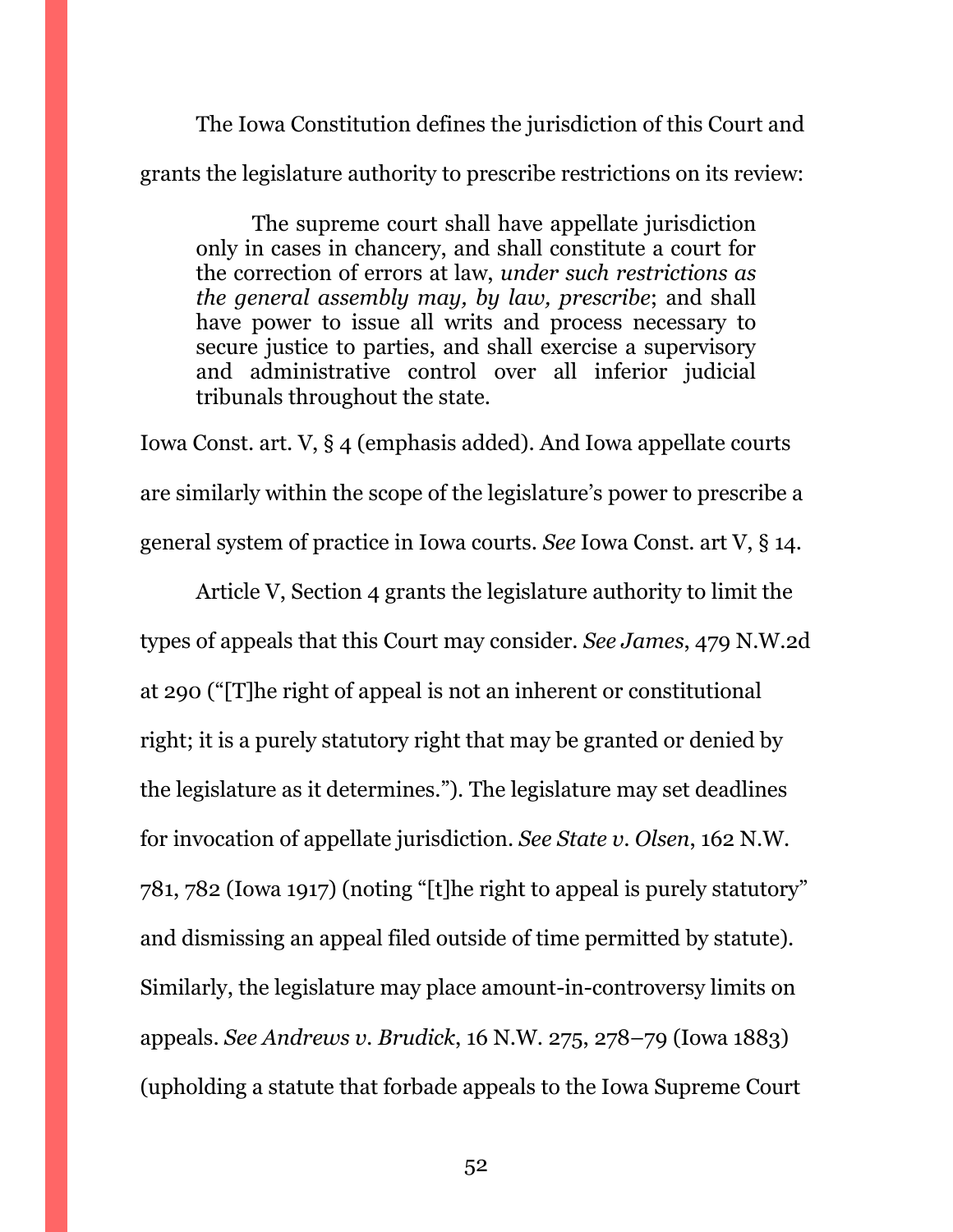in cases that involved less than \$100 in dispute). Over time, the legislature has used this authority to grant appeals or limit appeals from different categories of cases. *See, e.g.*, Iowa Code § 814.6(1)(a) (denying right to appeal from convictions for simple misdemeanors).

Article V, Section 4 also grants the legislature authority to enact procedures for the appellate courts. For example, the legislature can exercise its constitutional authority to discontinue the practice of filing a separate pleading assigning error. *See Jones*, 168 N.W. at 321. It can enact its own time-computation statutes that supersede a supervisory order from this Court. *See Root v. Toney*, 841 N.W.2d 83, 87 (Iowa 2013). In the realm of criminal appeals, the legislature has acted to expedite criminal appeals over civil appeals (section 814.15), to not require the personal appearance of the defendant in the appellate courts (section 814.17), and to end appellate jurisdiction when procedendo issues (section 814.25).

Hrbek's only real argument against the constitutionality of section 814.6A is that it "is a violation of [his] constitutional right to free speech." *See* Reply (6/1/20) at 2. This is an example of the kind of argument that should never be made, because it is frivolous. Hrbek can speak all he wants. His pro se filings just have no *legal* weight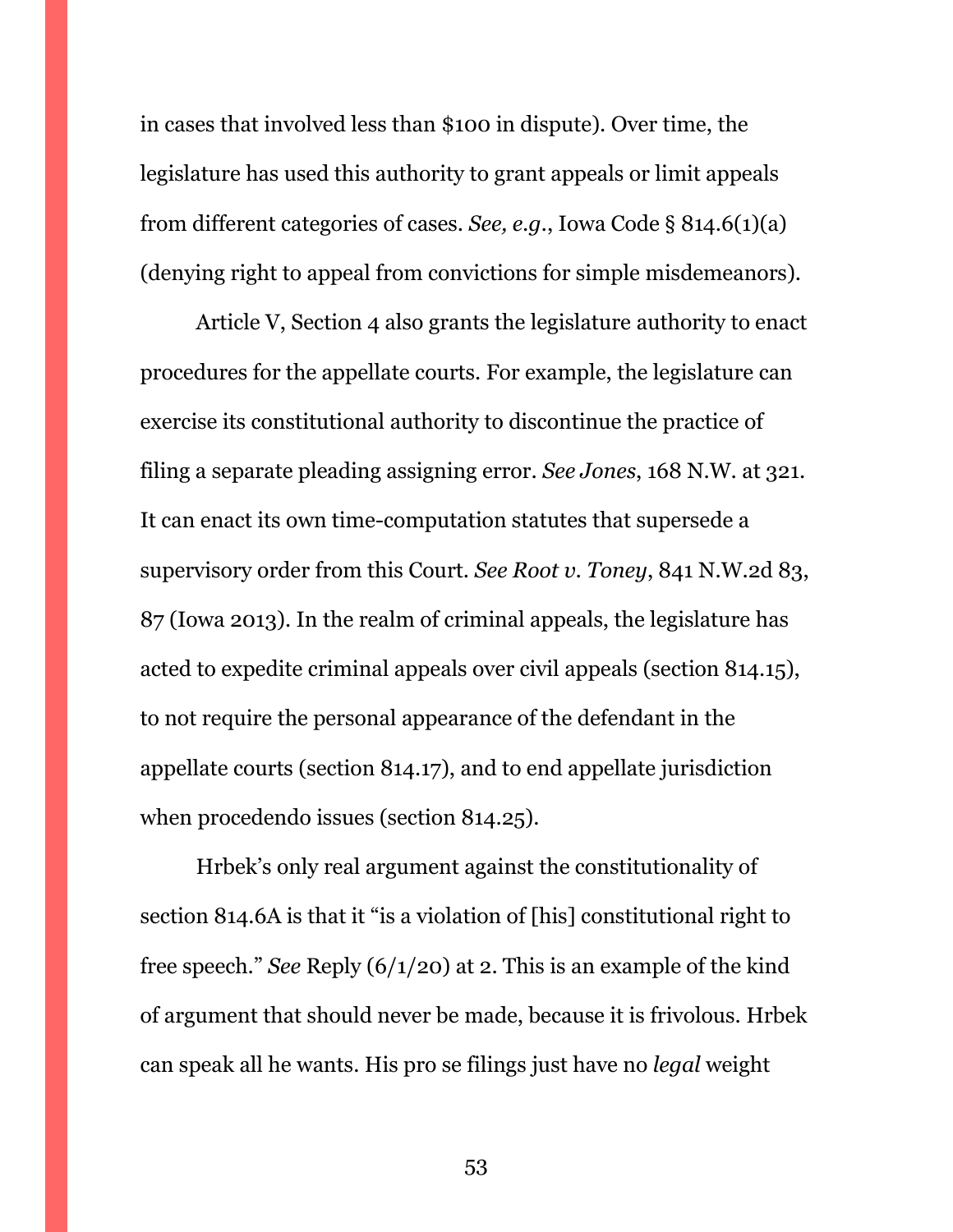while he is represented by counsel. Moreover, freedom of speech does not mean that Iowans can assert a right to defy the requirement that they be licensed before they can practice law, nor may Iowa lawyers assert a right to submit frivolous or scurrilous filings. *See, e.g.*, *Iowa Supreme Court Bd. of Prof'l Ethics & Conduct v. Ronwin*, 557 N.W.2d 515, 517–19 (Iowa 1996). And if Hrbek wants to file his own brief, he has an easy way to do that: fire his appellate counsel, and reclaim the right to file briefing on his own behalf. Hrbek is not constitutionally entitled to an even greater word-count advantage over the State than he already receives by virtue of being permitted to file a reply brief. *See* Iowa R. App. P. 6.903(4). Nor do the applicable word-count limits violate a constitutional right to free speech. *See Neuman v. Callahan*, No. 18–0282, 2019 WL 3331247, at \* 3 (Iowa Ct. App. July 24, 2019) (citing Iowa R. App. P. 6.903(1)(g)(1)); *cf. State v. Lange*, 831 N.W.2d 844, 847 (Iowa Ct. App. 2013) ("A party's disregard of the rules may lead to summary disposition of the appeal or waiver of an issue.").

There are many other pending appeals where this same issue is briefed by competent attorneys. But Hrbek offers no non-frivolous argument that section 814.6A is unconstitutional, and he fails to carry the heavy burden associated with such a challenge.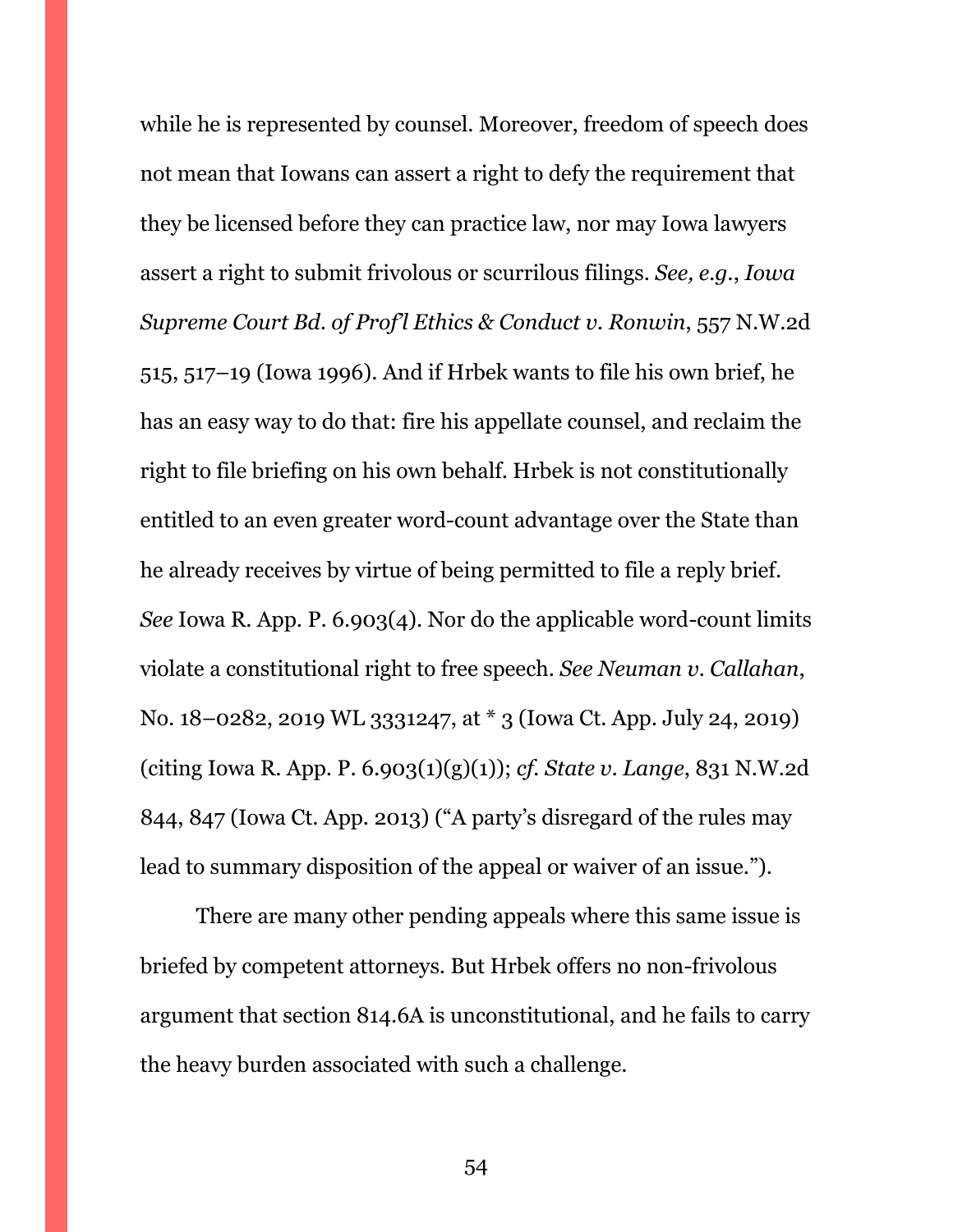### **CONCLUSION**

<span id="page-54-0"></span>The State respectfully requests this Court affirm the ruling that notifies Hrbek that section 822.3A applies in this PCR proceeding.

# **REQUEST FOR NONORAL SUBMISSION**

<span id="page-54-1"></span>This case should be set for nonoral submission. In the event argument is scheduled, the State asks to be heard.

Respectfully submitted,

THOMAS J. MILLER Attorney General of Iowa

 $\overline{\mathcal{L}}$ 

**LOUIS S. SLOVEN** Assistant Attorney General Hoover State Office Bldg., 2nd Fl. Des Moines, Iowa 50319 (515) 281-5976 [louie.sloven@ag.iowa.gov](mailto:louie.sloven@ag.iowa.gov)